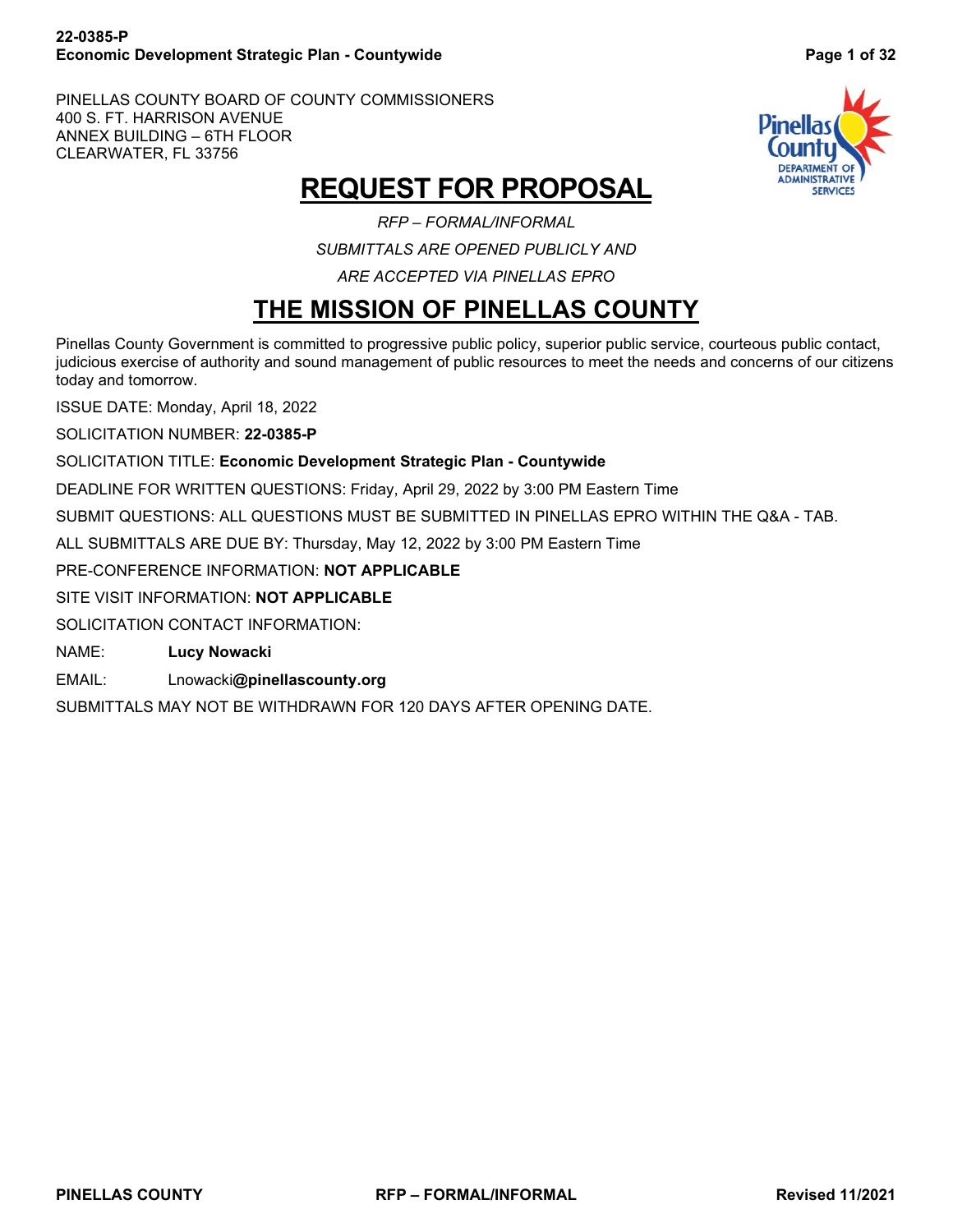# Please Note: *Please Note:*

From time to time, addenda may be issued to this solicitation. Any such addenda will be posted on the same Web<br>site, <u>www.pinellascounty.org/purchase/Current\_Bids1.htm</u> , from which you obtained this solicitation. **From time to time, addenda may be issued to this solicitation. Any such addenda will be posted on the same Web site, [www.pinellascounty.org/purchase/Current\\_Bids1.htm](http://www.pinellascounty.org/purchase/Current_Bids1.htm) , from which you obtained this solicitation.**

**Before submitting, you should check our Web site to download any addenda that may have been issued. Please**  Before submitting, you should check our Web site to download any addenda that may have been issued. Please<br>remember to sign and return Addenda Acknowledgement Form with completed bid package if applicable. **remember to sign and return Addenda Acknowledgement Form with completed bid package if applicable.** AUTHORIZED BY: AUTHORIZED BY:

 $\frac{1}{2}$ 

Merry Celeste, CPPB

Marry Calasta<br>
Merry Celeste, CPPB<br>
Division Director of Purchasing and Risk Management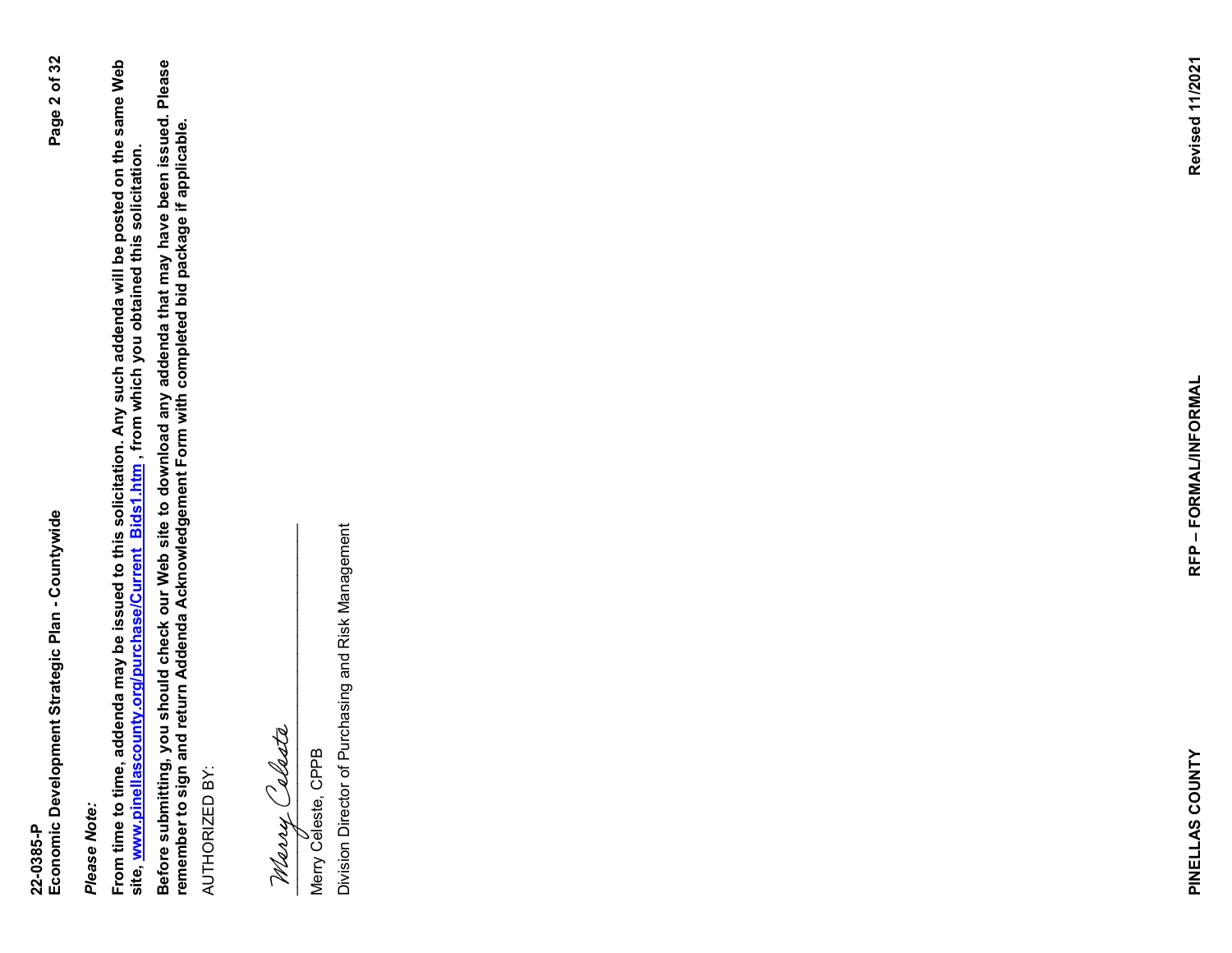## **CONTRACTOR MUST COMPLETE THE FOLLOWING**

<span id="page-2-0"></span>CONTRACTORS ARE CAUTIONED THAT THE POLICY OF THE BOARD OF COUNTY COMMISSIONERS, PINELLAS COUNTY, IS TO ACCEPT THE LOWEST RESPONSIVE AND RESPONSIBLE SUBMITTAL RECEIVED MEETING SPECIFICATIONS. NO CHANGES REQUESTED BY A CONTRACTOR DUE TO AN ERROR IN PRICING WILL BE CONSIDERED AFTER THE SOLICITATION OPENING DATE AS ADVERTISED. BY SIGNING THIS SUBMITTAL FORM, CONTRACTORS ARE ATTESTING TO THEIR AWARENESS OF THIS POLICY AND ARE AGREEING TO ALL OTHER SOLICITATION TERMS AND CONDITIONS, INCLUDING ANY INSURANCE REQUIREMENTS CONTAINED HEREIN.

| <b>CONTRACTOR NAME:</b>                               | (As shown on W-9)                 |
|-------------------------------------------------------|-----------------------------------|
| DBA:                                                  | (If applicable)                   |
| <b>MAILING ADDRESS:</b>                               | (As shown on W-9)                 |
| CITY / STATE / ZIP:                                   | (As shown on W-9)                 |
| <b>CONTRACTOR EMAIL:</b>                              | (Primary Company Email Address)   |
| <b>REMIT TO NAME:</b>                                 | (As Shown on contractors Invoice) |
| FEIN#:                                                | (As shown on W-9)                 |
| PAYMENT TERMS: % DAYS, NET 45 (PER F.S. 218.73)       |                                   |
| DEPOSIT, IF REQUIRED, IS ATTACHED IN THE AMOUNT OF \$ |                                   |

Proper Corporate Identity is needed when you submit your quote, especially how your firm is registered with the Florida Division of Corporations. Please visit [dos.myflorida.com/sunbiz/](https://dos.myflorida.com/sunbiz/) for this information. It is essential to return a copy of your W-9 with your quote. Thank you.

CONTRACTOR CONTACT INFORMATION

CONTACT NAME:

PHONE NUMBER:

FAX NUMBER:

EMAIL ADDRESS: \_\_\_\_\_\_\_\_\_\_\_\_\_\_\_\_\_\_\_\_\_\_\_

I HEREBY AGREE TO ABIDE BY ALL TERMS AND CONDITIONS OF THIS RFP EXCEPT AS NOTED BY EXCEPTION, INCLUDING ALL INSURANCE REQUIREMENTS & CERTIFY I AM AUTHORIZED TO SIGN THIS RFP FOR THE PROPOSER.

AUTHORIZED SIGNATURE: \_\_\_\_\_\_\_\_\_\_\_\_\_\_\_\_\_\_\_\_\_\_\_

PRINT NAME: \_\_\_\_\_\_\_\_\_\_\_\_\_\_\_\_\_\_\_\_\_\_\_

TITLE: \_\_\_\_\_\_\_\_\_\_\_\_\_\_\_\_\_\_\_\_\_\_\_

SEE SECTION F FOR PRICING SUMMARY

THIS FORM MUST BE RETURNED WITH YOUR RESPONSE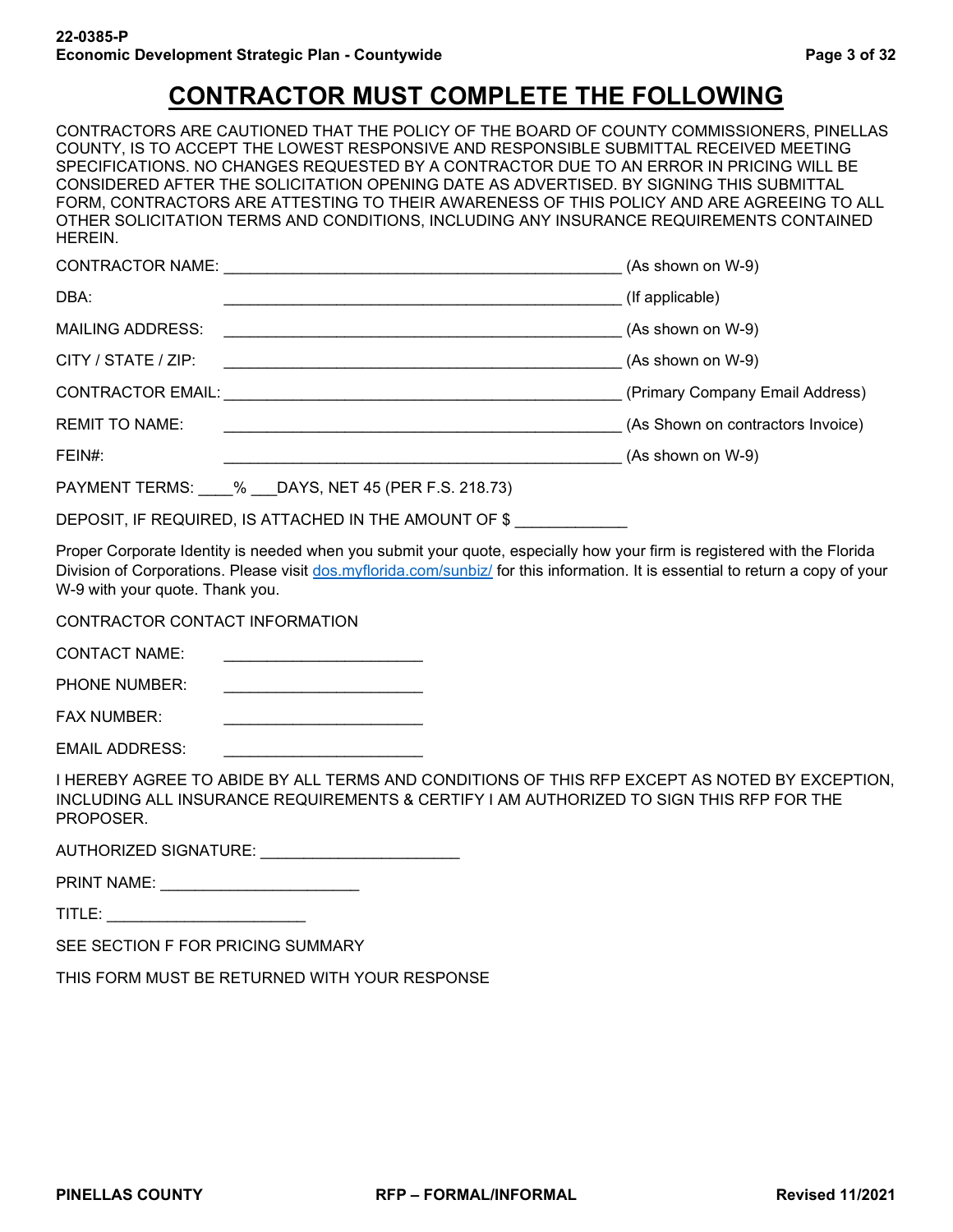## TABLE OF CONTENTS

<span id="page-3-0"></span>

| 1.              |                                                                                    |  |
|-----------------|------------------------------------------------------------------------------------|--|
| 2.              |                                                                                    |  |
| 3.              |                                                                                    |  |
| 4.              |                                                                                    |  |
| 5.              |                                                                                    |  |
| 6.              |                                                                                    |  |
| 7.              |                                                                                    |  |
| 8.              |                                                                                    |  |
| 9.              |                                                                                    |  |
| 10.<br>11.      |                                                                                    |  |
|                 | 12. PROPOSALS FROM RELATED PARTIES / MULTIPLE PROPOSALS RECEIVED FROM ONE VENDOR 8 |  |
| 13.             |                                                                                    |  |
|                 |                                                                                    |  |
|                 |                                                                                    |  |
|                 |                                                                                    |  |
|                 |                                                                                    |  |
|                 |                                                                                    |  |
|                 |                                                                                    |  |
|                 |                                                                                    |  |
|                 |                                                                                    |  |
|                 |                                                                                    |  |
|                 |                                                                                    |  |
|                 |                                                                                    |  |
| 26.             |                                                                                    |  |
|                 |                                                                                    |  |
|                 |                                                                                    |  |
|                 | 29. INDEPENDENT CONTRACTOR STATUS AND COMPLIANCE WITH THE IMMIGRATION REFORM AND   |  |
|                 |                                                                                    |  |
|                 |                                                                                    |  |
|                 |                                                                                    |  |
| 1.              |                                                                                    |  |
| 2.              |                                                                                    |  |
| 3.<br>4.        |                                                                                    |  |
| 5.              |                                                                                    |  |
| 6.              |                                                                                    |  |
| 7.              |                                                                                    |  |
| 8.              |                                                                                    |  |
| 9.              |                                                                                    |  |
| 10 <sub>1</sub> |                                                                                    |  |
| 11 <sub>1</sub> |                                                                                    |  |
|                 |                                                                                    |  |
|                 |                                                                                    |  |
|                 |                                                                                    |  |
|                 |                                                                                    |  |
|                 |                                                                                    |  |
|                 |                                                                                    |  |
|                 |                                                                                    |  |
|                 |                                                                                    |  |
|                 |                                                                                    |  |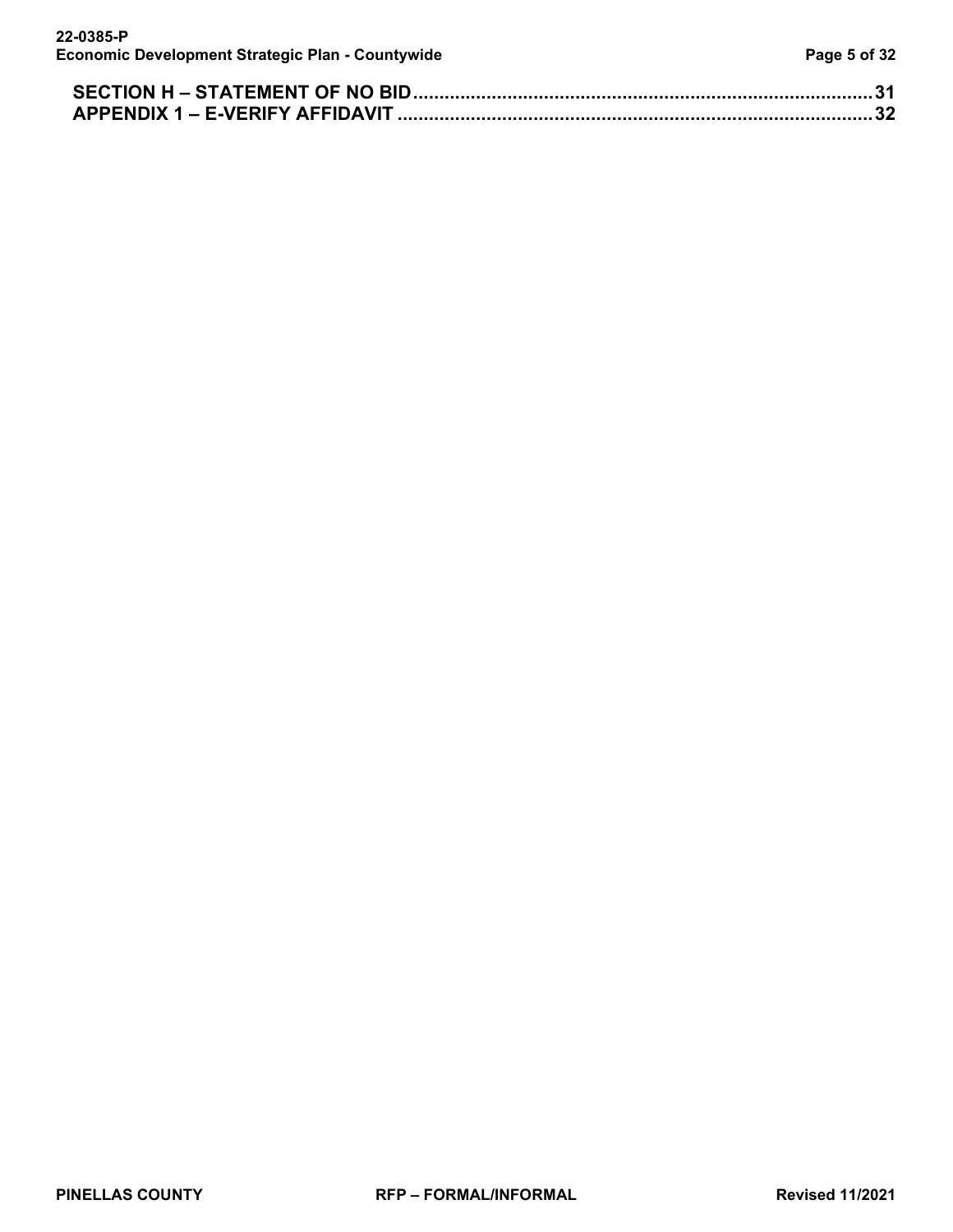## <span id="page-5-0"></span>**SECTION A - GENERAL CONDITIONS**

### <span id="page-5-1"></span>**1. CONTRACTOR SUBMISSION**

- a. Submittals shall be uploaded utilizing Pinellas ePro procurement website. Failure to comply could result in the submittal being rejected.
- b. Submittals must be on the forms furnished. Submittals sent via email will not be considered.

### <span id="page-5-2"></span>**2. WRITTEN REQUESTS FOR INTERPRETATIONS/CLARIFICATIONS**

No oral interpretations will be made to any firms as to the meaning of specifications or any other contractor documents. All questions pertaining to the terms and conditions or scope of work of this solicitation must be sent in writing (electronically) to the Purchasing and Risk Management Division and received by the date specified in solicitation. Responses to questions may be handled as an addendum if the response would provide clarification to requirements of the solicitation. All such addenda shall become part of the agreement documents. The County will not be responsible for any other explanation or interpretation of the proposed solicitation made or given prior to the award of the agreement. The Purchasing and Risk Management Division will be unable to respond to questions received after the specified time frame.

### <span id="page-5-3"></span>**3. DESCRIPTION OF GOODS/SERVICES/SUPPLIES**

- a. Any manufacturer's names, trade names, brand name, or catalog numbers used in specifications are for the purpose of describing and establishing general quality levels. Such references are not intended to be restrictive. Submittals will be considered for all brands which meet the quality of the specifications listed for any items.
- b. contractors are required to state exactly what they intend to furnish otherwise they shall be required to furnish the items as specified.
- c. contractor submission shall include all data necessary to evaluate and determine the quality of the item(s) they intend to furnish.

### <span id="page-5-4"></span>**4. ALTERNATES**

Unless otherwise provided in the solicitation, alternatives may be included in the plans, specifications, and/or solicitation. When the County includes alternates in the solicitation, the contractor shall indicate on the submittal the cost of said alternate and sum to be deducted or added to the base pricing. Such alternates may or may not be accepted by the County. If approved, it is at the County's discretion to accept said alternate(s) in any sequence or combination therein. If the contractor is proposing an alternate that is not provided in the solicitation, alternate(s) must be submitted within the Pinellas ePro Q & A Tab prior to the question deadline, and receive approval prior to the solicitation opening date in order to be considered for award.

### <span id="page-5-5"></span>**5. RIGHTS OF PINELLAS COUNTY IN REQUEST FOR PROPOSAL PROCESS**

In addition to all other rights of the County under Florida law, the County specifically reserves the following:

- a. Pinellas County reserves the right to rank contractors and negotiate with the highest-ranking contractor. Negotiation with an individual vendor does not require negotiation with others.
- b. Pinellas County reserves the right to select the contractor that it believes will serve the best interest of Pinellas County.
- c. Pinellas County reserves the right to reject any or all submittals. The respective constitutional officer, county administrator on behalf of the board of county commissioners or within their delegated financial approval authority, or director of purchasing, within their delegated financial approval authority shall have the authority when the public interest will be served thereby to reject all submittals or parts of submittals at any stage of the procurement process through the award of the agreement.
- d. Pinellas County reserves the right to cancel the entire submittal.
- e. Pinellas County reserves the right to remedy or waive technical or immaterial errors in the solicitation or submittals received.
- f. Pinellas County reserves the right to request any necessary clarifications or revisions data without changing the terms of the solicitation.

**PINELLAS COUNTY RFP – FORMAL/INFORMAL Revised 11/2021**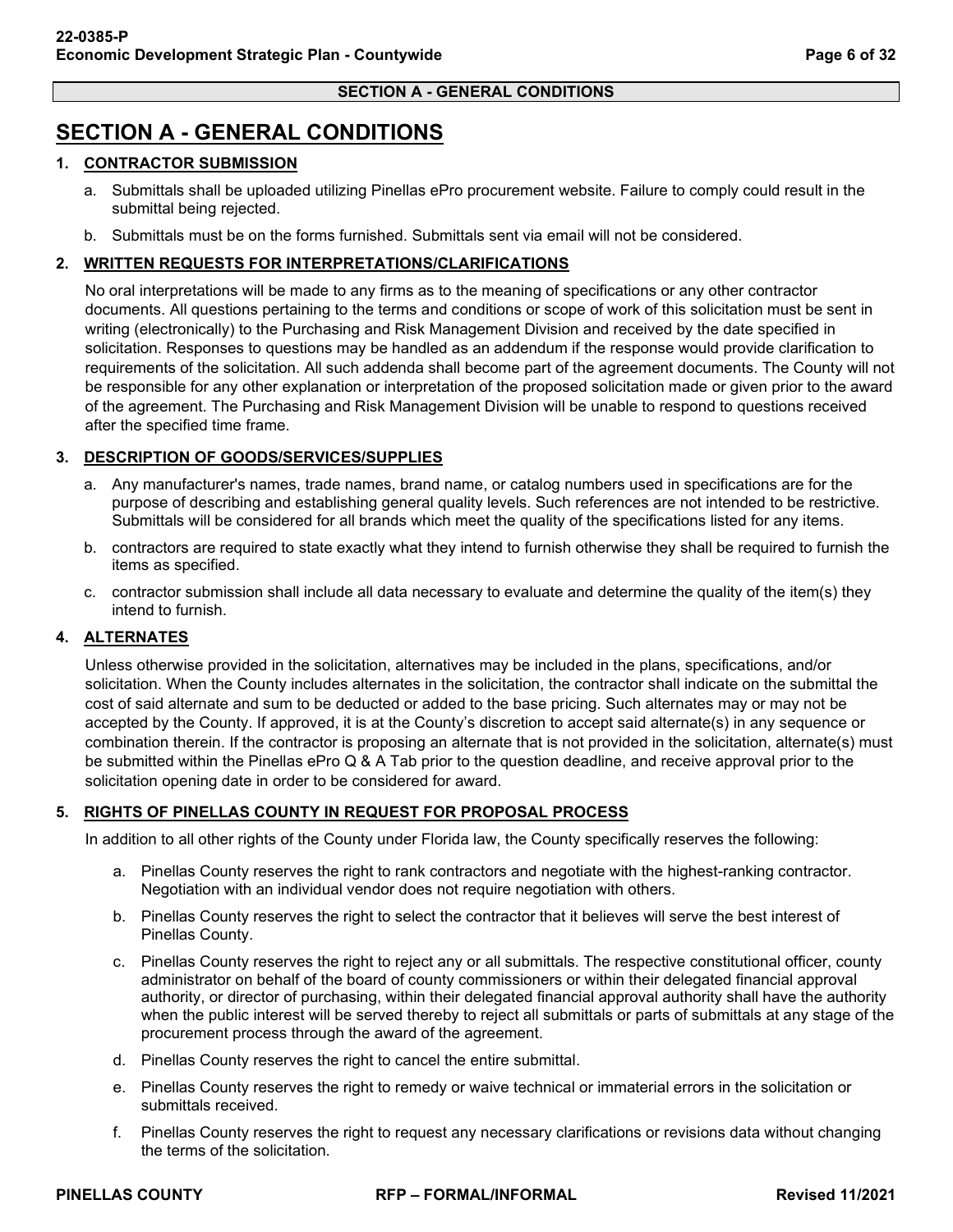g. Pinellas County reserves the right to require the contractor to perform the services required on the basis of the original submittal without negotiation.

### <span id="page-6-0"></span>**6. EVALUATION CRITERIA**

The evaluation criteria define the factors that will be used by the Evaluation Committee to evaluate and score responsive, responsible and qualified submittals. Contractor shall include sufficient information to allow the Evaluation Committee to thoroughly evaluate and score their submittal. Each submission shall be evaluated and ranked by an Evaluation Committee. The contract will be awarded to the most qualified contractor, per the evaluation criteria listed in the Scope of Work of the solicitation.

### <span id="page-6-1"></span>**7. COSTS INCURRED BY PROPOSERS**

All expenses involved with the preparations and submissions to the County and any oral presentations, or any work performed in connection therewith, shall be borne solely by the contractor(s). No payment will be made for any responses received, or for any other effort required of, or made by, the contractor(s) prior to contract commencement unless otherwise specified in the Scope of Work in this solicitation.

### <span id="page-6-2"></span>**8. ORAL PRESENTATION**

An oral presentation may be requested of any contractor, at the Evaluation Committee's discretion. If an oral presentation is requested the written evaluation process shall be utilized to short list proposals. If required as part of the evaluation process, the oral presentation shall be scored as specified in the Scope of Work of the RFP. The most qualified contractor as determined by evaluation process shall proceed with the contracting process.

### <span id="page-6-3"></span>**9. CONFLICT OF INTEREST**

- a. The contractor represents that it presently has no interest and shall acquire no interest, either direct or indirect, which would conflict in any manner with the performance or services required hereunder. The contractor further represents that no person having any such interest shall be employed during the agreement term and any extensions. In addition, the contractor shall not offer gifts or gratuities to County employees as County employees are not permitted to accept gifts or gratuities. By signing this document, the contractor acknowledges that no gifts or gratuities have been offered to County employees or anyone else involved in this competitive solicitation process.
- b. The contractor shall promptly notify the County's representative, in writing, by certified mail, of all potential conflicts of interest for any prospective business association, interest, or other circumstance, which may influence or appear to influence the contractor's judgment or quality of services being provided hereunder. Such written notification shall identify the prospective business association, interest or circumstance, the nature of work that the contractor may undertake and request an opinion of the County as to whether the association, interest or circumstance would, in the opinion of the County, constitute a conflict of interest if entered into by the contractor. The County agrees to notify the contractor of its opinion, by certified mail, within thirty days of receipt of notification by the contractor.
- c. It is essential to government procurement that the process be open, equitable and ethical. To this end, if potential unethical practices including but not limited to collusion, receipt or solicitation of gifts and conflicts of interest (direct/indirect) etc. are observed or perceived, please report such activity to:

Pinellas County Clerk of Circuit Court – Division of Inspector General

Phone – **(727) 45FRAUD** (453-7283)

Fax – 727-464-8386

### <span id="page-6-4"></span>**10. WITHDRAWAL OF PROPOSAL**

The submittal may be withdrawn prior to the bid opening date, however, a submittal may not be withdrawn for a period of time as specified in this solicitation document.

#### <span id="page-6-5"></span>**11. LATE PROPOSAL OR MODIFICATIONS**

a. Submittals and modifications received after the time set for the submission will not be considered. This upholds the integrity of the process.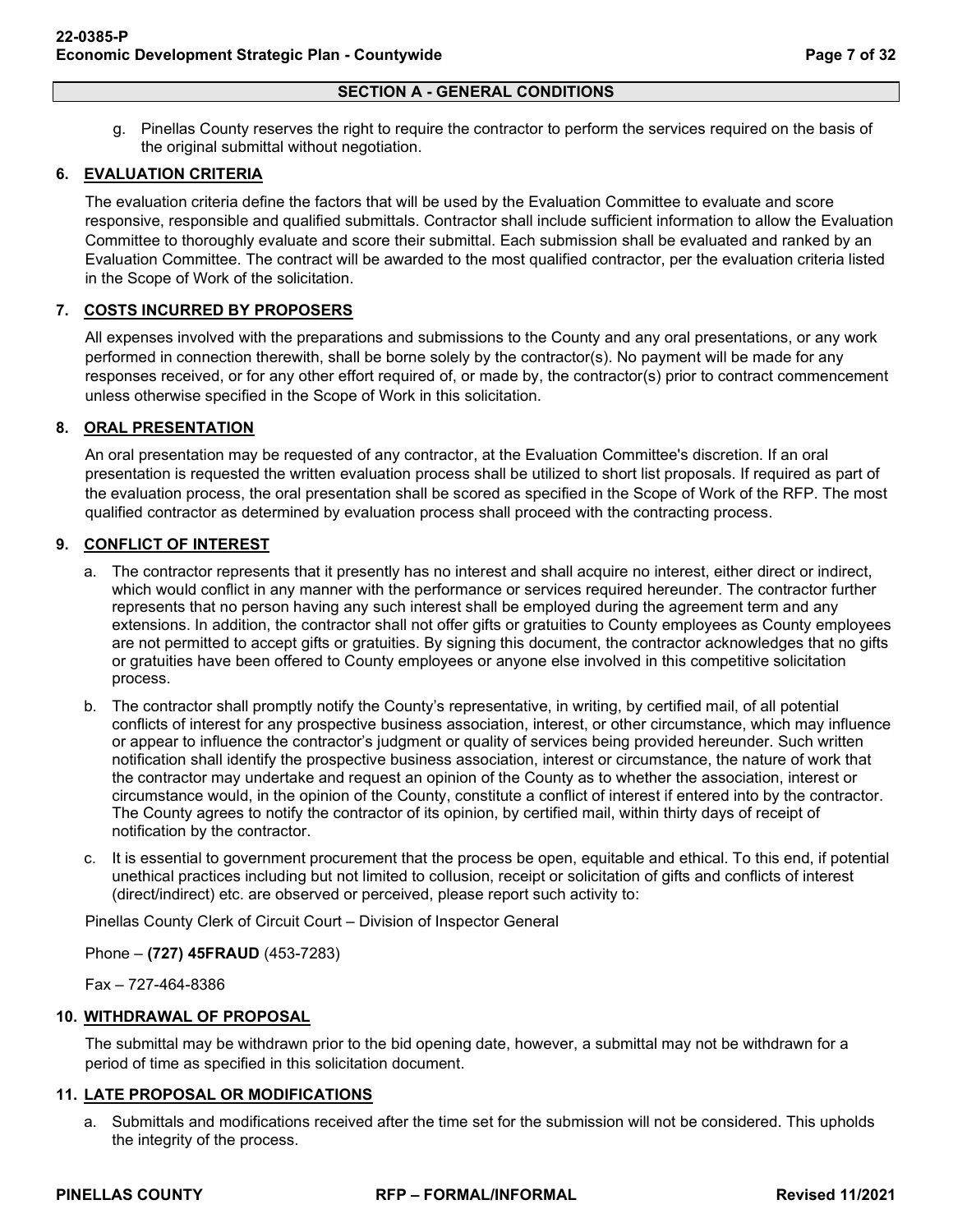### **SECTION A - GENERAL CONDITIONS**

b. Modifications in writing received prior to the time set for the submittal will be accepted.

### <span id="page-7-0"></span>**12. PROPOSALS FROM RELATED PARTIES / MULTIPLE PROPOSALS RECEIVED FROM ONE VENDOR**

Where two (2) or more related parties each submit a proposal or multiple proposals are received from one (1) vendor, for any contract, such proposals shall be judged non-responsive. Related parties mean proposers or the principles thereof, which have a direct or indirect ownership interest in another proposer for the same contract or in which a parent company or the principles thereof of one (1) proposer have a direct or indirect ownership interest in another bidder or proposer for the same contract.

### <span id="page-7-1"></span>**13. JOINT VENTURES**

All contractors intending to submit as a joint venture are required to have filed proper documents with the Florida Department of State, the Division of Professions, Construction Industry Licensing Board and any other state or local licensing Agency prior to submitting (see Section 489.119 Florida Statutes).

Joint ventures must provide an affidavit attesting to the formulation of a joint venture and provide either proof of incorporation as a joint venture or a copy of the formal joint venture agreement between all joint venture parties, indicating their respective roles, responsibilities and levels of participation for the project.

### <span id="page-7-2"></span>**14. PROVISION FOR OTHER AGENCIES**

Unless otherwise stipulated by the contractor(s), the contractor(s) agree to make available to all Government agencies, departments, and municipalities the prices submitted in accordance with said terms and conditions therein, should any said governmental entity desire to buy under this solicitation. Eligible users shall mean all State of Florida Agencies, the legislative and judicial branches, political subdivisions (counties, local district school boards, community colleges, municipalities, or other public agencies or authorities), which may desire to purchase under the terms and conditions of the agreement.

### <span id="page-7-3"></span>**15. COLLUSION**

The contractor, by affixing his signature to this proposal, agrees to the following: "Contractor certifies that its submittal is made without previous understanding, agreement, or connection with any person, firm or corporation making a submittal for the same item(s) and is in all respects fair, without outside control, collusion, fraud, or otherwise illegal action."

### <span id="page-7-4"></span>**16. STATEMENT RELATIVE TO PUBLIC ENTITY CRIMES**

Contractor is directed to the Florida Public Entity Crime Act, Fla. Stat. 287.133, and Fla. Stat. 287.135 regarding Scrutinized Companies, and contractor agrees that its submittal and, if awarded, its performance of the agreement will comply with all applicable laws including those referenced herein. contractor represents and certifies that contractor is and will at all times remain eligible to submit for and perform the services subject to the requirements of these, and other applicable, laws. contractor agrees that any agreement awarded to contractor will be subject to termination by the County if contractor fails to comply or to maintain such compliance.

### <span id="page-7-5"></span>**17. COUNTY INDEMNIFICATIONVARIANCE FROM STANDARD TERMS & CONDITIONS**

Contractor agrees to indemnify, pay the cost of defense, including attorney's fees, and hold harmless the County, its officers, employees and agents from all damages, suits, actions or claims, including reasonable attorney's fees incurred by the County, of any character brought on account of any injuries or damages received or sustained by any person, persons, or property, or in any way relating to or arising from the Agreement; or on account of any act or omission, neglect or misconduct of Contractor; or by, or on account of, any claim or amounts recovered under the Workers' Compensation Law; or of any other laws, regulations, ordinance, order or decree; or arising from or by reason of any actual or claimed trademark, patent or copyright infringement or litigation based thereon; or for any violation of requirements of the Americans with Disabilities Act of 1990, as may be amended, and all rules and regulations issued pursuant thereto (collectively the "ADA") except when such injury, damage, or violation was caused by the sole negligence of the County.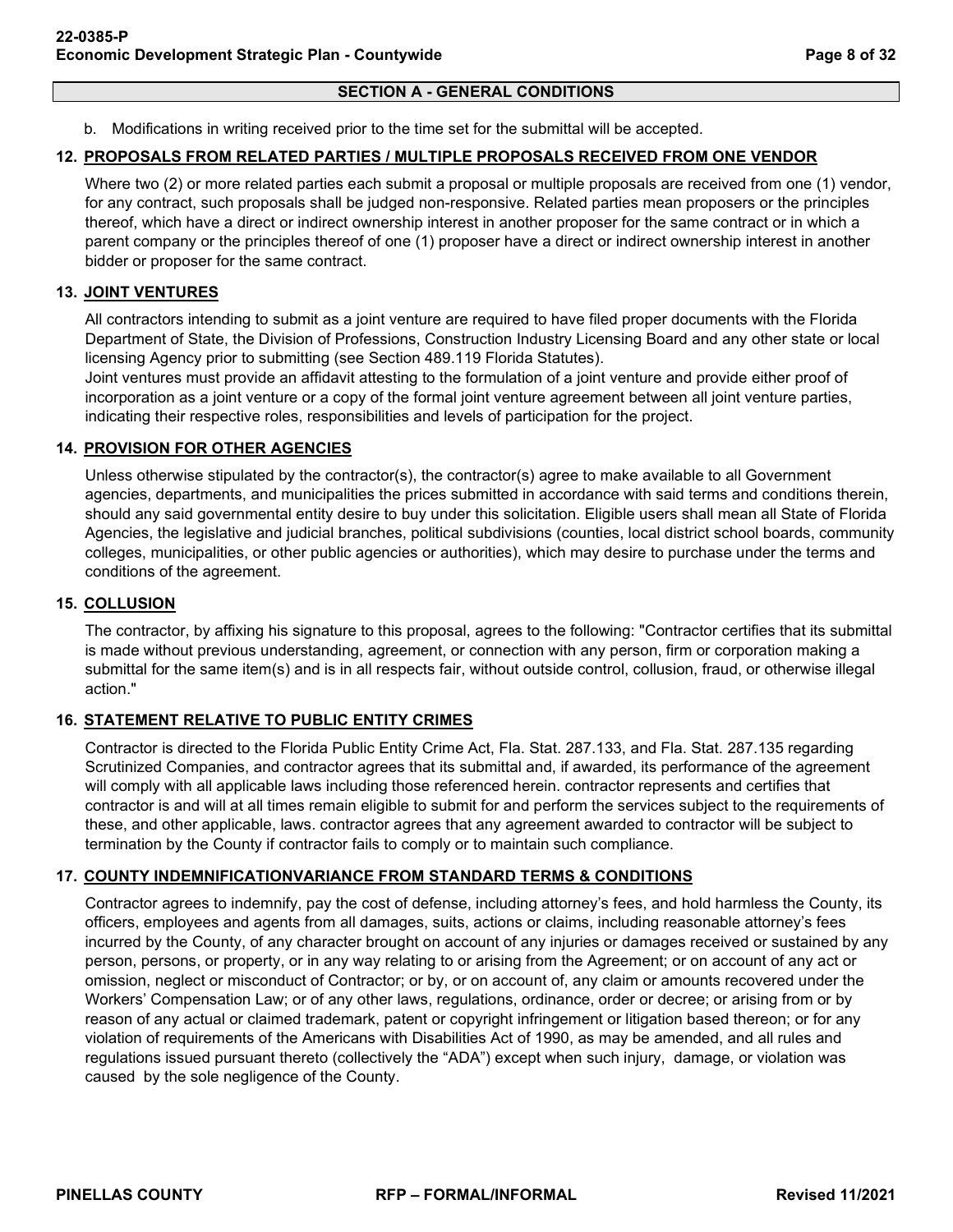#### **SECTION A - GENERAL CONDITIONS**

### <span id="page-8-0"></span>**18. VARIANCE FROM STANDARD TERMS & CONDITIONS**

All standard terms and conditions stated in this section apply to this Agreement except as specifically stated in the subsequent sections of the document, which take precedence over this section, and should be fully understood by contractors prior to submitting on this requirement.

### <span id="page-8-1"></span>**19. ADA REQUIREMENT FOR PUBLIC NOTICES**

Persons with disabilities requiring reasonable accommodation to participate in this proceeding/event, should call 727- 464-4062 (voice/tdd) fax 727-464-4157, not later than seven days prior to the proceeding.

### <span id="page-8-2"></span>**20. PROCUREMENT POLICY FOR RECYCLED MATERIALS**

- a. Pinellas County wishes to encourage its contractors to use recycled products in fulfilling contractual obligations to the County and that such a policy will serve as a model for other public entities and private sector companies.
- b. When awarding a purchase or recommending a purchase for products, materials, or services, the Director of Purchasing and Risk Management may allow a preference to a responsive contractor who certifies that their product or material contains the greatest percentage of postconsumer material. If solicitation includes paper products, contractor must certify that their materials and/or products contain at least the content recommended by the EPA guidelines.
- c. On all quotes over fifty thousand dollars (\$50,000) and informal quotes under fifty thousand dollars (\$50,000), or as required by law, the Director of Purchasing and Risk Management shall require vendors to specify which products have recycled materials, what percentage or amount is postconsumer material, and to provide certification of the percentages of recycled materials used in the manufacture of goods and commodities procured by the County.
- d. Price preference is not the preferred practice the County wishes to employ in meeting the goals of this resolution. If a price preference is deemed to serve the best interest of the County and further supports the purchase of recycled materials, the Director of Purchasing will make a recommendation that a price preference be allowed up to an amount not to exceed 10% above the lowest complying submittal received.

### **Definitions for Recycled Materials:**

**Recovered Materials:** Materials that have recycling potential, can be recycled, and have been diverted or removed from the solid waste stream for sale, use or reuse, by separation, collection, or processing.

**Recycled Materials:** Materials that contain recovered materials. This term may include internally generated scrap that is commonly used in industrial or manufacturing processes, waste or scrap purchased from another manufacturer and used in the same or a closely related product.

**Postconsumer Materials:** Materials which have been used by a business or a consumer and have served their intended end use, and have been separated or diverted from the solid waste stream for the purpose of recycling, such as; newspaper, aluminum, glass containers, plastic containers, office paper, corrugated boxes, pallets or other items which can be used in the remanufacturing process.

### <span id="page-8-3"></span>**21. ADDITIONAL REQUIREMENTS**

The County reserves the right to request additional goods or services relating to this agreement from the contractor. When approved by the County as an amendment to this agreement and authorized in writing, the contractor shall provide such additional requirements as may become necessary.

### <span id="page-8-4"></span>**22. AGREEMENT**

In addition to being subject to all terms and conditions in this solicitation, all responses are subject to the terms and conditions in the agreement attached to the solicitation. Additional or modified terms and conditions in the agreement may be necessary depending on the responses to the solicitation, including any exceptions stated by the contractor as required by Section A, PREPARATION OF SUBMITTAL of this solicitation. However, the County may reject any exception proposed by the contractor and shall not be bound by any additional or modified terms and conditions that are in conflict with the terms and conditions in the agreement, or are not acceptable to, or have been declared to be non-negotiable by the County, as determined in its sole discretion.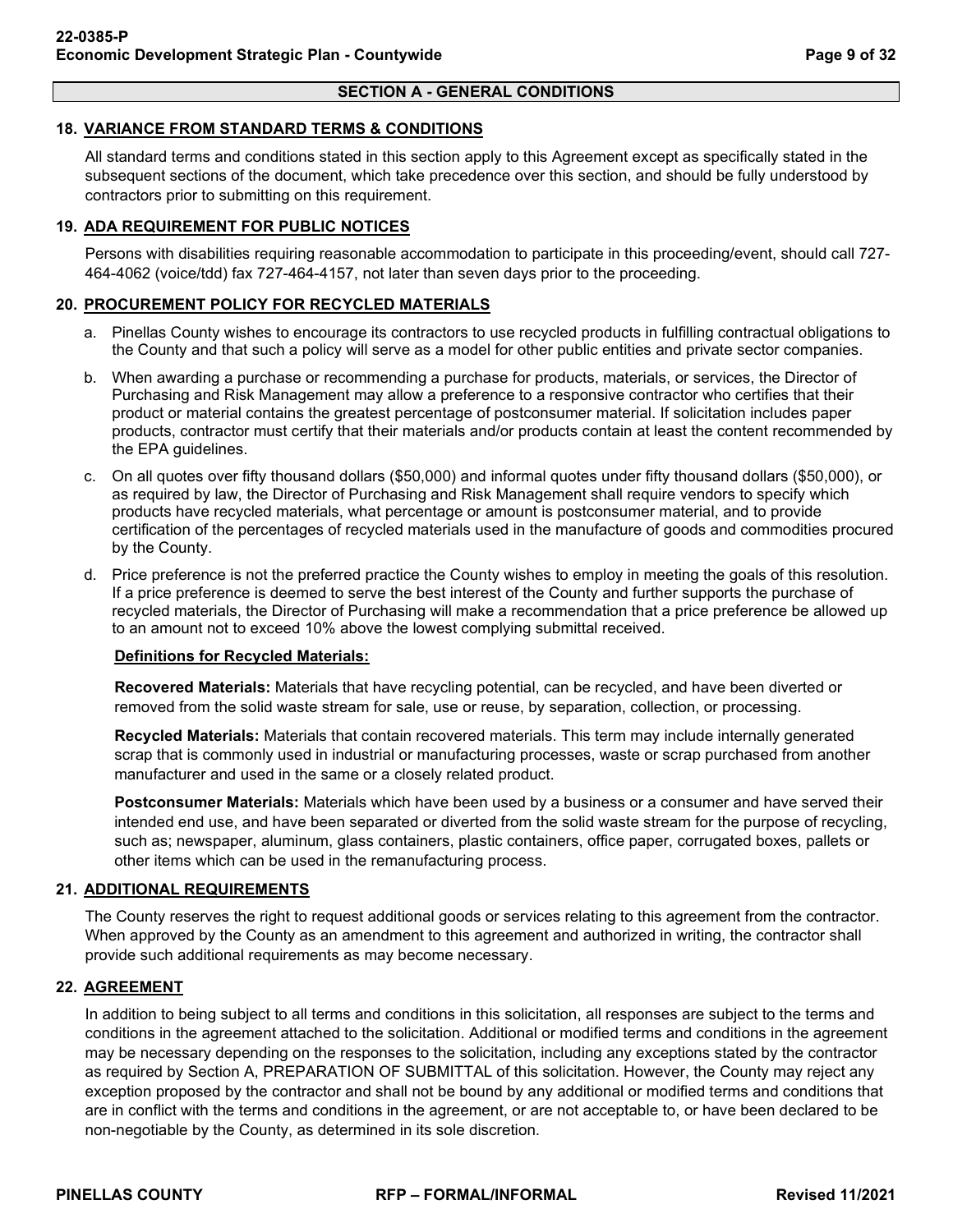### <span id="page-9-0"></span>**23. INTEGRITY OF REQUEST FOR PROPOSAL (RFP) DOCUMENTS**

Contractors shall use the original solicitation form(s) provided by the Purchasing & Risk Management Division and enter information only in the spaces where a response is requested. contractors may use an attachment as an addendum to the solicitation form(s) if sufficient space is not available on the original form for the contractor to enter a complete response. Any modifications or alterations to the original solicitation documents by the contractor, whether intentional or otherwise, will constitute grounds for rejection of a solicitation. Any such modifications or alterations a contractor wishes to propose must be clearly stated in the contractor's submittal response and presented in the form of an addendum to the original solicitation documents.

### <span id="page-9-1"></span>**24. PUBLIC RECORDS/TRADE SECRETS**

Pinellas County Government is subject to the Florida Public Records law (Chapter 119, Florida Statutes), and all documents, materials, and data submitted to any solicitation as part of the response are governed by the disclosure, exemption and confidentiality provisions relating to public records in Florida Statutes. Except for materials that are "trade secrets" or "confidential" as defined by applicable Florida law, ownership of all documents, materials, and data submitted in response to the solicitation shall belong exclusively to the County.

To the extent that contractor desires to maintain the confidentiality of materials that constitute trade secrets pursuant to Florida law, trade secret material submitted must be identified by some distinct method that the materials that constitute a trade secret, and contractor shall provide an additional copy of the contractors submittal that redacts all designated trade secrets. By submitting materials that are designated as trade secrets and signature of the contractor signature page, contractor acknowledges and agrees:

- i. That after notice from the County that a public records request has been made for the materials designated as a trade secret, the contractor shall be solely responsible for defending its determination that submitted material is a trade secret that is not subject to disclosure at its sole cost, which action shall be taken immediately, but no later than ten (10) calendar days from the date of notification or contractor will be deemed to have waived the trade secret designation of the materials;
- ii. That to the extent that the contractor with trade secret materials is evaluated, the County and it officials, employees, agents, and representatives in any way involved in processing, evaluating, negotiating agreement terms, approving any agreement based on the contractor, or engaging in any other activity relating to the competitive selection process are hereby granted full rights to access, view, consider, and discuss the materials designated as trade secrets through the final agreement award;
- iii. To indemnify and hold the County, and its officials, employees, agents and representatives harmless from any actions, damages (including attorney's fees and costs), or claims arising from or related to the designation of trade secrets by the contractor, including actions or claims arising from the County's nondisclosure of the trade secret materials.
- iv. That information and data it manages as part of the services may be public record in accordance with Chapter 119, Florida Statutes and Pinellas County public record policies. contractor agrees prior to providing goods/services it will implement policies and procedures to maintain, produce, secure and retain public records in accordance with applicable laws, regulations, and County policies, which are subject to approval by the County, including but limited to the Section 119.0701, Florida Statutes.

Notwithstanding any other provision in the solicitation, the classification as trade secret of the entire submission document, line item and/or total contractor prices, the work, services, project, goods, and/or products to be provided by contractor, or any information, data, or materials that may be part of or incorporated into an agreement between the County and the contractor is not acceptable to the County and will result in a determination that the contractor submittal is nonresponsive; the classification as trade secret of any other portion of a submittal document may result in a determination that the submittal is nonresponsive.

### <span id="page-9-2"></span>**25. LOBBYING**

"Lobbying shall be prohibited on all county competitive selection processes and purchasing contract awards pursuant to this division, including, but not limited to, requests for proposals, requests for quotations, requests for qualifications, bids or the award of purchasing contracts of any type. The purpose of this prohibition is to protect the integrity of the procurement process by shielding it from undue influences prior to the contract award, or the competitive selection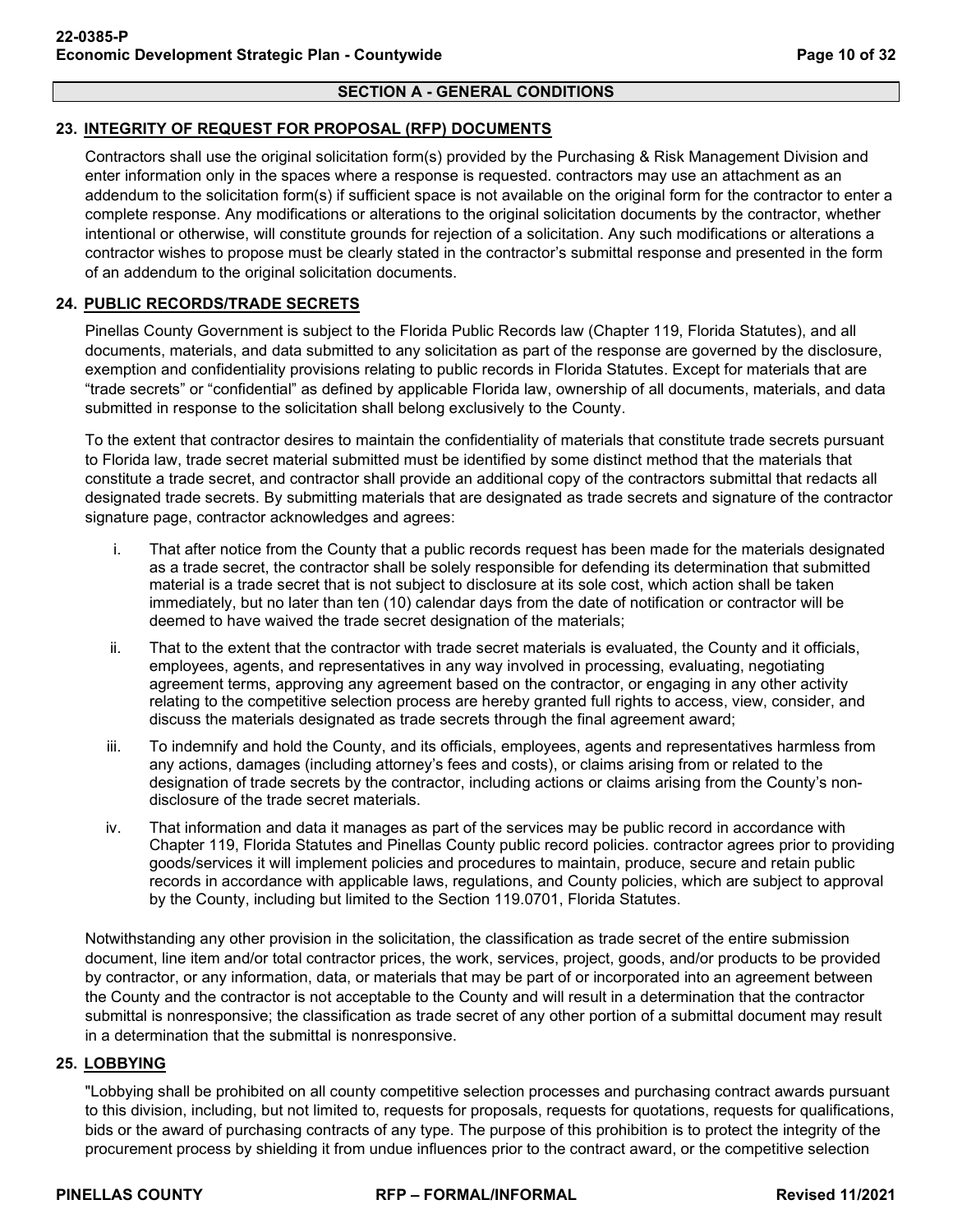### **SECTION A - GENERAL CONDITIONS**

process is otherwise concluded. However, nothing herein shall prohibit a prospective bidder/proposer/protestor from contacting the purchasing department or the county attorney's office to address situations such as clarification and/or pose questions related to the procurement process.

Lobbying of evaluation committee members, county government employees, elected/appointed officials, or advisory board members regarding requests for proposals, requests for quotations, requests for qualifications, bids, or purchasing contracts, by the bidder/proposer, any member of the bidder's/proposer's staff, any agent or representative of the bidder/proposer, or any person employed by any legal entity affiliated with or representing a bidder/proposer/protestor, is strictly prohibited from the date of the advertisement, or on a date otherwise established by the board, until either an award is final, or the competitive selection process is otherwise concluded. Any lobbying activities in violation of this section by or on behalf of a bidder/proposer shall result in the disqualification or rejection of the proposal, quotation, statement of qualification, bid or contract.

For purposes of this provision, "lobbying" shall mean influencing or attempting to influence action or non-action, and/or attempting to obtain the goodwill of persons specified herein relating to the selection, ranking, or contract award in connection with any request for proposal, request for quotation, request for qualification, bid or purchasing contract through direct or indirect oral or written communication. The final award of a purchasing contract shall be the effective date of the purchasing contract.

Any evaluation committee member, county government employee, elected/appointed official, or advisory board member who has been lobbied shall immediately report the lobbying activity to the director."

(Ord. No. 02-35, 5-7-02; Ord. No. 04-64, § 12, 9-21-04; Ord. No. 04-87, § 1, 12-7-04; Ord. No. 10-09, § 6, 2-16-10; Ord. No. 11-23, § 2, 7-26-11; Ord. No. 14-11, § 5, 2-11-14; Ord. No. 18-34, 10-23-18).

### <span id="page-10-0"></span>**26. PROTEST PROCEDURE**

As per Section 2-162 of County Code

- a. Right to Protest. "A vendor who is aggrieved by the contents of the bid or proposal package, or a vendor who is aggrieved in connection with the recommended award on a bid or proposal solicitation, may file a written protest to the director, as provided herein. This right to protest is strictly limited to those procurements of goods and/or services solicited through invitations to bid or requests for proposals, including solicitations pursuant to F.S. § 287.055, the "Consultants' Competitive Negotiation Act." No other actions or recommendations in connection with a solicitation can be protested, including: (i) requests for quotations, negotiations, qualifications or letters of interest; (ii) rejection of some, all or parts of bids or proposals; (iii) disqualification of bidders or proposers as nonresponsive or non-responsible; or (iv) recommended awards less than the mandatory bid or proposal amount. Protests failing to comply with the provisions of this section shall not be reviewed."
- b. "Posting. The purchasing department shall post the recommended award on or through the departmental website."
- c. Requirements to protest.
	- 1. "If the protest relates to the content of the bid or proposal package, a formal written protest must be filed no later than 5:00 p.m. EST on the fifth full business day after issuance of the bid or proposal package."
	- 2. "If the protest relates to the recommended award of a bid or proposal, a formal written protest must be filed no later than 5:00 p.m. EST on the fifth full business day after posting of the award recommendation."
	- 3. "The formal written protest shall identify the protesting party and the solicitation involved; include a statement of the grounds on which the protest is based; refer to the statutes, laws, ordinances or other legal authorities which the protesting party deems applicable to such grounds; and specifically request the relief to which the protesting party deems itself entitled by application of such authorities to such grounds."
	- 4. "A formal written protest is considered filed with the county when the purchasing department receives it. Accordingly, a protest is not timely filed unless it is received within the time specified above by the purchasing department. Failure to file a formal written protest within the time period specified shall constitute a waiver of the right to protest and result in relinquishment of all rights to protest by the bidder or proposer."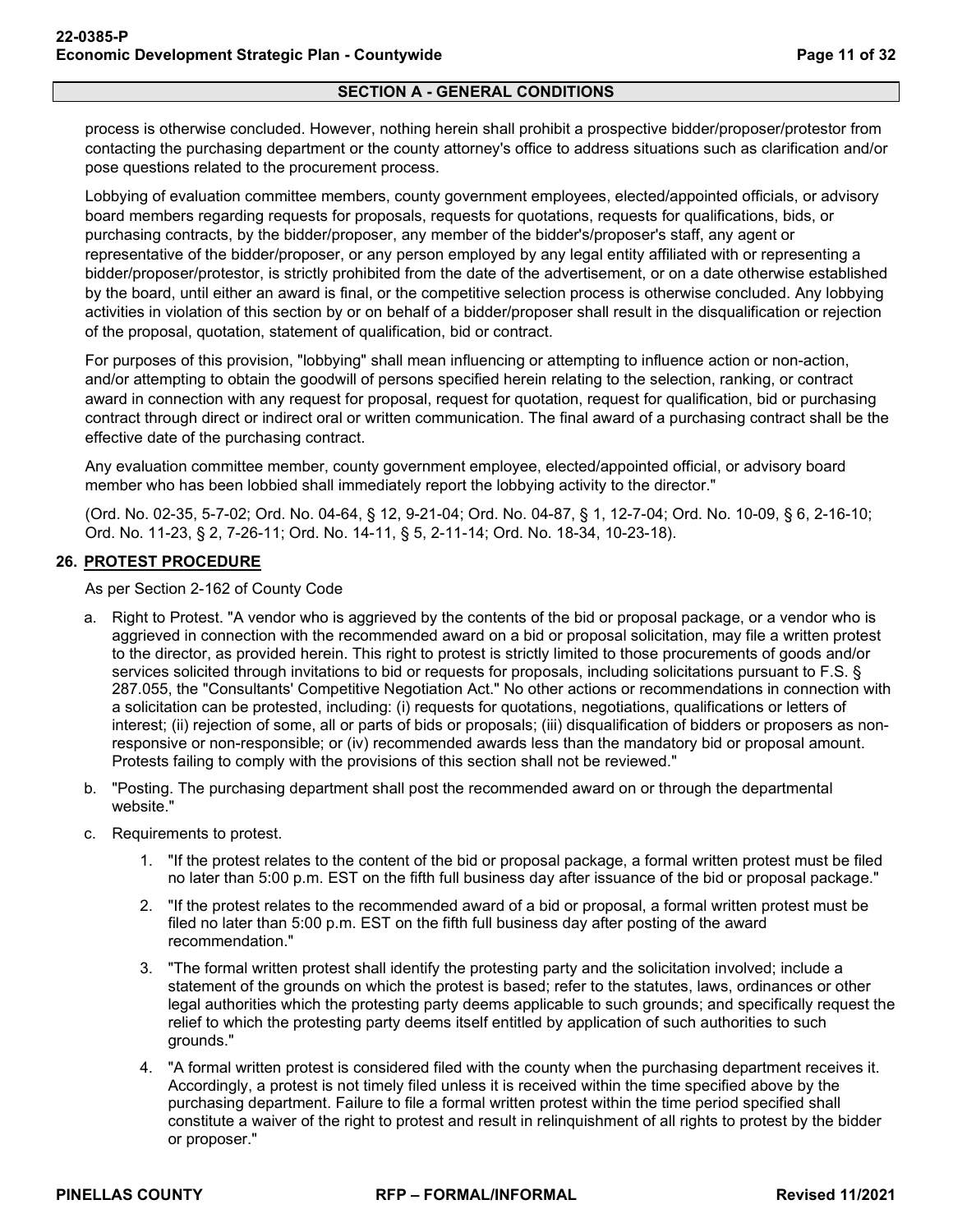- d. "Sole remedy. These procedures shall be the sole remedy for challenging the content of the bid or proposal package or the recommended award."
- e. "Lobbying. Protestors and anyone acting on their behalf, are prohibited from attempts to influence, persuade, or promote a bid or proposal protest through any other channels or means, and contacting any county official, employee, advisory board member, or representative to discuss any matter relating in any way to the solicitation being protested, other than the purchasing department's or county attorney's office to address situations such as clarification and/or pose questions related to the procurement process. The prohibitions provided for herein shall begin with the filing of the protest and end upon the final disposition of the protest; provided, however, at all times protestors shall be subject to the procurement lobbying prohibitions in section 2-189 of this Code. Failure to adhere to the prohibitions herein shall result in the rejection of the protest without further consideration."
- f. "Time limits. The time limits in which protests must be filed as specified herein may be altered by specific provisions in the bid or proposal."
- g. "Authority to resolve. The director shall resolve the protest in accordance with the documentation and applicable legal authorities and shall issue a written decision to the protestor no later than 5:00 p.m. EST on the tenth full business day after the filing thereof."
- h. "Review of director's decision."
	- 1. "The protesting party may request a review of the director's decision to the county administrator by delivering written request for review of the decision to the director by 5:00 p.m. EST on the fifth full business day after the date of the written decision. The written notice shall include any materials, statements, and arguments which the bidder or proposer deems relevant to the issues raised in the request to review the decision of the director."
	- 2. "The county administrator shall issue a decision in writing stating the reason for the action with a copy furnished to the protesting party no later than 5:00 p.m. EST on the seventh full business day after receipt of the request for review. The decision shall be final and conclusive as to the county unless a party commences action in a court of competent jurisdiction."
- i. "Stay of procurement during protests. There shall be no stay of procurement during pro tests."

(Ord. No. 94-51, § 5, 6-7-94; Ord. No. 04-87, § 1, 12-7-04; Ord. No. 14-11, § 2, 2-11-14; Ord. No. 18-34, 10-23-18)

### <span id="page-11-0"></span>**27. PUBLIC RECORDS – CONTRACTOR'S DUTY**

**If the contractor has questions regarding the application of Chapter 119, Florida Statutes, to the contractor's duty to provide public records relating to this agreement, the contractor shall contact:**

**Pinellas County Board of County Commissioners**

**Purchasing and Risk Management Division**

**400 S. Ft. Harrison Ave, 6th Floor,**

**Clearwater, FL 33756**

**Public Records Liaison**

**Phone: 727-464-4485**

**Email: jpeters@pinellascounty.org**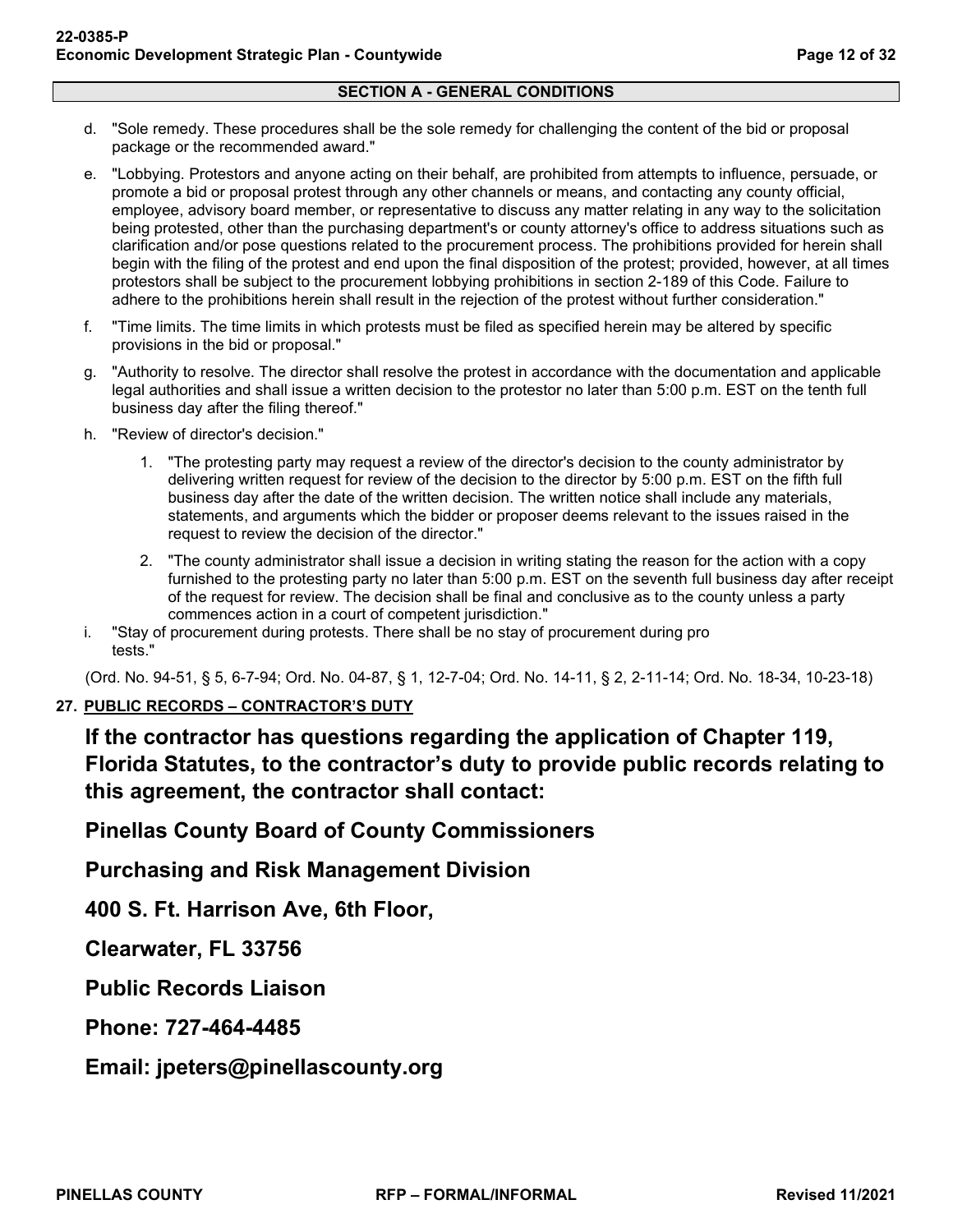### **SECTION A - GENERAL CONDITIONS**

### <span id="page-12-0"></span>**28. E-VERIFY**

The contractor and subcontractor must register with and use the E-verify system in accordance with Florida Statute 448.095. A contractor and subcontractor may not enter into a contract with the County unless each party registers with and uses the E-verify system.

If a contractor enters a contract with a subcontractor, the subcontractor must provide the contractor with an affidavit stating that the Subcontractor does not employ, contract with, or subcontract with unauthorized aliens. The contractor must maintain a copy of the affidavit for the duration of the contract.

If the County, Contractor, or Subcontractor has a good faith belief that a person or entity with which it is contracting has knowingly violated Florida Statute 448.09(1) shall immediately terminate the contract with the person or entity.

If the County has a good faith belief that a Subcontractor knowingly violated this provision, but the Contractor otherwise complied with this provision, the County will notify the Contractor and order that the Contractor immediately terminate the contract with the Subcontractor.

A contract terminated under the provisions of this section is not a breach of contract and may not considered such. Any contract termination under the provisions of this section may be challenged to Section 448.095(2)(d), Florida Statute. Contractor acknowledges upon termination of this agreement by the County for violation of this section by Contractor, Contractor may not be awarded a public contract for at least one (1) year. Contractor acknowledges that Contractor is liable for any additional costs incurred by the County as a result of termination of any contract for a violation of this section.

Contractor or Subcontractor shall insert in any subcontracts the clauses set forth in this section, requiring the subcontracts to include these clauses in any lower tier subcontracts. Contractor shall be responsible for compliance by any Subcontractor or Lower Tier Subcontractor with the clause set for in this section.

### <span id="page-12-1"></span>**29. INDEPENDENT CONTRACTOR STATUS AND COMPLIANCE WITH THE IMMIGRATION REFORM AND CONTROL ACT OF 1986**

Contractor acknowledges that it is functioning as an independent contractor in performing under the terms of this agreement, and it is not acting as an employee of Pinellas County. The contractor acknowledges that it is responsible for complying with the provisions of the Immigration Reform and Control Act of 1986, located at 8 U.S.C. Section 1324, et seq., and regulations relating thereto. Failure to comply with the above provisions of the agreement shall be considered a material breach and shall be ground for immediate termination of the agreement.

### <span id="page-12-2"></span>**30. TRUTH IN NEGOTIATIONS:**

The contractor certifies to truth-in-negotiation and that wage rates and other factual unit costs supporting the compensation are accurate, complete and current at the time of contracting. Further, the original agreement amount and any additions thereto shall be adjusted to exclude any significant sums where the County determines the agreement price was increased due to inaccurate, incomplete or non-current wage rates and other factual unit costs. Such adjustments must be made within one (1) year following the end of the agreement.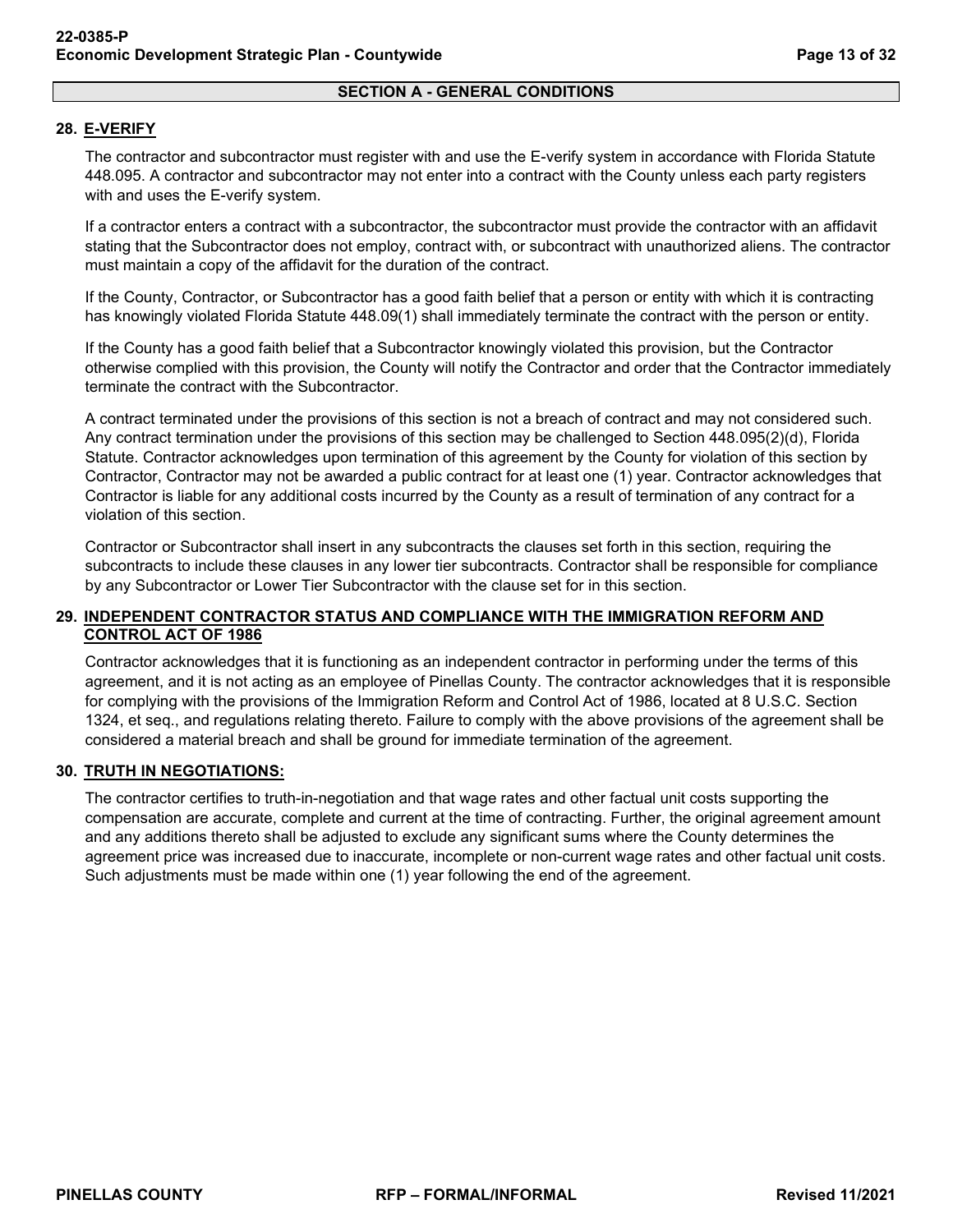## <span id="page-13-0"></span>**SECTION B – SPECIAL CONDITIONS**

### <span id="page-13-1"></span>**1. INTENT**

In accordance with attached specifications, it is the intent of Pinellas County to establish a contract for **Economic Development Strategic Plan - Countywide** Services, as and when required.

### <span id="page-13-2"></span>**2. PROPOSAL REQUIREMENTS**

Each proposal shall at a minimum address and/or include the following information and documentation in sufficient detail for the County to evaluate the Proposer's qualifications, as well as the methods, manner, proposed completion schedule if applicable, and the cost to complete the Section E Scope of Work:

- a. A separate statement describing the Proposer's qualifications and experience in providing the same or similar services as outlined in the RFP Scope of Work. This description should include the names of the person(s) who will provide the services, including any subcontractors, their qualifications, and the years of experience in performing this type of work/services. Also include the reference information requested in Section D.
- b. A separate written narrative describing the methods and/or manner in which the Proposer proposes to satisfy the requirements of the Scope of Work set out in Section E.
- c. A separate proposed Statement of Work (Proposer's Statement of Work) that enumerates and defines the work/services that Proposer will provide to the County to complete the Scope of Work in this RFP, including each task, deliverable, and/or goods or products comprising the services Proposer will provide, as well as a proposed completion schedule for each task or deliverable, if applicable. The Proposer's Statement of Work shall be in a form that can be incorporated into the Services Agreement as an Exhibit at the County's option.
- d. The proposed compensation to be paid by the County for the services identified in the Proposer's Statement of Work required in subsection 2(c) above.
- e. Any exceptions to any section of this RFP.

### <span id="page-13-3"></span>**3. PRICING/PERIOD OF CONTRACT**

Duration of the contract shall be for the period of twelve (12) months from the date of execution of the agreement unless otherwise indicated.

### <span id="page-13-4"></span>**4. TERM EXTENSION(S) OF CONTRACT**

### **NOT APPLICABLE**

### <span id="page-13-5"></span>**5. FEES AND EXPENSES**

The agreed to compensation will include all standard day-to-day administrative, overhead and internal expenses; including, but not limited to:

| Costs of bonds and insurance premiums as required<br>by this RFP | Computer/software                 |  |
|------------------------------------------------------------------|-----------------------------------|--|
| Support                                                          | Equipment and usage               |  |
| Office supplies                                                  | Telephone charges                 |  |
| Safety equipment                                                 | Emails                            |  |
| Consumables                                                      | Electronic data transmission fees |  |
| Other consulting services                                        | Standard copier usage             |  |
| Special presentations                                            | Fax charges                       |  |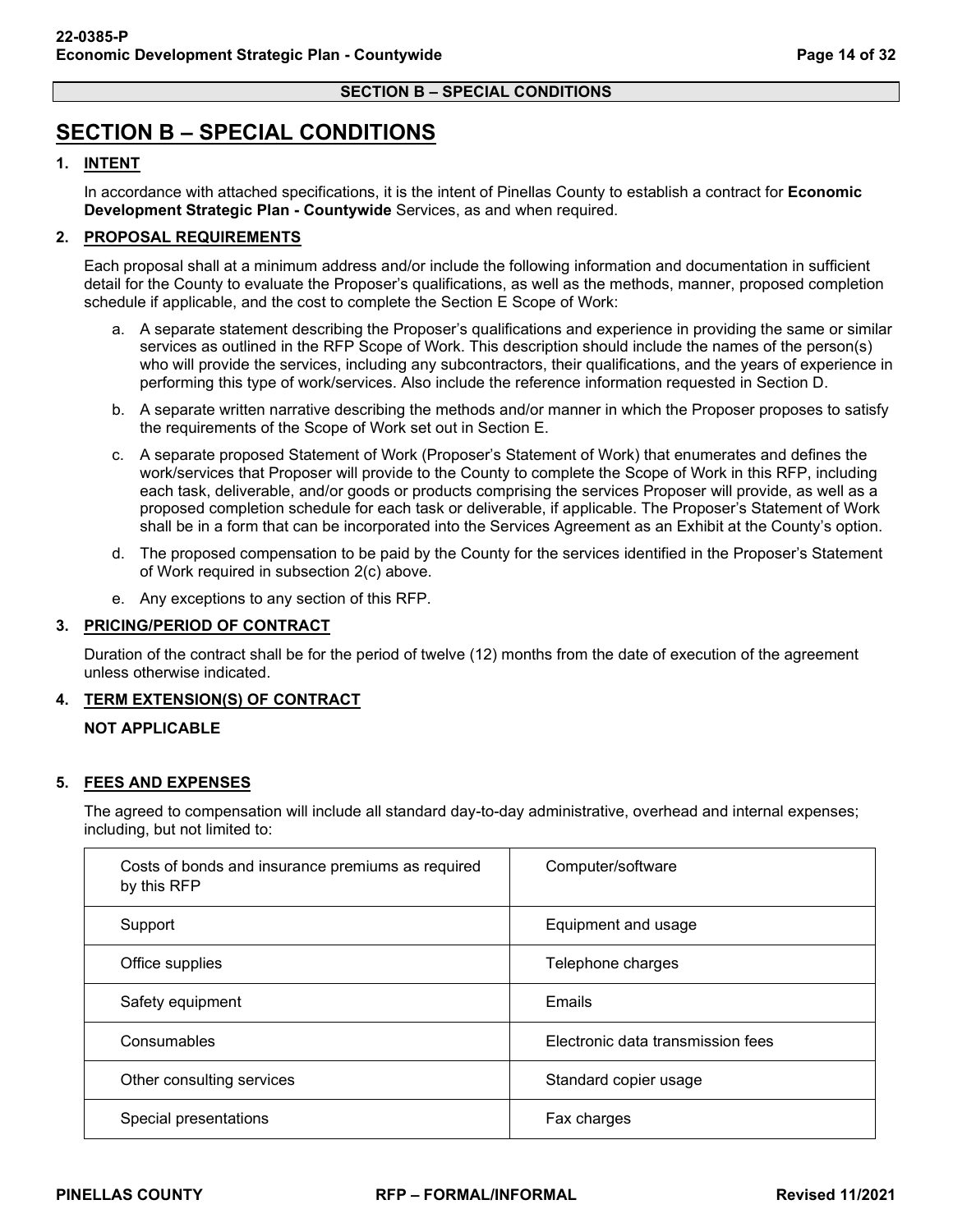| Regular and certified postage | Travel, per diem and lodging charges, unless<br>otherwise agreed to by the county in the<br>services agreement |
|-------------------------------|----------------------------------------------------------------------------------------------------------------|
|                               |                                                                                                                |

Travel and lodging expenses will be included in the lump sum proposal and will be paid in accordance with Florida Statute 112.061, and/or County Travel Policy, as approved by the County.

### <span id="page-14-0"></span>**6. PRE-CONFERENCE**

### **NOT APPLICABLE**

### <span id="page-14-1"></span>**7. SITE VISIT**

**NOT APPLICABLE**

### <span id="page-14-2"></span>**8. PRE-COMMENCEMENT MEETING**

Upon award of bid, the County will coordinate a pre-commencement meeting with the successful Contractor. The meeting will require Contractor and the County Representative to review specific contract details and deliverable documents at this meeting to ensure the scope of work and work areas are understood.

### <span id="page-14-3"></span>**9. PERFORMANCE SECURITY**

### **NOT APPLICABLE**

### <span id="page-14-4"></span>**10. TIMELINE**

Following is a listing of actions and anticipated dates; the County reserves the right to change the dates, if necessary.

| Date           |                                                                                       |
|----------------|---------------------------------------------------------------------------------------|
| April 18, 2022 | Advertising & Publishing RFP                                                          |
| April 29, 2022 | Deadline for Questions/Clarifications                                                 |
| May 12, 2022   | Proposals due in Purchasing by 3:00 p.m. Public bid opening to follow<br>immediately. |
| TBD            | Evaluation of the RFP                                                                 |
| TBD            | Recommendation due to Purchasing from Economic Development                            |
| TBD            | Submit recommendation to County Administrator for Award of Contract                   |

### <span id="page-14-5"></span>**11. PROPOSAL SUBMITTAL COPIES**

The preferred method is PDF conversion from the Proposer's source files (to minimize file size and maximize quality and accessibility) rather than scanning.

### **Instructions for Providing Files in PDF Format to Pinellas County Government**

How do I convert my files to PDF format?

**Answer -** If you have a program such as Adobe Acrobat, creating a PDF of any file is a simple print function. Rather than printing to a traditional printer, the file converts to a PDF format copy of your original. Any program (such as Word, PowerPoint, Excel, etc.) can be converted this way by simply selecting the print command and choosing PDF as the printer.

Should I scan everything and save as PDF?

**Answer -** Not unless you are scanning with OCR (optical character recognition). Scanning will create unnecessarily large files because a scan is just a picture of a page rather than actual page text. Furthermore, the result of scanning is that your pages will not look nearly as "clean" or professional as simply using the print to PDF method from the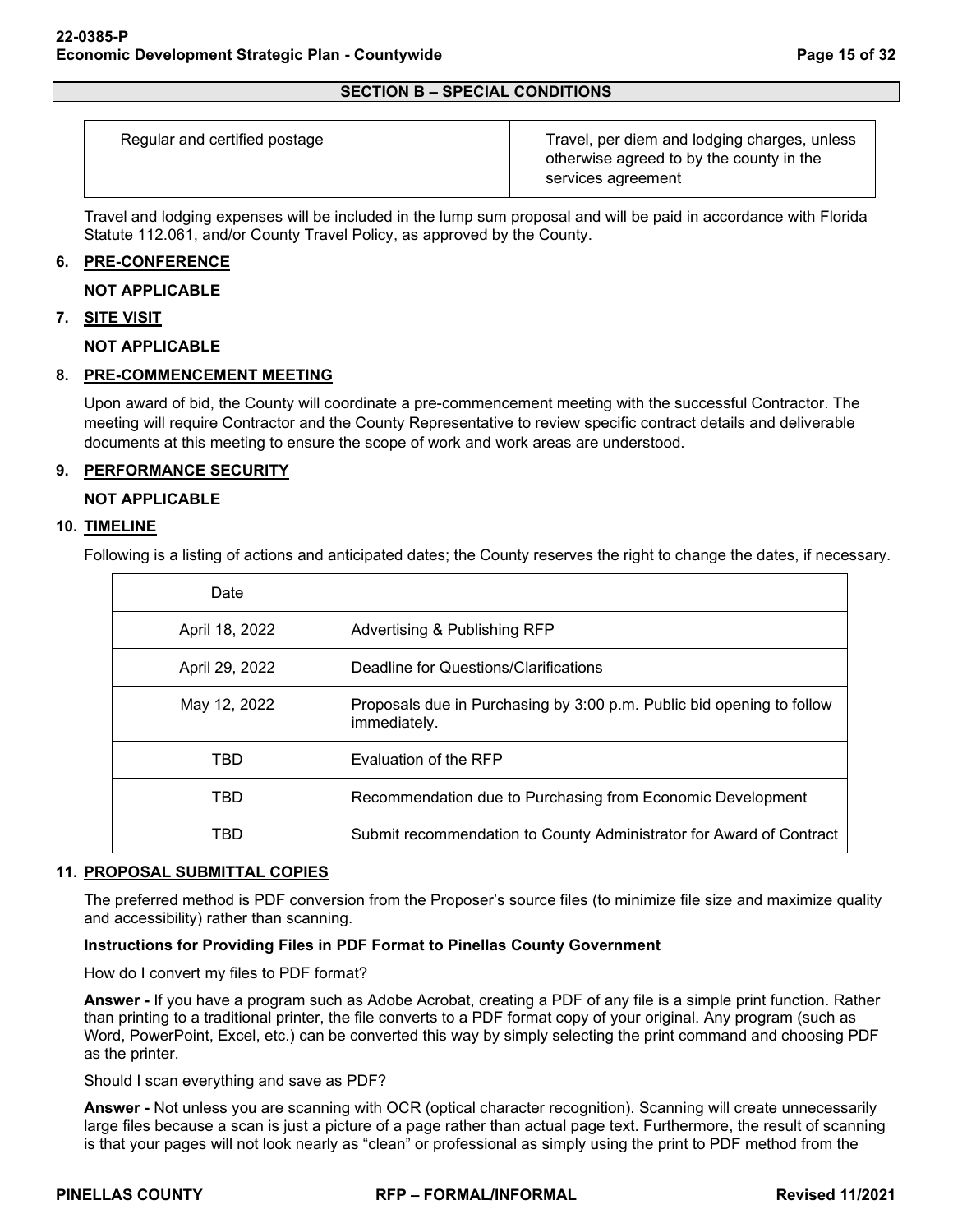#### **SECTION B – SPECIAL CONDITIONS**

program from which the file originates. Additionally, since scan pages are pictures of text, not really text, they may not be considered accessible\* under Federal ADA guidelines (\*unless the scans are OCR.)

### <span id="page-15-0"></span>**12. BREACH OF CONTRACT**

Failure of Contractor to perform any of the services required by this contract within 10 days of receipt of written demand for performance from the County shall constitute breach of contract.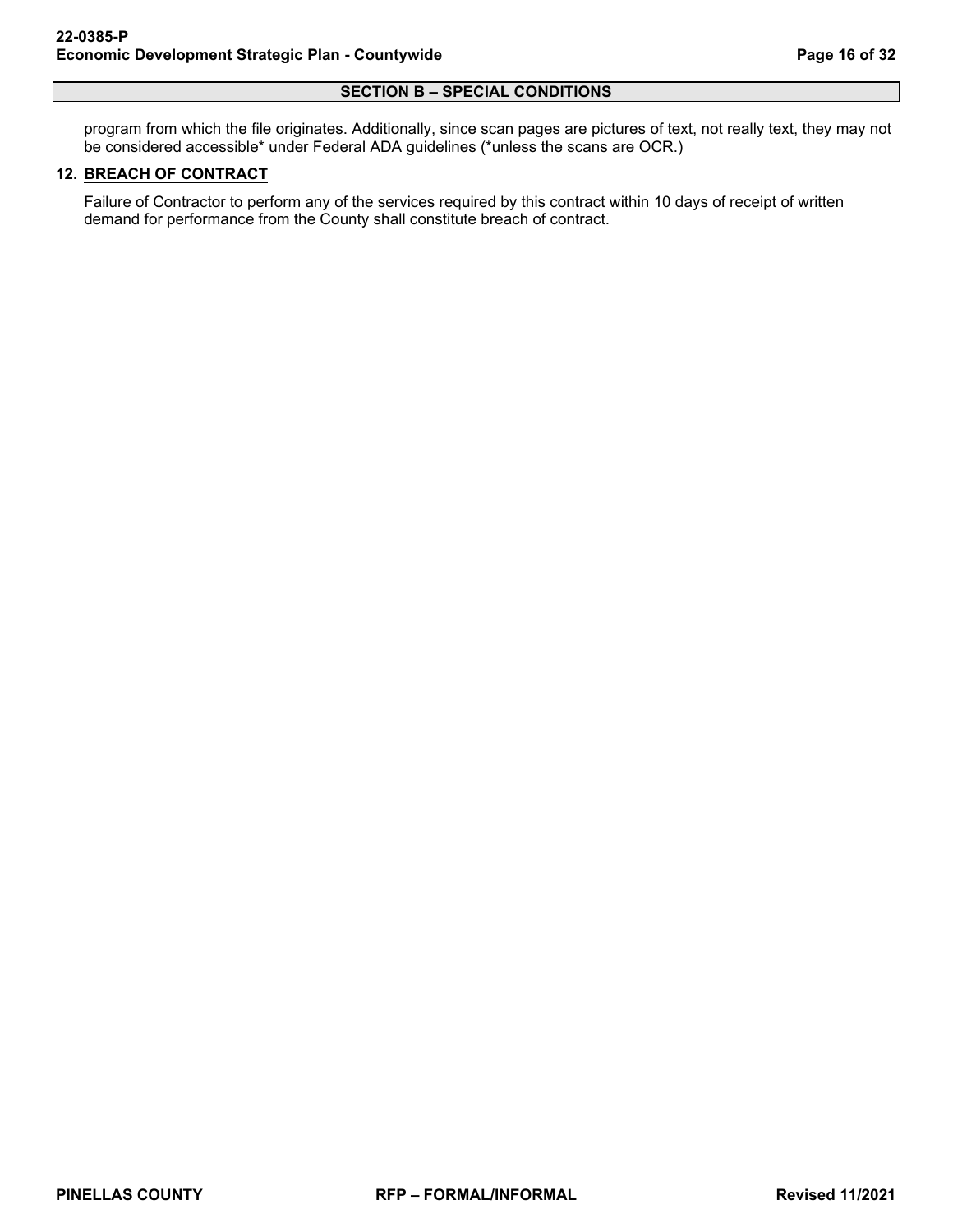### <span id="page-16-0"></span>**SECTION C – INSURANCE AND INDEMNIFICATION REQUIREMENTS**

The following insurance requirements are included in this agreement:

### **1. INDEMNIFICATION**

**Consultant** agrees to indemnify, pay the cost of defense, including attorney's fees, and hold harmless the County, its officers, employees and agents from all damages, suits, actions or claims, including reasonable attorney's fees incurred by the County, of any character brought on account of any injuries or damages received or sustained by any person, persons, or property, or in any way relating to or arising from the Agreement; or on account of any act or omission, neglect or misconduct of Contractor; or by, or on account of, any claim or amounts recovered under the Workers' Compensation Law, or of any other laws, regulations, ordinance, order or decree, or arising from or by reason of any actual or claimed trademark, patent or copyright infringement or litigation based thereon, or for any violation of requirements of the Americans with Disabilities Act of 1990, as may be amended, and all rules and regulations issued pursuant thereto (collectively the "ADA") except when such injury, damage, or violation was caused by the sole negligence of the County.

### **2. INSURANCE**

The Consultant shall obtain and maintain, and require any sub-contractors to obtain and maintain, at all times during its performance of the Agreement, insurance of the types and in the amounts set forth. For projects with a Completed operations exposure, Consultant shall maintain coverage and provide evidence of insurance for two (2) years beyond final acceptance. All insurance policies shall be from responsible companies duly authorized to do business in the State of Florida and have an AM Best rating of A- VIII or better.

Consultant shall provide certificate that is compliant with the insurance requirements. If the certificate received is compliant, no further action may be necessary. The Certificate(s) of Insurance shall be signed by authorized representatives of the insurance companies shown on the Certificate(s). **The Certificate holder section shall indicate Pinellas County, a Subdivision of the State of Florida, 400 S Fort Harrison Ave, Clearwater, FL 33756. Pinellas County shall be named as an Additional Insured for General Liability. A Waiver of Subrogation for Workers Compensation shall be provided if Workers Compensation coverage is a requirement.**

A. Approval by the County of any Certificate(s) of Insurance does not constitute verification by the County that the insurance requirements have been satisfied or that the insurance policy shown on the Certificate(s) of Insurance is in compliance with the requirements of the Agreement. The County reserves the right to require a certified copy of the entire insurance policy, including endorsement(s), at any time during the contract period.

If any insurance provided pursuant to the Agreement expires or cancels prior to the completion of the work, you will be notified by CTrax, the authorized Consultant of Pinellas County. Upon notification, renewal certificate(s) of Insurance and endorsement(s) should be furnished to Pinellas County Risk Management at [InsuranceCerts@pinellascounty.org](mailto:InsuranceCerts@pinellascounty.org) and to CTrax c/o JDi Data at [PinellasSupport@jdidata.com](mailto:PinellasSupport@jdidata.com) by the Consultant or their agent prior to the expiration date.

1) The Consultant shall also notify the County within twenty-four (72) hours after receipt, of any notices of expiration, cancellation, nonrenewal or adverse material change in coverage received by said Consultant from its insurer. Notice shall be given by email to Pinellas County Risk Management at [InsuranceCerts@pinellascounty.org.](mailto:InsuranceCerts@pinellascounty.org) Nothing contained herein shall absolve Consultant of this requirement to provide notice.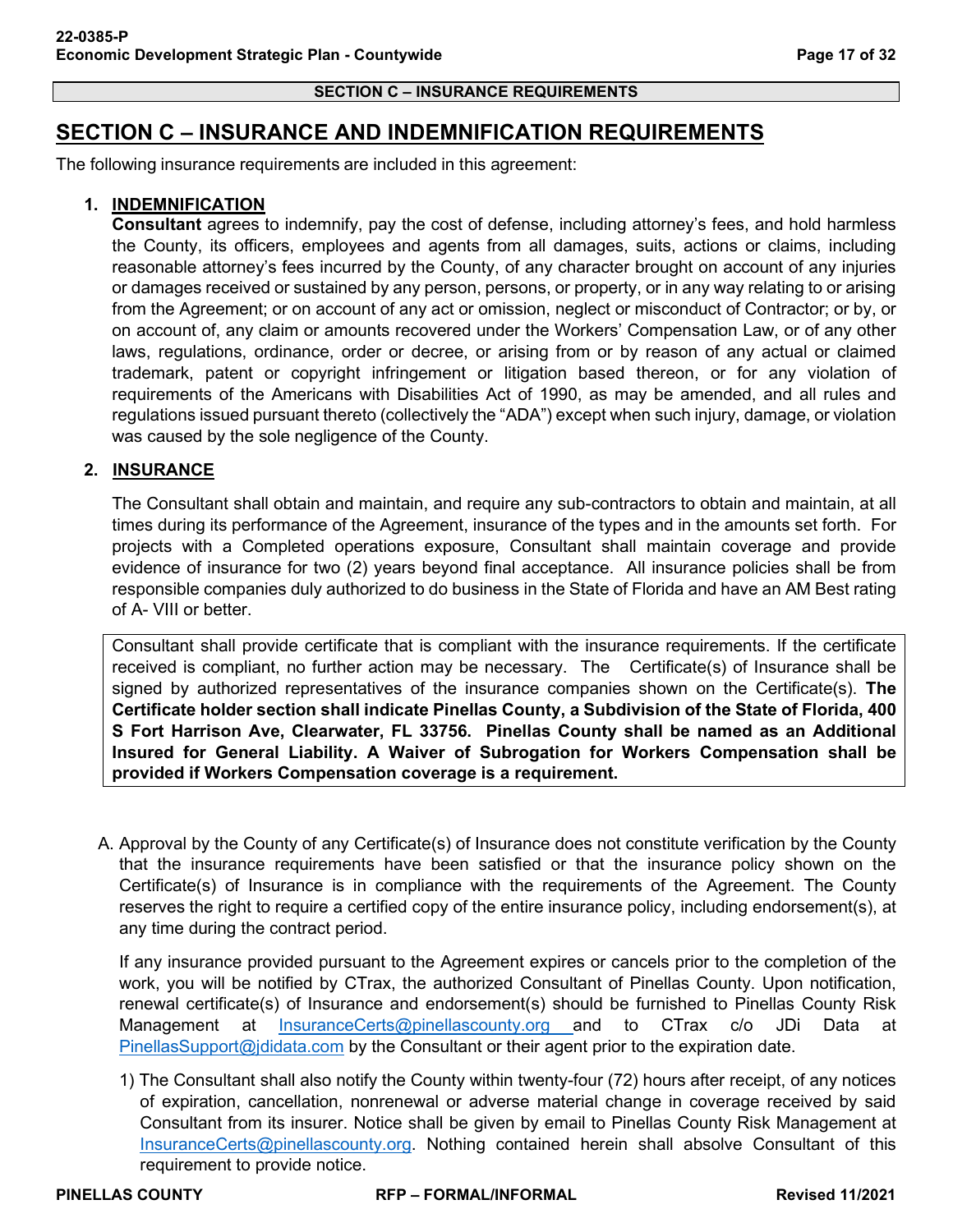- 2) Should the Consultant, at any time, not maintain the insurance coverages required herein, the County may terminate the Agreement.
- B. If subcontracting is allowed under this RFP, the Consultant shall obtain and maintain, at all times during its performance of the Agreement, insurance of the types and in the amounts set forth; and require any subcontractors to obtain and maintain, at all times during its performance of the Agreement, insurance limits as it may apply to the portion of the Work performed by the subcontractor; but in no event will the insurance limits be less than \$500,000 for Workers' Compensation/Employers' Liability, and \$1,000,000 for General Liability and Auto Liability if required below. All subcontracts between the Consultant and its subcontractors shall be in writing and are subject to the County's prior written approval. Further, all subcontracts shall:
	- 1) Require each subcontractor to be bound to the Consultant to the same extent the Consultant is bound to the County by the terms of the Contract Documents, as those terms may apply to the portion of the Work to be performed by the subcontractor.
	- 2) Provide for the assignment of the subcontracts from the Consultant to the County at the election of Owner upon termination of the Contract.
	- 3) Provide that County will be an additional indemnified party of the subcontract; (4) provide that the

County will be an additional insured on all insurance policies required to be provided by the subcontractor

except workers compensation and professional liability.

- 4) Provide a waiver of subrogation in favor of the County.
- 5) Assign all warranties directly to the County.
- 6) Identify the County as an intended third-party beneficiary of the subcontract. The Consultant shall make available to each proposed subcontractor, prior to the execution of the subcontract, copies of the Contract Documents to which the subcontractor will be bound by this Exhibit B and identify to the subcontractor any terms and conditions of the proposed subcontract which may be at variance with the Contract Documents.
- C. Each insurance policy and/or certificate shall include the following terms and/or conditions:
	- 1) The Named Insured on the Certificate of Insurance and insurance policy must match the entity's name that responded to the solicitation and/or is signing the agreement with the County.
	- 2) Companies issuing the insurance policy, or policies, shall have no recourse against County for payment of premiums or assessments for any deductibles which all are at the sole responsibility and risk of Consultant.
	- 3) The term "County" or "Pinellas County" shall include all Authorities, Boards, Bureaus, Commissions, Divisions, Departments and Constitutional offices of County and individual members, employees thereof in their official capacities, and/or while acting on behalf of Pinellas County.
	- 4) All policies shall be written on a primary, non-contributory basis.

The minimum insurance requirements and limits for this Agreement, which shall remain in effect throughout its duration and for two (2) years beyond final acceptance for projects with a Completed Operations exposure, are as follows: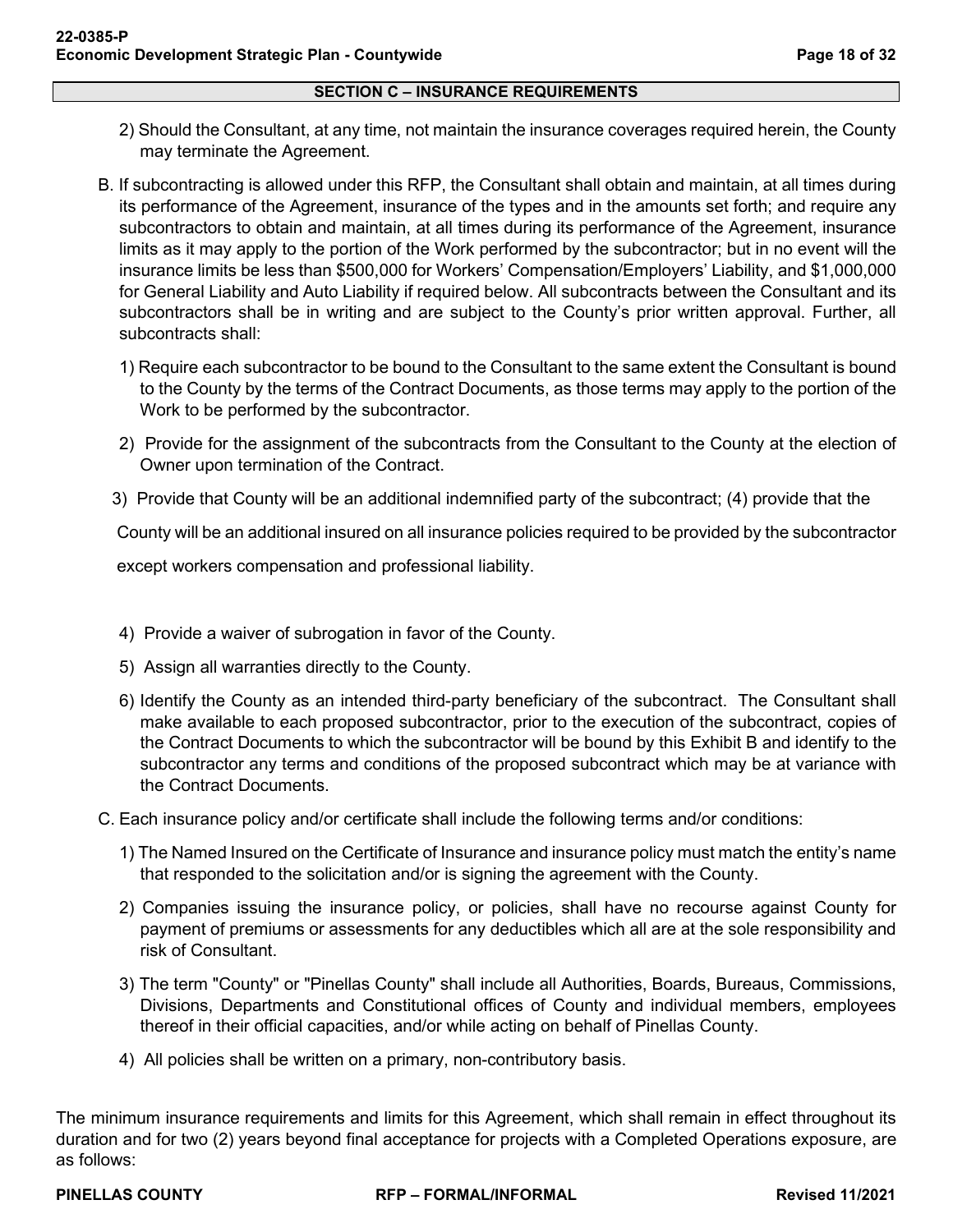**1) Workers' Compensation Insurance** Worker's Compensation Insurance is required if required pursuant to Florida law. If, pursuant to Florida law, Worker's Compensation Insurance is required, employer's liability, also known as Worker's Compensation Part B, is also required in the amounts set forth herein.

| Employers' Liability Limits | <b>Florida Statutory</b> |
|-----------------------------|--------------------------|
| Per Employee                | \$500,000                |
| Per Employee Disease        | \$500,000                |
| <b>Policy Limit Disease</b> | \$500,000                |

If Consultant is not required by Florida law, to carry Workers Compensation Insurance in order to perform the requirements of this Agreement, County Waiver Form for workers compensation must be executed, submitted, and accepted by Risk Management. Failure to obtain required Worker's Compensation Insurance without submitting and receiving a waiver from Risk Management constitutes a material breach of this Agreement.

**2) Commercial General Liability Insurance** including, but not limited to, Independent Consultant, Contractual Liability Premises/Operations, Products/Completed Operations, and Personal Injury.

Limits

Limits

| <b>Combined Single Limit Per Occurrence</b> | \$1,000,000 |
|---------------------------------------------|-------------|
| Products/Completed Operations Aggregate     | \$2,000,000 |
| Personal Injury and Advertising Injury      | \$1,000,000 |
| General Aggregate                           | \$2,000,000 |

**3) Professional Liability (Errors and Omissions) Insurance** with at least minimum limits as follows. If "claims made" coverage is provided, "tail coverage" extending three (3) years beyond completion and acceptance of the project with proof of "tail coverage" to be submitted with the invoice for final payment. In lieu of "tail coverage", Proposer may submit annually to the County, for a three (3) year period, a current certificate of insurance providing "claims made" insurance with prior acts coverage in force with a retroactive date no later than commencement date of this contract.

Limits

| Each Occurrence or Claim | \$1,000,000 |
|--------------------------|-------------|
| General Aggregate        | \$1,000,000 |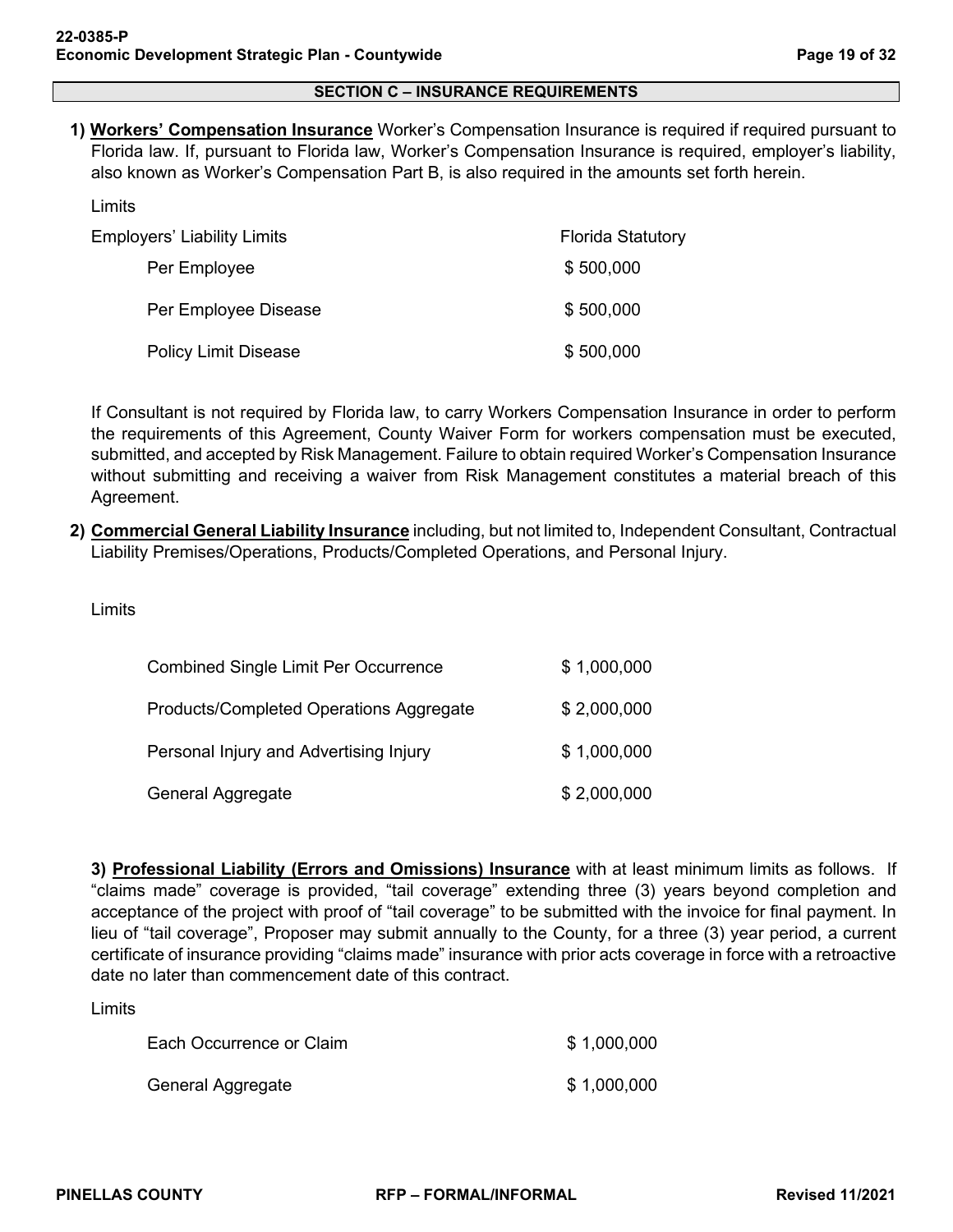For acceptance of Professional Liability coverage included within another policy required herein, a statement notifying the certificate holder must be included on the certificate of insurance and the total amount of said coverage per occurrence must be greater than or equal to the amount of Professional Liability and other coverage combined.

**5) Property Insurance Consultant** will be responsible for all damage to its own property, equipment and/or materials.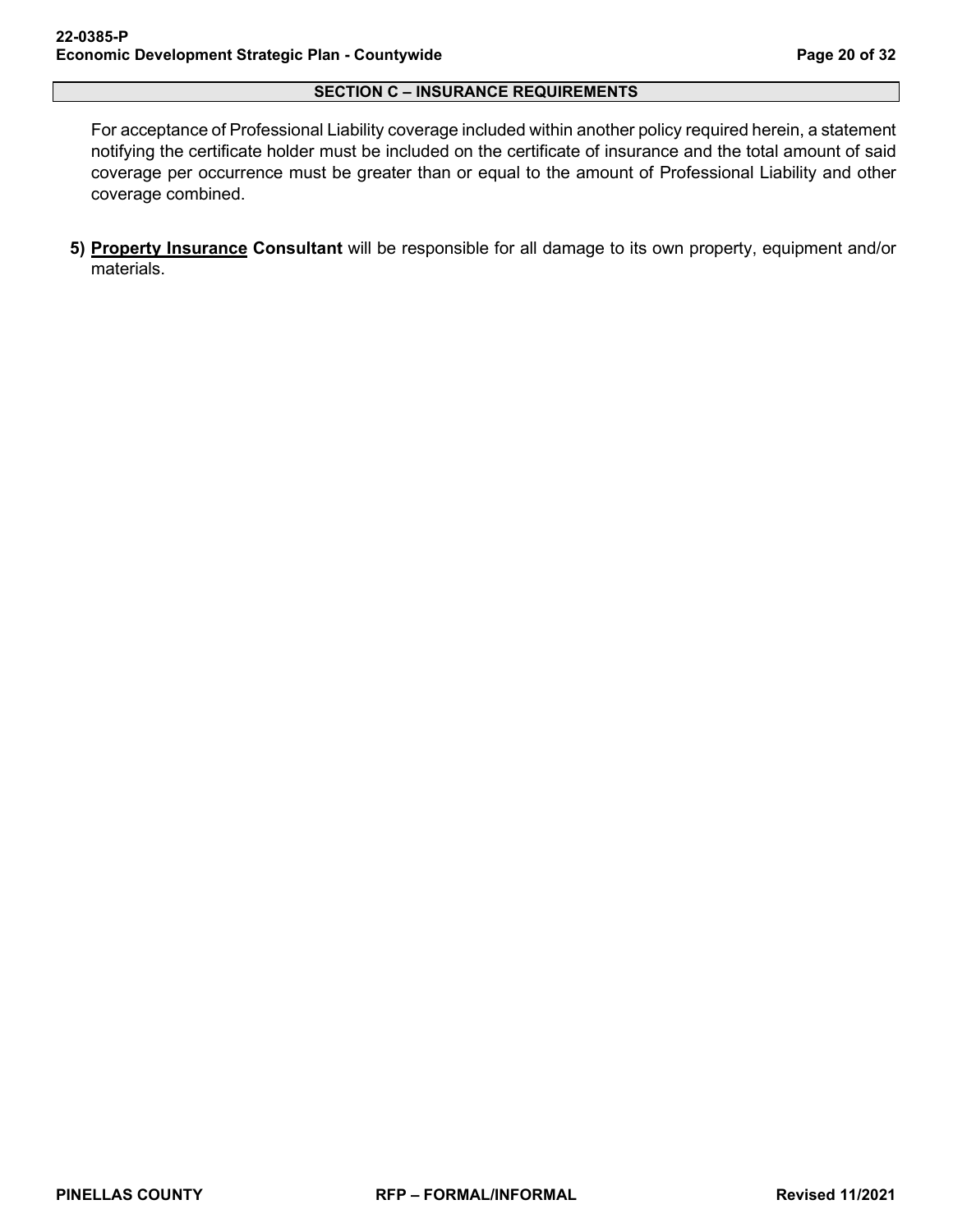| <b>SECTION D – VENDOR REFERENCES</b> |  |
|--------------------------------------|--|
|--------------------------------------|--|

## <span id="page-20-0"></span>**SECTION D – CONTRACTOR REFERENCES**

THE FOLLOWING INFORMATION IS REQUIRED IN ORDER THAT YOUR PROPOSAL MAY BE REVIEWED AND PROPERLY EVALUATED.

COMPANY NAME:

LENGTH OF TIME COMPANY HAS BEEN IN BUSINESS: \_\_\_\_\_\_\_\_\_\_\_\_\_\_\_\_\_\_\_\_\_\_\_\_\_\_\_\_\_\_\_\_\_\_\_\_\_\_\_\_\_\_\_\_

BUSINESS ADDRESS:

HOW LONG IN PRESENT LOCATION:  $\blacksquare$ 

TELEPHONE NUMBER:  $\blacksquare$ 

FAX NUMBER:

TOTAL NUMBER OF CURRENT EMPLOYEES: FULL TIME PART TIME

NUMBER OF EMPLOYEES YOU PLAN TO USE TO SERVICE THIS CONTRACT: \_\_\_\_\_\_\_\_\_\_

All references will be contacted by a County Designee via email, fax or phone call to obtain answers to questions, as applicable before an evaluation decision is made.

Bidders must have experience in work of the same or similar nature, and must provide references that will satisfy the County. Proposer must furnish a reference list of at least four (4) customers for whom they have performed similar services.EITHER LOCAL COMMERCIAL OR GOVERNMENTAL REFERENCE(S) (PINELLAS COUNTY GOVERNMENT REFERENCES WILL NOT BE ACCEPTED) THAT YOU HAVE PREVIOUSLY PERFORMED SIMILAR CONTRACT SERVICES FOR:

| 1.                            | 2.                            |
|-------------------------------|-------------------------------|
| COMPANY:                      | <b>COMPANY:</b>               |
| ADDRESS:                      | ADDRESS:                      |
| TELEPHONE/FAX:                | TELEPHONE/FAX:                |
| CONTACT:                      | CONTACT:                      |
| <b>CONTACT EMAIL:</b>         | <b>CONTACT EMAIL:</b>         |
| <b>COMPANY EMAIL ADDRESS:</b> | <b>COMPANY EMAIL ADDRESS:</b> |
| 3.                            | 4.                            |
| COMPANY:                      | <b>COMPANY:</b>               |
| <b>ADDRESS:</b>               | ADDRESS:                      |
| TELEPHONE/FAX:                | TELEPHONE/FAX:                |
| CONTACT:                      | CONTACT:                      |
| <b>CONTACT EMAIL:</b>         | <b>CONTACT EMAIL:</b>         |
| <b>COMPANY EMAIL ADDRESS:</b> | <b>COMPANY EMAIL ADDRESS:</b> |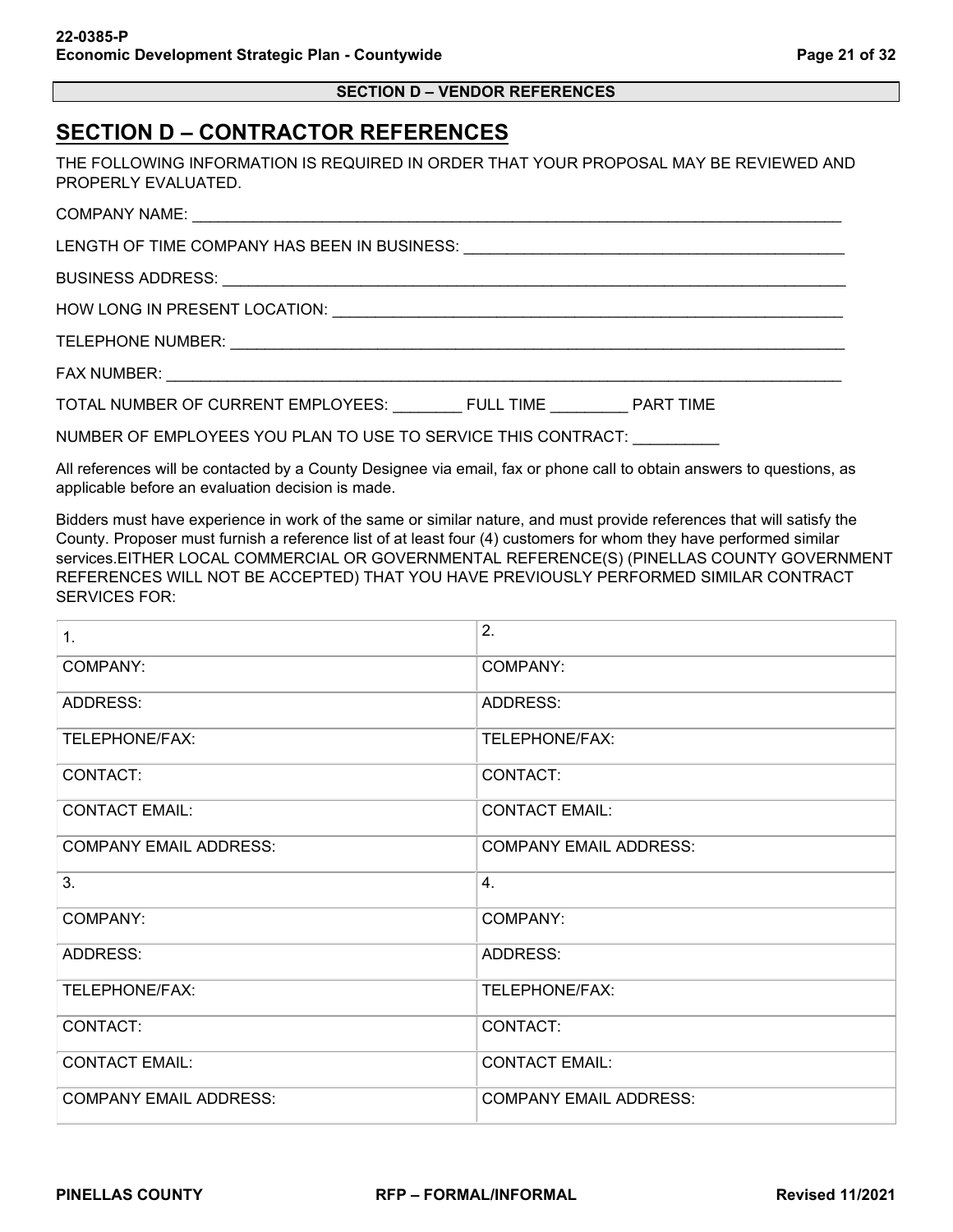## <span id="page-21-0"></span>**SECTION E – SCOPE OF WORK**

### **A. OBJECTIVE:**

Pinellas County (County) seeks a consulting firm (Consultant) to facilitate and develop a countywide equitable Economic Development Strategic Plan (EDSP). The EDSP will serve as a framework to increase and diversify the County's tax base by enhancing the business climate to attract and retain targeted industries with quality, livable wage -paying jobs, and to support an equitable ecosystem of entrepreneurship, redevelopment, and new business development.

### **B. BACKGROUND**

In 2019 Pinellas County Economic Development (PCED) conducted a strategic assessment of the department's strengths and weaknesses. Key findings from that assessment will be considered in reviewing the current conditions of the economic environment and developing a 3-year plan. Though the impacts of the global pandemic on industry sectors is still uncertain, the County needs to assess its current situation and chart a path of where it wants to go to remain competitive in retaining and growing businesses and talent. Some of the challenges facing the County include, but are not limited to:

- a) Limited availability of land for redevelopment. As a "built out" community, costs of redevelopment are a significant barrier compared to greenfield sites available elsewhere in the region.
- b) Rapid population growth.
- c) Job creation or retention issues.
- d) Economic stability in an unpredictable federal and/or global market.
- e) Encroachment of economic development public and private partnerships Talent development, education and training i.e., matching of skills/talent for jobs/technologies in demand.
- f) Land use and sustainable housing growth
- g) Commercial and industry stock older, functionally obsolete industrial and office product.
- h) Lack of public transit and relatively high housing costs creating barriers for many.

### **C. INTRODUCTION**

Pinellas County(County) is at the center of the robust Tampa Bay region, anchored by the cities of St. Petersburg and Clearwater. Attracted by the mild, sub-tropical climate and miles of white sand beaches, approximately 980,0000 people have made the County their home. Located within the County are three Fortune 500 corporate headquarters - Tech Data, Jabil, and Raymond James - as well as more than 30,000 entrepreneurial startups, small, medium, and large businesses.

Within an average of 244 days of sunshine each year and beaches ranked among the best in the U.S., the County is also the most popular tourist destination on the Gulf of Mexico, drawing nearly six million tourists annually. The County's diverse communities' range in population from more than 252,000 in St. Petersburg to slightly more than 100 in Belleair Shore, and nearly all capitalize on living in waterfront paradise. As an established County, the significant infrastructure-including schools, utilities and roadways already in place. The County is also well connected with regional access provided via Interstate-275, two international airports, and the largest port in Florida.

The Council for Community and Economic Research (C2ER) released their latest annual cost of living index (COLI) and Tampa Bay remains one of the best values in the country. The report compiled from quarterly data collected in 2020, gives the Tampa-St. Petersburg-Clearwater MSA a score of 90.7. By comparison, the average MSA would score 100. Compared to peer regions, Tampa Bay is bargain because it offers all of the amenities that a large city has, but at a fraction of the cost.

As of December 2021, the employment level in the County has recovered to 516,343 and the unemployment rate has dropped to 3.1% at least partially due to economic development efforts to diversify our local economy away from its dependency on tourism and construction.

The County's target industry sectors have proven more resilient than other areas of the economy, and is recovering faster than the region, the state, and the nation and has a lower unemployment rate than all three. Of the counties in the Tampa-St. Petersburg-Clearwater MSA, the County has the lowest employment rate.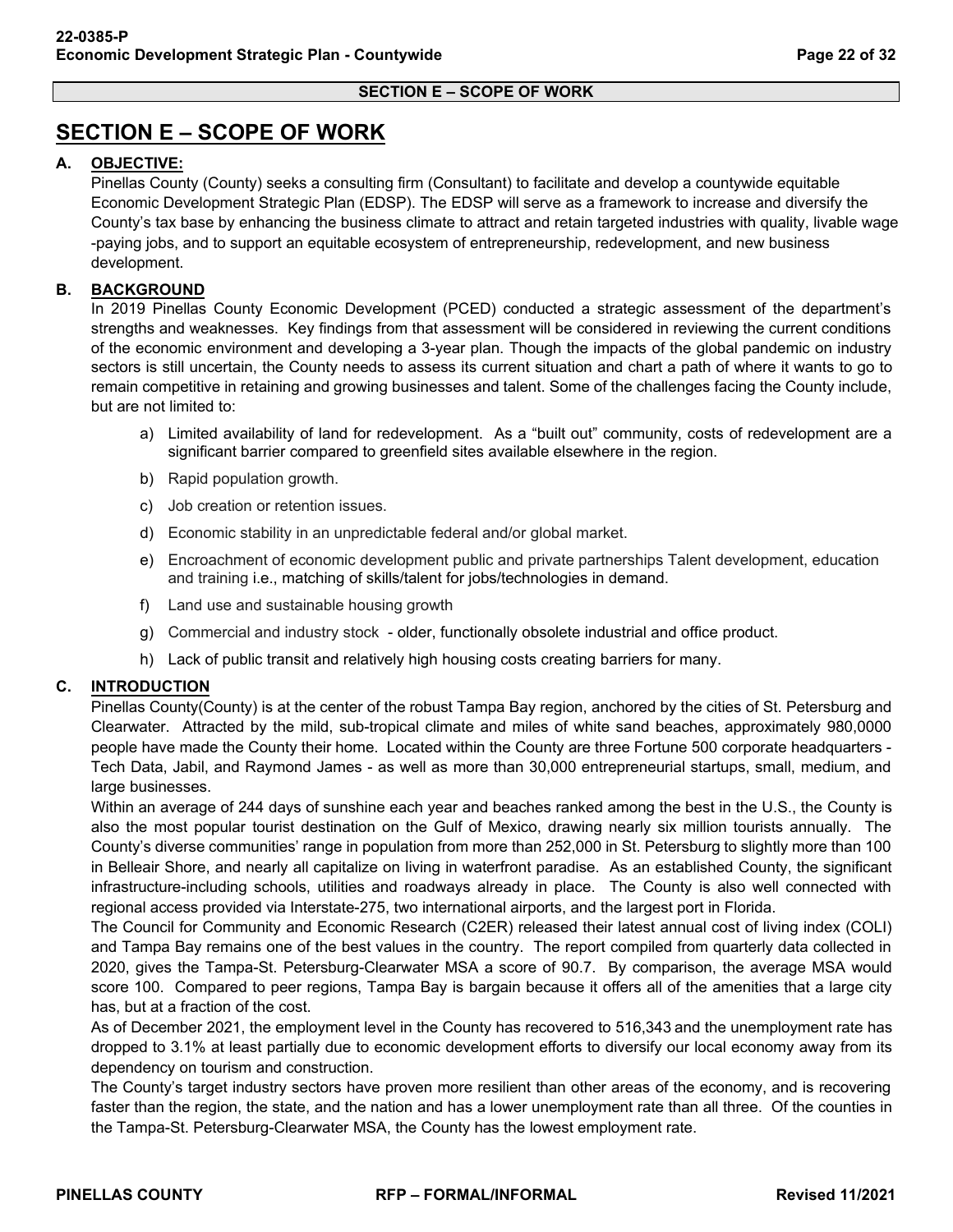### **SECTION E – SCOPE OF WORK**

According to LinkedIn's Workforce Report, Tampa-St. Petersburg, FL is in the Top 4 areas in the U.S. for population gain in February 2022. This captures our region as a hot spot for white collar migration and teleworking population. This inflow of population is due to high quality of life, cultural amenities, good restaurants, and amazing beaches which makes us attractive to workers.

The County offers an extraordinary quality of life, a relatively low cost of living, diverse housing options and high-quality colleges and universities. With its outstanding cultural, recreational and sports facilities, incomparable parks and beaches, and year-round events, Pinellas provides a true resort lifestyle.

The County is committed to ensuring a sustainable community for equitable development for all. Through inclusive leadership strategies, stakeholder engagement, and informed decision making, we are ensuring the global competitive focus is on growing a strong diverse economy, talented workforce, and resilient communities for prosperity.

The County is in the unique position of being the first county in Florida to reach buildout due to its geography and historical population growth. The lack of easily developable land makes it more difficult for new businesses to locate here, or for existing ones to expand. The Pinellas community recognized this shift and over twenty years ago embarked on Pinellas by Design, a unique redevelopment strategy to manage population growth, preserve quality of life, and foster business development. This plan established the economic, real estate, and regulatory considerations upon which the strategies for countywide economic development and redevelopment are founded. As we approach buildout, redevelopment has become a vital component of our economic development program. Most recently, the County committed more than \$80 million over the next decade to an economic development capital projects program that supports industrial and office building upgrades and replacement, and land recycling to accommodate the needs of new or expanding employers, helping ensure that high wage employers continue to come to, and remain in, the county. Moreover, the County faces the other threats that negatively impact the economic growth. These threats include the increasing cost of housing, limited housing inventory, and stagnant wages for the workforce.

The County is intentionally focusing on an inclusive economy and providing a high quality of life for all residents. With a favorable climate for both residents and tourists, the County is the ideal location in the Tampa Bay Metropolitan region making it an attractive place for continued and new business investment and job creation. County Government recognizes the importance of economic development as a key department and function of county government. The County has made, and continues to make, significant investments in policies, programs, and staff to ensure that the PCED Department has a positive impact on the creation, retention, expansion, and attraction of business and jobs. We are committed to fostering continual economic growth and vitality for our citizens.

### **D. SCOPE OF WORK:**

Upon award, the County will provide all relevant plans, studies, and reports available through the County and the PCED Authority to the Consultant. In addition, the County will provide contact information and general function of its local economic development partners including, but not limited to: local municipalities, Forward Pinellas, CareerSource Pinellas, Visit St. Petersburg/Clearwater (Pinellas County Convention and Visitors Bureau), St. Petersburg College, USF, key Chamber of Commerce partners, Global Tampa Bay, Florida Small Business Development Center, Florida Medical Manufacturers Consortium, and Bay Area Manufacturing Association. Consultant understands that information provided will not be sufficient to conduct economic analysis and should seek, at the Consultant's expense, any additional information necessary to conduct such work. Including a thorough review of PCED's existing programs. In developing the EDSP, the awarded Consultant is expected to perform the following tasks within a reasonable period of time, preferably six (6) to eight (8) months from execution of agreement:

1. **Economic Analysis:** The Consultant shall complete a county-wide economic analysis of the County's economic base. The Consultant team shall, at a minimum, analyze economic, industry, employment and wage trends, including those that are anticipated due to the impacts of the global pandemic, and their impact on the County's future economic composition; analysis industry concentrations in comparison to preidentified industries within the greater area (county, MSA, state), how the shared economies interact, and how each industry sector contributes to the local economy; the County's quality of life factors in comparison to the greater area (county, MSA, state); the County's primary industries and occupations, including 10 year trend data on employment, total earnings and earnings per worker, and other factors that may indicate growth, decline, or emergence including population churn, labor participation rates, The Consultant shall consider analyses of current industrial real estate and findings recent studies such as the Target Employment and Industrial Lands Study being conducted by Forward Pinellas regarding the impact of "build-out" on future high-wage primary industry growth.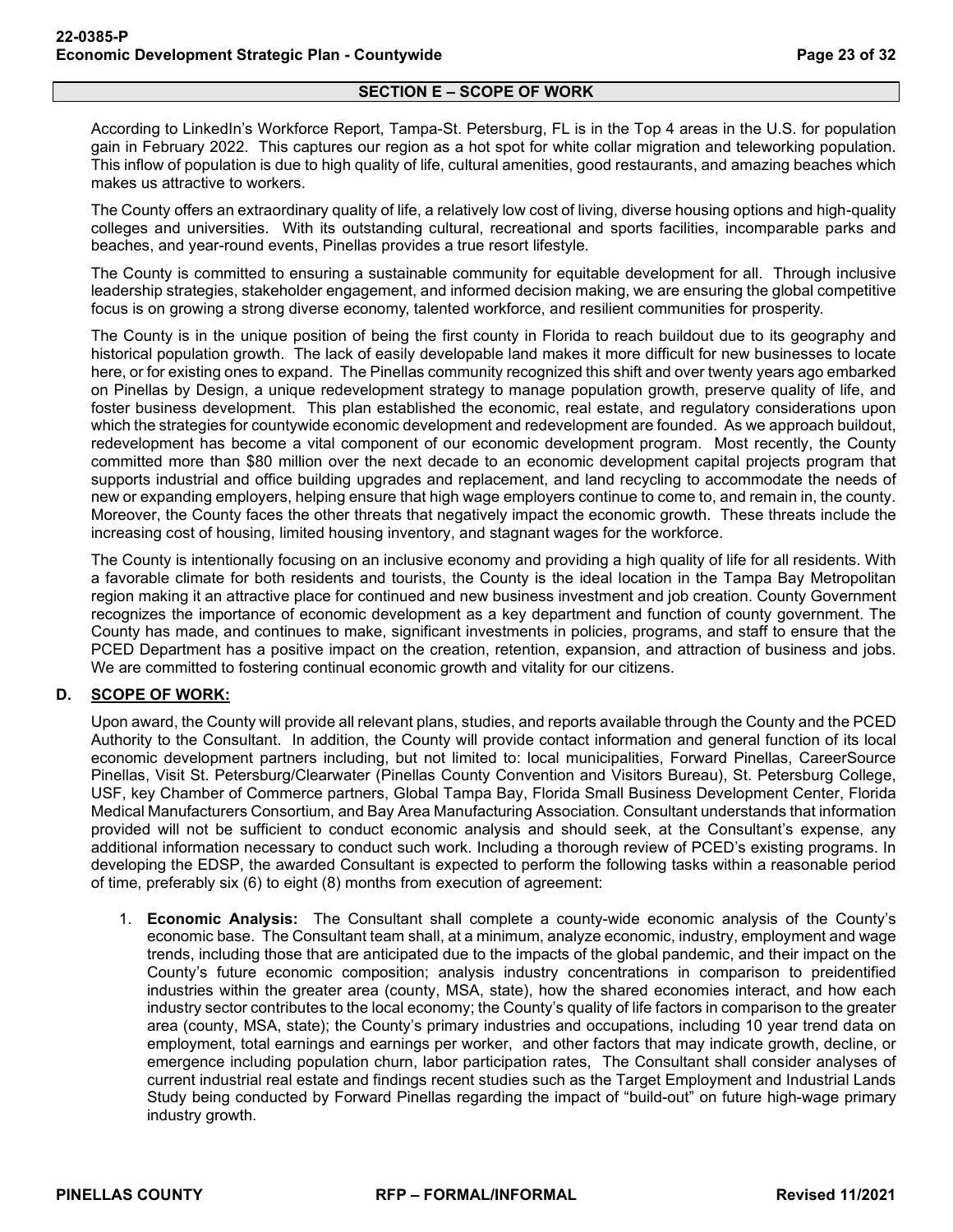- 2. **Economic Best Practices:** The Consultant shall provide insight into best practices successful implemented by counties of similar size and makeup as Pinellas County. Each concept, action, or project offered should address the first three recommendations found on pages 38-40 in the County's 2020 Strategic Plan.
- 3. **Economic Development Issues Identification and Prioritization:** Utilizing outputs from economic analysis, the Consultant will use additional qualitative methods (e.g. steering committee meetings, stakeholder meetings, surveys, focus groups, or similar, which may be held virtually or in-person) to identify issues and priorities that impact the economic health of the County.

The County also seeks to understand local, regional, state, national and global issues and priorities that may impact the county's economic strength including, but not limited to, workforce (e.g. redevelopment, education, skills, housing affordability, and transportation), community (e.g. sustainability/resiliency and quality of place characteristics) and business (e.g. office, industrial sites and facilities, accessibility/ logistics, including supply chain and distribution factors), land use, zoning and development regulations, and other factors.

Outputs from these efforts should also include identification and prioritization of areas of opportunity including sites for redevelopment, talent development, entrepreneurial growth, and community and/or business attributes that may be leveraged to attract and grow primary industries.

4. **Economic Development Strategic Plan (EDSP)**: In consideration of the research and analysis, and issue identification and prioritization conducted in paragraphs 3 and 4, the Consultant shall create the EDSP with strategic goals and objectives as well as tactical approaches and actions that may be achieved over a reasonable period of time. The EDSP shall identify realistic and attainable strategies, action plans, outcomes, performance targets, and timelines, and shall focus on a set of guiding principles that reflect the inclusive values and philosophies of the County, provide the greatest potential for creating, attracting, and retaining quality higher-paying jobs that typically exceed the average annual wage for the County, and that support an equitable ecosystem of small business development and entrepreneurship.

Economic Development Implementation Recommendations:

Based on conclusions established in paragraph 4, the Consultant will conduct implementation planning analysis to determine next steps and identify key project milestones and key performance indicators to achieve goals identified in the Plan.

The EDSP will be carried out in two (2) phases, a draft phase, and the final phase.

**Phase 1 – Draft EDSP.** Consultant team shall, at minimum:

- 1. Incorporate summary data and analysis, guiding principles, goals, objectives, strategies, tactics and action items to develop a draft EDSP.
- 2. Work with County staff to evaluate and recommend staffing levels (skills and abilities), budgets (marketing, and other recurring expenses), and tools necessary to effectively implement the EDSP. Tools may include, but are not limited to: technical (client management database system, research tools, real estate), marketing (website, purchased lists, printed and digital media placements, social media engagement, and strategies for gaining earned media attention), incentives, investments, and other initiatives;
- 3. Work with staff to identify other appropriate internal and external resources that are aligned with the Pinellas County Economic Development (PCED) vision and mission and may assist with implementation.
- 4. Ensure the EDSP supports a countywide regional approach inclusive of Pinellas' twenty-four (24) municipalities and unincorporated communities.
- 5. Properly and professionally assemble draft EDSP for presentation to members of the Board of County Commissioners as a PDF to include a Table of Contents.
- 6. Present the draft, using Microsoft Power Point or similar application, to members of the Board of County Commissioners at a regularly scheduled in-person or virtual meeting. At the request of county staff, Consultant may also be required to present the draft during virtual one-on-one meetings with each of the seven (7) elected officials prior to the regularly scheduled meeting (include hourly fees).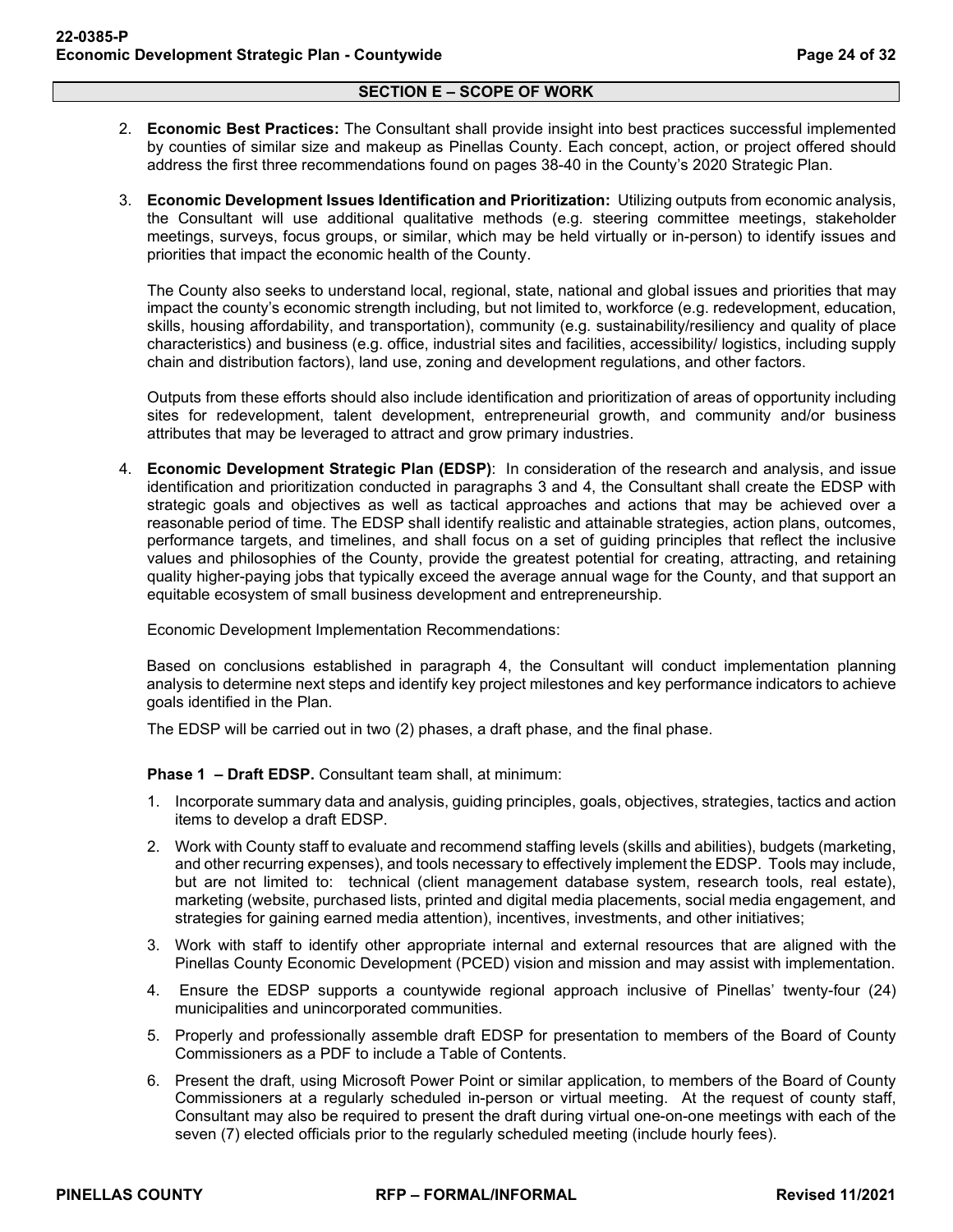7. Present the EDSP to the community through a series of up to four (4) stakeholder meetings, which may be held in-person or virtually.

**Phase 2 - Final EDSP** Consultant team shall at minimum:

- 1. Incorporate feedback from members of the Board of County Commissioners and stakeholders prior to completion of plan.
- 2. Provide final EDSP to the County in three (3) different formats (inclusive of ADA compliance when applicable.
	- a. Microsoft Word format,
	- b. Format suitable for high resolution printing, and
	- c. ADA-Compliant document suitable for website placement.

### **E. EVALUATION CRITERIA:**

Listed below are the criteria that will be used by the County to evaluate and score responsive proposals. Proposers shall include sufficient information to allow the County to thoroughly evaluate and score their proposals. Each proposal submitted shall be evaluated and ranked by an evaluation committee. The contract will be awarded to the most qualified proposer, per the following evaluation criteria:

### **1. Qualifications/Experience (200 Points)**

A separate statement describing the Proposer's qualifications and experience in providing the same or similar services as outlined in the RFP Scope of Work. This description should include the names of the person(s) who will provide the services, including any subcontractors, their qualifications, and the years of experience in performing this type of work/services.

#### **2. Approach (350 Points)**

A separate written narrative describing the methods and/or manner in which the Proposer proposes to satisfy the requirements of the Scope of Work.

#### **3. Statement of Work (300 Points)**

A separate proposed Statement of Work that enumerates and defines the work/services that Proposer will provide to the County to complete the Scope of Work in this RFP, including each task, deliverable, and/or goods or products comprising the services Proposer will provide, as well as a proposed completion schedule for each task or deliverable, if applicable. The Proposer's Statement of Work shall be in a form that can be incorporated into the Services Agreement at the County's option.

#### **4. Compensation (100 Points)**

The proposed compensation to be paid by the County for the services identified in the Statement of Work, including the methodology for determining the compensation. Unless the method of compensating Proposer for the services is otherwise specified in Section B, paragraph 5, Proposer shall specify whether the proposed compensation is based on: (i) a lump sum not-to-exceed amount; (ii) time and materials with a not-to-exceed amount;(iii) milestone payments upon completion of identified tasks or deliverables; (iv) percentage of completion of the services; or (v) any other proposed method of compensation.

### **5. No Exceptions to RFP (50 Points)**

Proposer is advised that exceptions to any terms and conditions contained in this RFP or the Services Agreement must be stated with specificity in its response to the RFP. The points available under this criterion will be deducted if the Proposer takes exception to any language to this RFP package. Failure to provide exceptions with the submittal shall result in the mandatory acceptance of the agreement as submitted herein by default. Exceptions must be submitted on a separate sheet titles exceptions.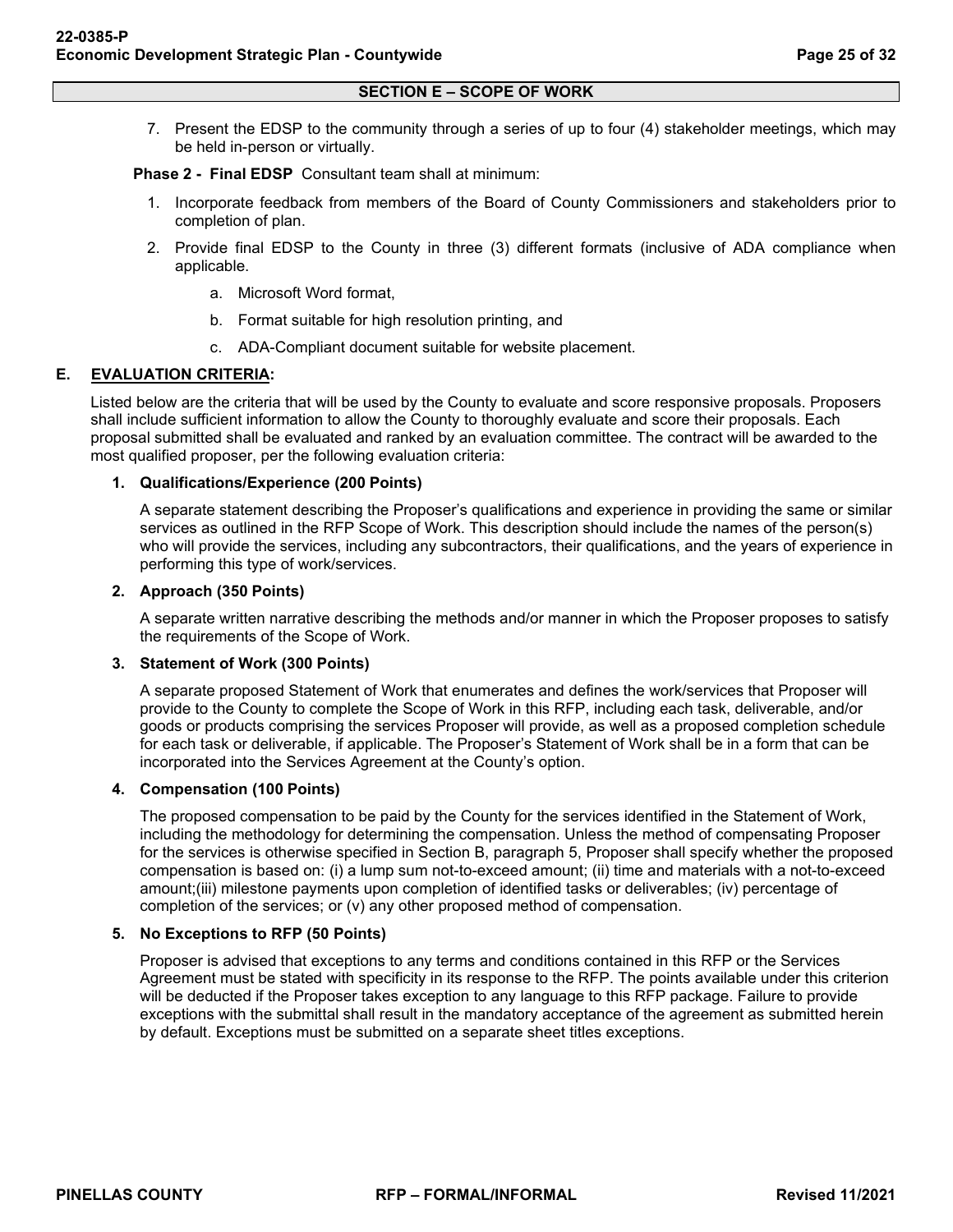### <span id="page-25-0"></span>**SECTION F – PROPOSAL SUMMARY**

| <b>IDESCRIPTION</b>                 |  |
|-------------------------------------|--|
| Economic Development Strategic Plan |  |

### **Billing Rates**

Firms must include the rate and equivalent classification (if applicable) for classifications listed. Hourly rates will be held firm for the contract period and are inclusive all labor, direct/indirect overhead, margins/profit, customary expenses such as copies, postage, etc., and travel within the Tampa Bay Metropolitan Statistical Area.

| <b>Staff Classification/Title</b>        | <b>Classification/Title</b><br>Equivalent | <b>Hourly Rate</b> |
|------------------------------------------|-------------------------------------------|--------------------|
| <b>President</b>                         |                                           |                    |
| <b>Vice President</b>                    | <b>Partner/Project Director</b>           |                    |
| Senior Manager                           |                                           |                    |
| <b>Consulting Manager</b>                | <b>Subject Matter Expert</b>              |                    |
| <b>Management Analyst</b>                | Senior Management<br>Analyst              |                    |
| <b>Information Technology Specialist</b> |                                           |                    |
| <b>Administrative Support (Clerical)</b> |                                           |                    |

DELIVERY \_\_\_\_\_\_\_\_\_ DAYS AFTER RECEIPT OF ORDER

An award may not be issued without proof that your firm is registered with the Florida Division of Corporations, as per Florida Statute §607.1501 [www.flsenate.gov/Laws/Statutes/2011/607.1501.](https://www.flsenate.gov/Laws/Statutes/2011/607.1501)

A foreign corporation (foreign to the State of Florida) may not transact business in this state until it obtains a certificate of authority from the Department of State. Please visit [dos.myflorida.com/sunbiz/](https://pinellascounty.agiloft.com/ui/de/d18f8096917b76aa064dacbcb2981c29/422254/4067/68394/2036/2026/128797/e/dos.myflorida.com/sunbiz/) for this information on how to become registered.

 $\mathsf{l}$  $\mathbf{I}$  $\mathbf{I}$  $\mathbf{I}$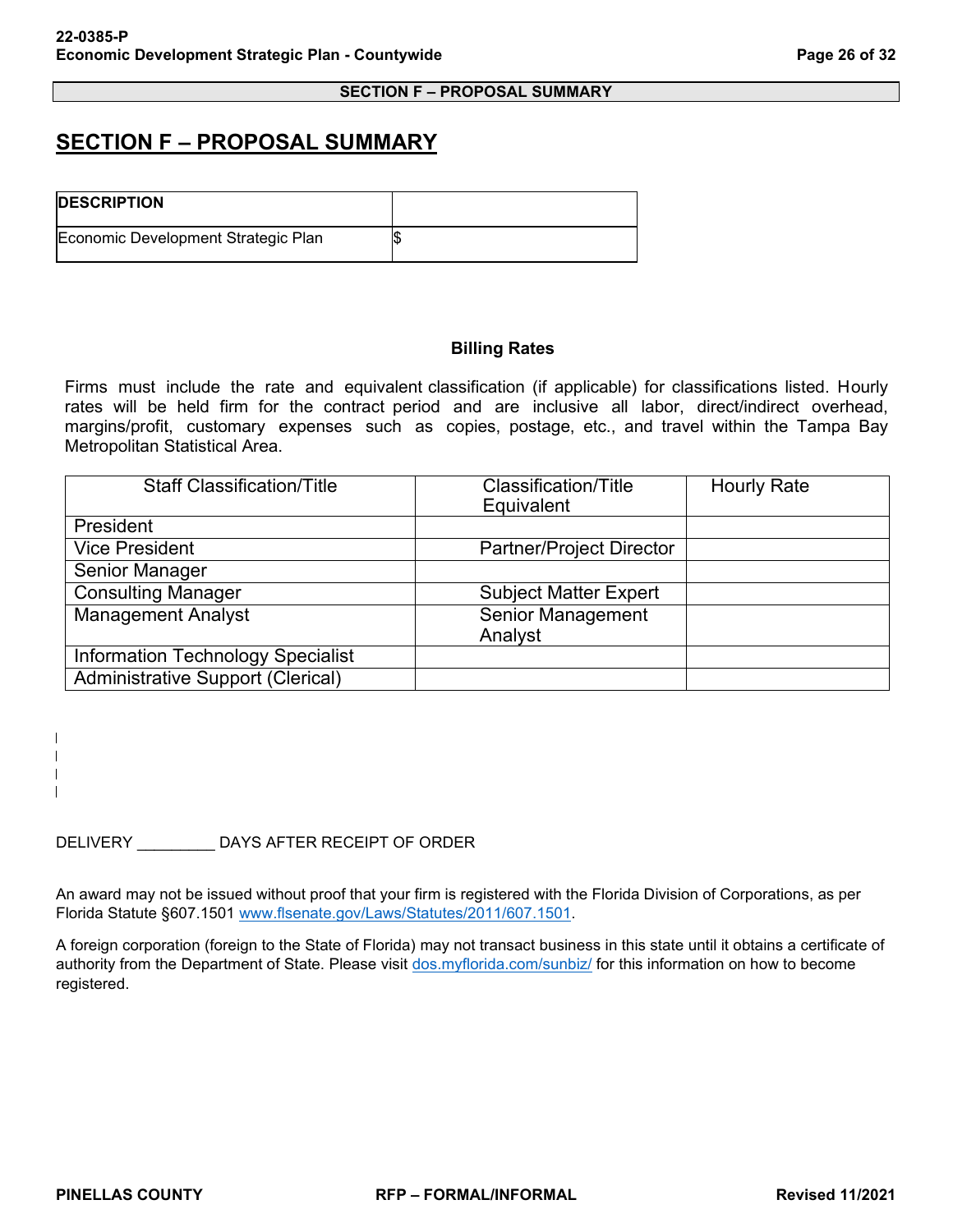### <span id="page-26-0"></span>**PROPOSAL SUBMITTAL CHECKLIST**

The following checklist is included to help ensure that you include all the submittals necessary to complete a thorough evaluation of your bid response.

Items are checked if they are required with your bid submittal or if they must be on file prior to award.

Additional documentation may be requested by the County to ensure contract compliance.

| <b>DESCRIPTION OF SUBMITTAL</b>                                                                                   | <b>PAGE</b> | <b>SUBMIT</b><br><b>WITH</b><br><b>BID</b> | <b>SUBMIT</b><br><b>PRIOR TO</b><br><b>AWARD</b> |
|-------------------------------------------------------------------------------------------------------------------|-------------|--------------------------------------------|--------------------------------------------------|
| Sign the Contractor Acceptance Form                                                                               | pg 3 of 32  | X                                          |                                                  |
| Current Certificate(s) of Insurance                                                                               | section C   | X                                          |                                                  |
| Complete the Vendor References Form                                                                               | pg 21 of 32 | X                                          |                                                  |
| Section F - Bid Submittal and Summary (Excel) *note fill in<br>General Information section in addition to Pricing | pg 26 of 32 | X                                          |                                                  |
| ePayables Form                                                                                                    | pg 28 of 32 | X                                          |                                                  |
| $W-9$                                                                                                             | pg 29 of 32 | $\times$                                   |                                                  |
| Sign the Addenda Acknowledgement Form (if applicable)                                                             | pg 30 of 32 | X                                          |                                                  |
| Appendix 1 - E-Verify Affidavit                                                                                   | pg 31 of 32 | X                                          |                                                  |
| Signed sample Agreement in acknowledgment and<br>acceptance of County terms and conditions.                       | Attachment  | X                                          |                                                  |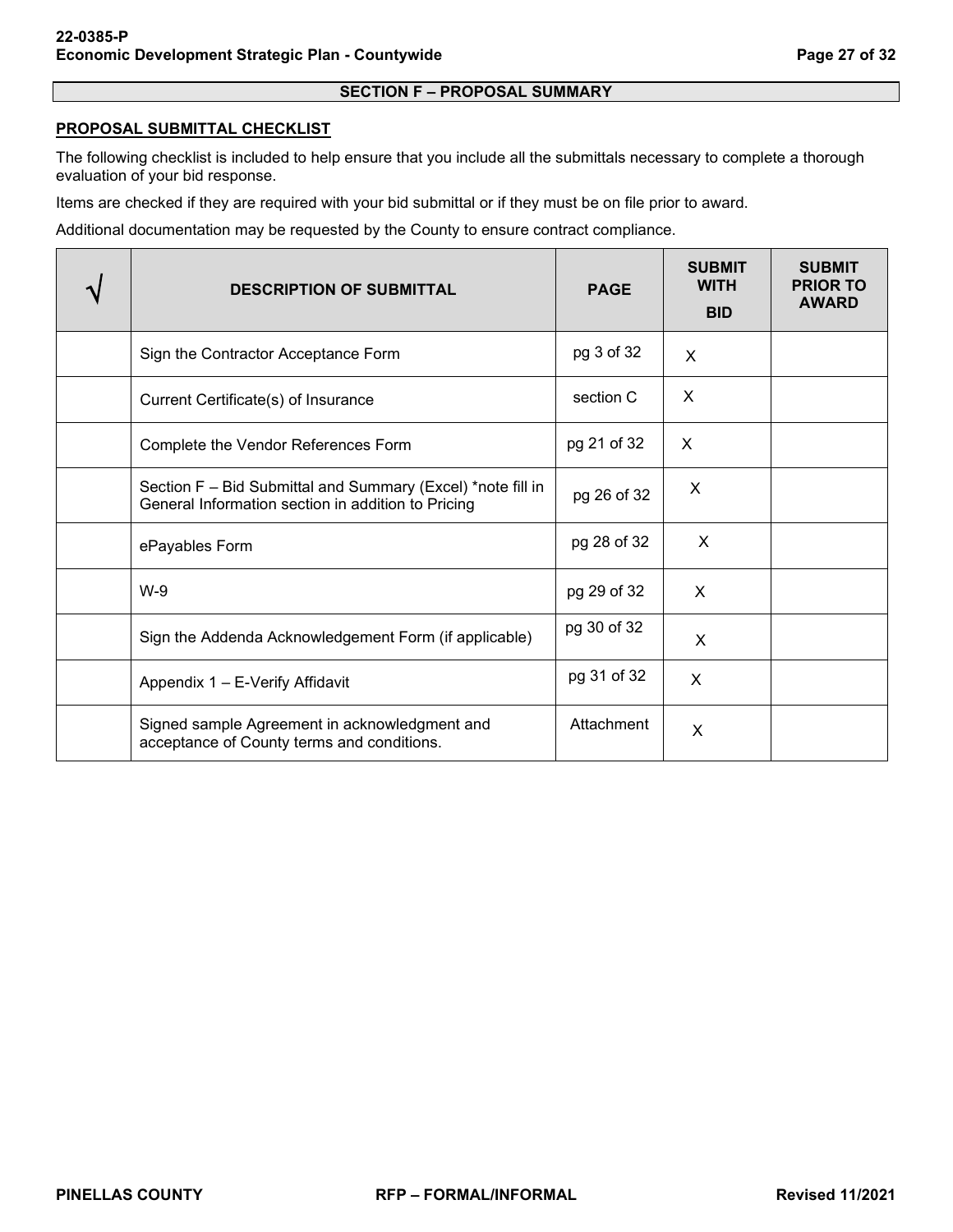### **ELECTRONIC PAYMENT (EPAYABLES)**

### <span id="page-27-0"></span>**ELECTRONIC PAYMENT (EPAYABLES)**

\_\_\_\_\_\_\_\_\_\_\_\_\_\_\_\_\_\_\_\_\_\_\_\_\_\_\_\_\_\_\_\_\_\_\_\_\_\_\_\_\_\_\_\_\_\_\_\_\_\_

\_\_\_\_\_\_\_\_\_\_\_\_\_\_\_\_\_\_\_\_\_\_\_\_\_\_\_\_\_\_\_\_\_\_\_\_\_\_\_\_\_\_\_\_\_\_\_\_\_\_

\_\_\_\_\_\_\_\_\_\_\_\_\_\_\_\_\_\_\_\_\_\_\_\_\_\_\_\_\_\_\_\_\_\_\_\_\_\_\_\_\_\_\_\_\_\_\_\_\_\_

\_\_\_\_\_\_\_\_\_\_\_\_\_\_\_\_\_\_\_\_\_\_\_\_\_\_\_\_\_\_\_\_\_\_\_\_\_\_\_\_\_\_\_\_\_\_\_\_\_\_

\_\_\_\_\_\_\_\_\_\_\_\_\_\_\_\_\_\_\_\_\_\_\_\_\_\_\_\_\_\_\_\_\_\_\_\_\_\_\_\_\_\_\_\_\_\_\_\_\_\_

\_\_\_\_\_\_\_\_\_\_\_\_\_\_\_\_\_\_\_\_\_\_\_\_\_\_\_\_\_\_\_\_\_\_\_\_\_\_\_\_\_\_\_\_\_\_\_\_\_\_

The Board of County Commissioners (County) is offering faster payments. The County would prefer to make payment using credit card through the ePayables system. See above.

Would your company accept to participate in the ePayables credit card program? Yes No

For more information about ePayables credit card program please visit Purchasing Department website [www.pinellascounty.org/purchase/](https://www.pinellascounty.org/purchase/) 

Company Name

**Signature** 

Printed Signature

Phone Number

Email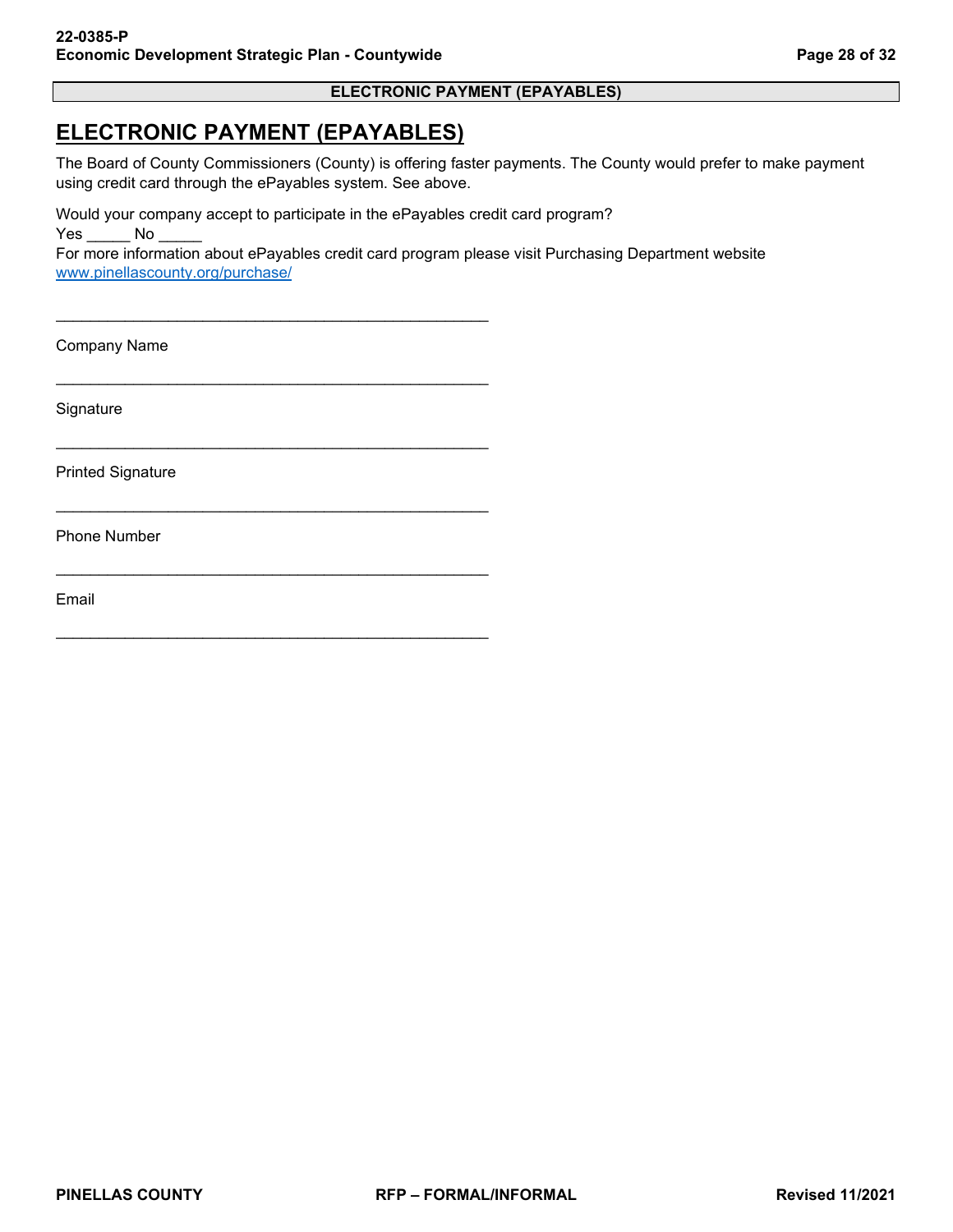### **W-9 REQUEST FOR TAXPAYER ID NUMBER AND CERTIFICATION**

### <span id="page-28-0"></span>**W-9 REQUEST FOR TAXPAYER ID NUMBER AND CERTIFICATION**

### **\*Instructions to form W-9 available upon request**

The contractor must complete and submit to the County Form W-9 available: Through the following link:

[www.irs.gov/forms-pubs/about-form-w-9](https://www.irs.gov/forms-pubs/about-form-w-9)

Section 119.071(5), Florida Statutes Notice:

Your Tax Identification Number (which for individuals is your social security number) is collected on Form W9 for use in filing information returns with the IRS as described more fully below. Collection of the Internal Revenue Code (26 U.S.C § 6109).

Privacy Act Notice:

Section 6109 of the Internal Revenue Code requires you to provide your correct TIN to persons who must file information returns with the IRS to report interest, dividends, and certain other income paid to you, mortgage interest you paid, the acquisition or abandonment of secured property, cancellation of debt, or contributions you made to an IRA, or Archer MSA or HAS. The IRS may also provide this information to the Department of Justice for civil and criminal litigation, and to cities, states, and District of Columbia, and U.S. possessions to carry out their tax laws. We may also disclose this information to other countries under the tax treaty, to federal and state agencies to enforce federal nontax criminal laws, or to federal law enforcement and intelligence agencies to combat terrorism.

You must provide your TIN whether or not you are required to file a tax return. Payers must generally withhold 28% of taxable interest, dividend, and certain other payments to a payee who does not give a TIN to a payer.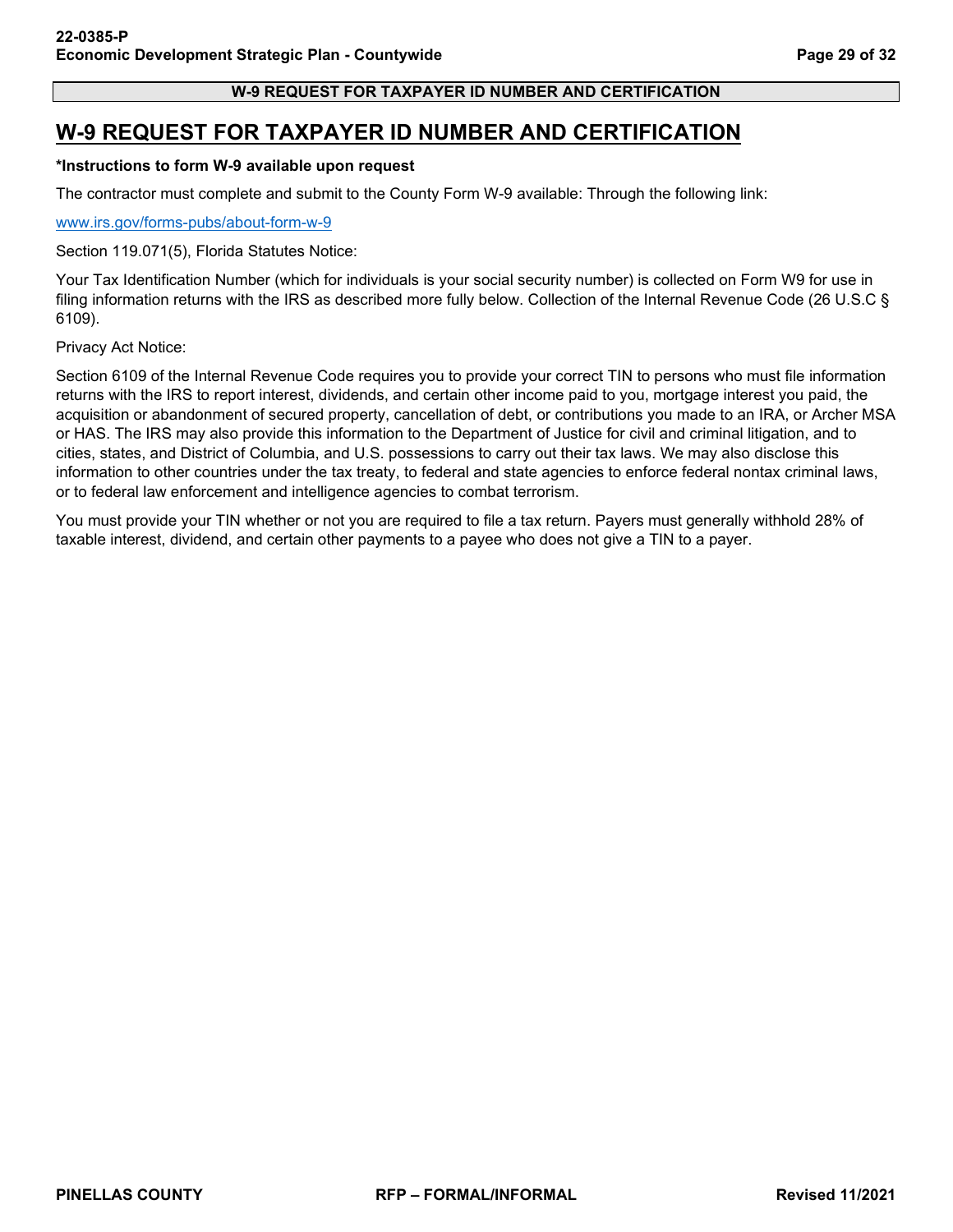### **SECTION G - ADDENDUM**

## <span id="page-29-0"></span>**SECTION G - ADDENDUM**

PLEASE ACKNOWLEDGE RECEIPT OF ADDENDA FOR THIS SOLICITATION BY SIGNING AND DATING BELOW:

| <b>ADDENDA NO.</b> | <b>SIGNATURE/PRINTED NAME</b> | <b>DATE RECEIVED</b> |
|--------------------|-------------------------------|----------------------|
|                    |                               |                      |
|                    |                               |                      |
|                    |                               |                      |
|                    |                               |                      |
|                    |                               |                      |
|                    |                               |                      |
|                    |                               |                      |
|                    |                               |                      |

Note: Prior to submitting the response to this solicitation, it is the responsibility of the firm submitting a response to confirm if any addenda have been issued. If such document(s) have been issued, acknowledge receipt by signature and date in section above. Failure to do so may result in response being considered non-responsive or result in lowering the rating of a firm's proposal.

Information regarding addenda issued is available on the Pinellas ePro website, [www.ebids.pinellas.gov/bso/,](https://www.ebids.pinellas.gov/bso/) listed under the bid attachments.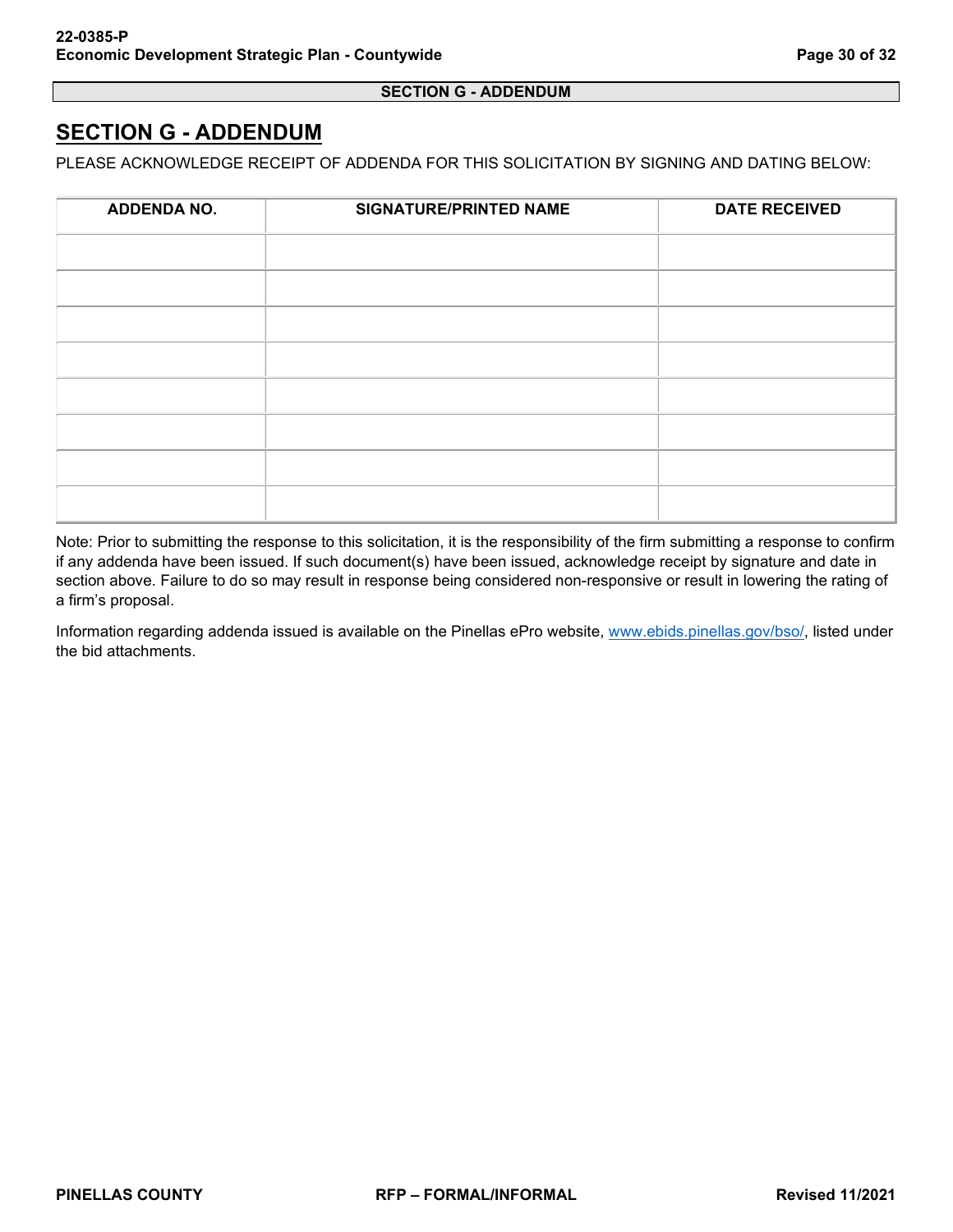### **APPENDIX 1 – E-VERIFY AFFIDAVIT**

## <span id="page-30-0"></span>**SECTION H – STATEMENT OF NO BID**

**NOTE:** If you do not intend to bid on this requirement, please compete this form. **Thank you.**

We, the undersigned have declined to submit a bid for No. 22-0385-P for Economic Development Strategic Plan - Countywide.

Specifications too "tight", i.e., geared toward one brand or manufacturer only (explain below).

Insufficient time to respond to the Invitation to Bid.

- We do not offer this product or service.
- Our schedule would not permit us to perform.
- \_\_\_\_\_\_\_ Unable to meet specifications.
- \_\_\_\_\_\_\_ Unable to meet Bond requirement.
- \_\_\_\_\_\_\_ Specifications unclear (explain below).
- **LETT** Unable to Meet Insurance Requirements.
- **Remove Us from Your "Notification List" Altogether**
- Other (specify below).

#### **REMARKS:**

COMPANY NAME:\_\_\_\_\_\_\_\_\_\_\_\_\_\_\_\_\_\_\_\_\_

| DATE |  |  |  |  |
|------|--|--|--|--|
|      |  |  |  |  |

SIGNATURE:

TYPED NAME OF ABOVE:

TELEPHONE: \_\_\_\_\_\_\_\_\_\_\_\_\_\_\_\_\_\_\_\_\_\_

FAX:\_\_\_\_\_\_\_\_\_\_\_\_\_\_\_\_\_\_\_\_\_

COMPANY EMAIL:\_\_\_\_\_\_\_\_\_\_\_\_\_\_\_\_\_\_\_\_\_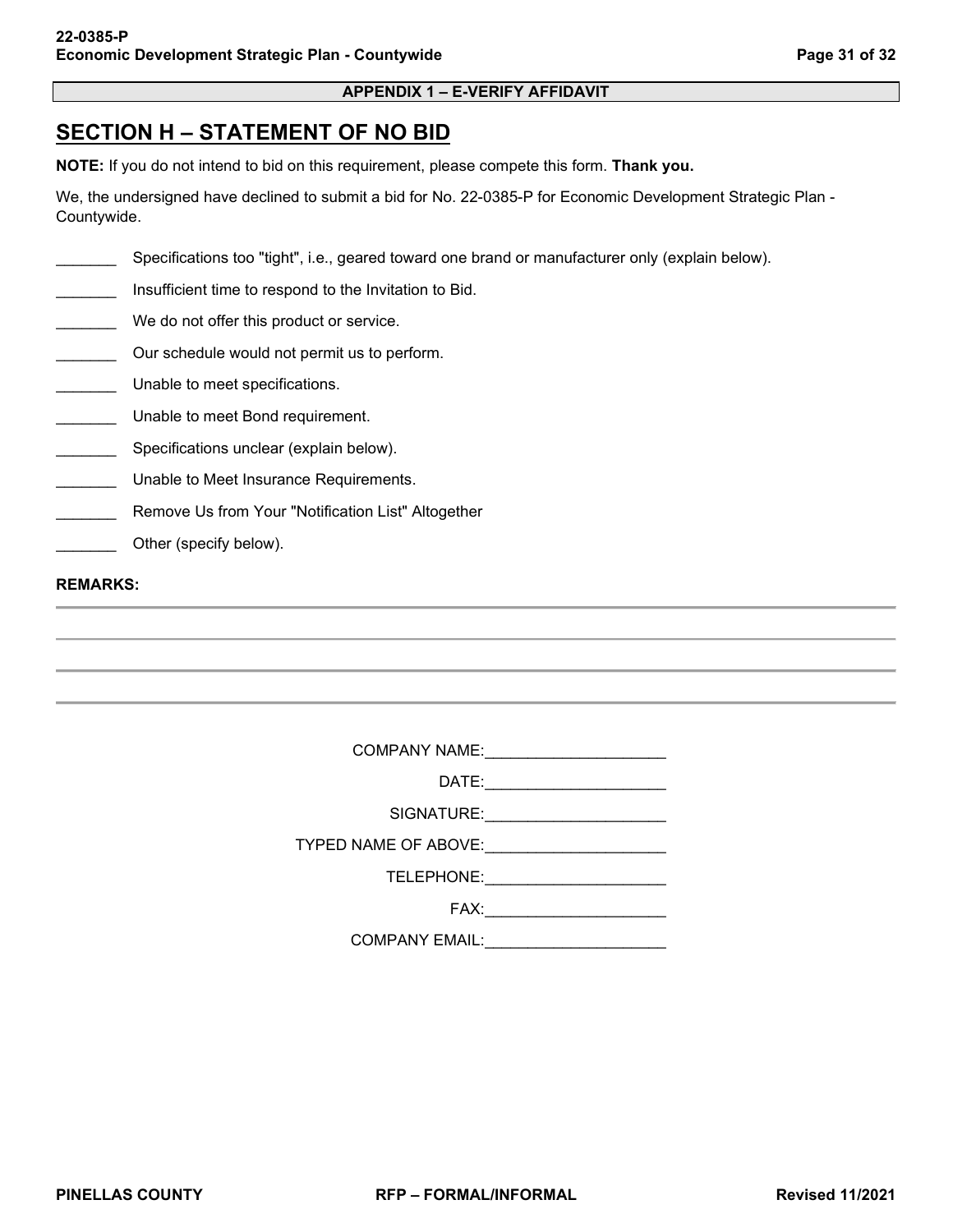### **APPENDIX 1 – E-VERIFY AFFIDAVIT**

## <span id="page-31-0"></span>**APPENDIX 1 – E-VERIFY AFFIDAVIT**

|                                                       | or subcontract with an unauthorized alien, and is otherwise in full compliance with Section 448.095, Florida Statutes.                                                                                                                   |
|-------------------------------------------------------|------------------------------------------------------------------------------------------------------------------------------------------------------------------------------------------------------------------------------------------|
| system.                                               | All employees hired on or after January 1, 2021 have had their work authorization status verified through the E-Verify                                                                                                                   |
| in the E-Verify system is attached to this Affidavit. |                                                                                                                                                                                                                                          |
|                                                       |                                                                                                                                                                                                                                          |
|                                                       |                                                                                                                                                                                                                                          |
|                                                       |                                                                                                                                                                                                                                          |
|                                                       | Federal Work Authorization User Identification No.: ____________________________                                                                                                                                                         |
|                                                       | Name of Pinellas County Contract and Contract No.: Community Contract No.: Community Contract Only 1                                                                                                                                     |
| STATE OF FLORIDA COUNTY OF                            |                                                                                                                                                                                                                                          |
|                                                       | The foregoing instrument was acknowledged before me by means of 1) physical presence __ or 2) online notarization<br>____, this ______________________________(date) by _____________________________(name of officer or agent, title of |
|                                                       |                                                                                                                                                                                                                                          |
|                                                       | state or place of incorporation) corporation, on behalf of the                                                                                                                                                                           |
| identification) as identification.                    |                                                                                                                                                                                                                                          |
|                                                       |                                                                                                                                                                                                                                          |
| <b>Notary Seall</b>                                   |                                                                                                                                                                                                                                          |

[Notary Seal]

Notary Public:\_\_\_\_\_\_\_\_\_\_\_\_\_\_\_\_\_\_\_\_\_\_\_\_\_\_\_\_\_\_\_\_\_\_\_\_\_\_\_\_\_ Name typed, printed, or stamped:\_\_\_\_\_\_\_\_\_\_\_\_\_\_\_\_\_\_\_\_\_\_\_\_\_\_\_\_\_\_\_\_\_\_\_\_\_\_\_\_\_ My Commission Expires:\_\_\_\_\_\_\_\_\_\_\_\_\_\_\_\_\_\_\_\_\_\_\_\_\_\_\_\_\_\_\_\_\_\_\_\_\_\_\_\_\_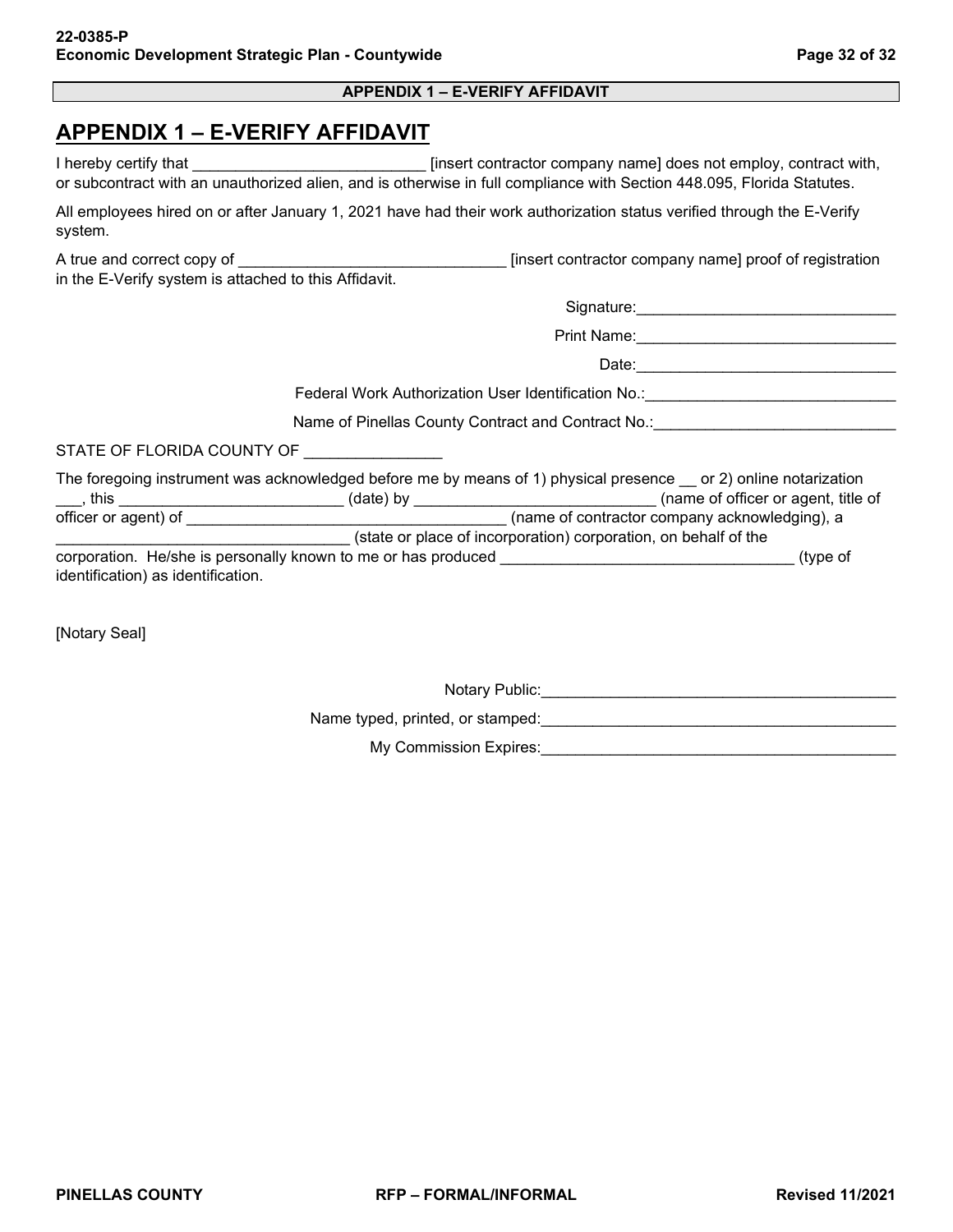## **SERVICES AGREEMENT**

**THIS SERVICES AGREEMENT** is made as of **Click or tap to enter a date.** (effective date). By and between Pinellas County, a political subdivision of the State of Florida ("County"), and \_\_\_\_\_, \_\_\_\_\_ ("Contractor"), (individually, "Party," collectively, "Parties").

### **W I T N E S S E T H:**

**WHEREAS,** the County requested proposals pursuant to ("RFP" ) No. 22-0385-P(LN)for Economic Development Strategic Plan - Countywide services; and

**WHEREAS,** based upon the County's assessment of Contractor's proposal, the County selected the Contractor to provide the Services as defined herein; and

**WHEREAS,** Contractor represents that it has the experience and expertise to perform the Services as set forth in this Agreement.

**NOW, THEREFORE,** in consideration of the above recitals, the mutual covenants, agreements, terms and conditions herein, and other good and valuable consideration, the receipt and sufficiency of which is hereby mutually acknowledged, the Parties agree as follows:

### **1. Definitions.**

- A. **"Agreement"** means this Agreement, including all Exhibits, which are expressly incorporated herein by reference, and any amendments thereto.
- B. **"County Confidential Information"** means any County information deemed confidential and/or exempt from Section 119.07, Florida Statutes, and Section 24(a), Article 1 of the Florida Constitution, or other applicable law, including, but not limited to data or information, any other information designated in writing by the County as County Confidential Information.
- C. **"Contractor Confidential Information"** means any Contractor information that is designated as confidential and/or exempt by Florida's public records law, including information that constitutes a trade secret pursuant to Chapter 688, Florida Statutes, and is designated in this Agreement or in writing as a trade secret by Contractor (unless otherwise determined to be a public record by applicable Florida law). Notwithstanding the foregoing, Contractor Confidential Information does not include information that: (i) becomes public other than as a result of a disclosure by the County in breach of the Agreement; (ii) becomes available to the County on a non-confidential basis from a source other than Contractor, which is not prohibited from disclosing such information by obligation to Contractor; (iii) is known by the County prior to its receipt from Contractor without any obligation or confidentiality with respect thereto; or (iv) is developed by the County independently of any disclosures made by Contractor.
- D. **"Contractor Personnel"** means all employees of Contractor, and all employees of subcontractors of Contractor, including, but not limited to temporary and/or leased employees, who are providing the Services at any time during the project term.
- E. **"Services"** means the work, duties and obligations to be carried out and performed safely by Contractor under this Agreement, as described throughout this Agreement and as specifically described in the Statement of Work Exhibit attached hereto and incorporated herein by reference. As used in this Agreement, Services shall include any component task, subtask, service, or function inherent, necessary, or a customary part of the Services, but not specifically described in this Agreement, and shall include the provision of all standard day-to-day administrative, overhead, and internal expenses, including costs of bonds and insurance as required herein, labor, materials, equipment, safety equipment, products, office supplies, consumables, tools, postage, computer hardware/software, telephone charges, copier usage, fax charges, travel, lodging, and per diem and all other costs required to perform Services except as otherwise specifically provided in this Agreement.

### **2. Execution of Agreement**

The execution of this Agreement is expressly limited by the Terms and Conditions hereon. County and the Contractor are not bound by additional provisions or provisions at variance herewith that may appear in the Contractor's quotation/estimate/scope of work or any other such related documents, acknowledgement in force, or any other communication from Contractor to or from County unless such provision is expressly set forth herein.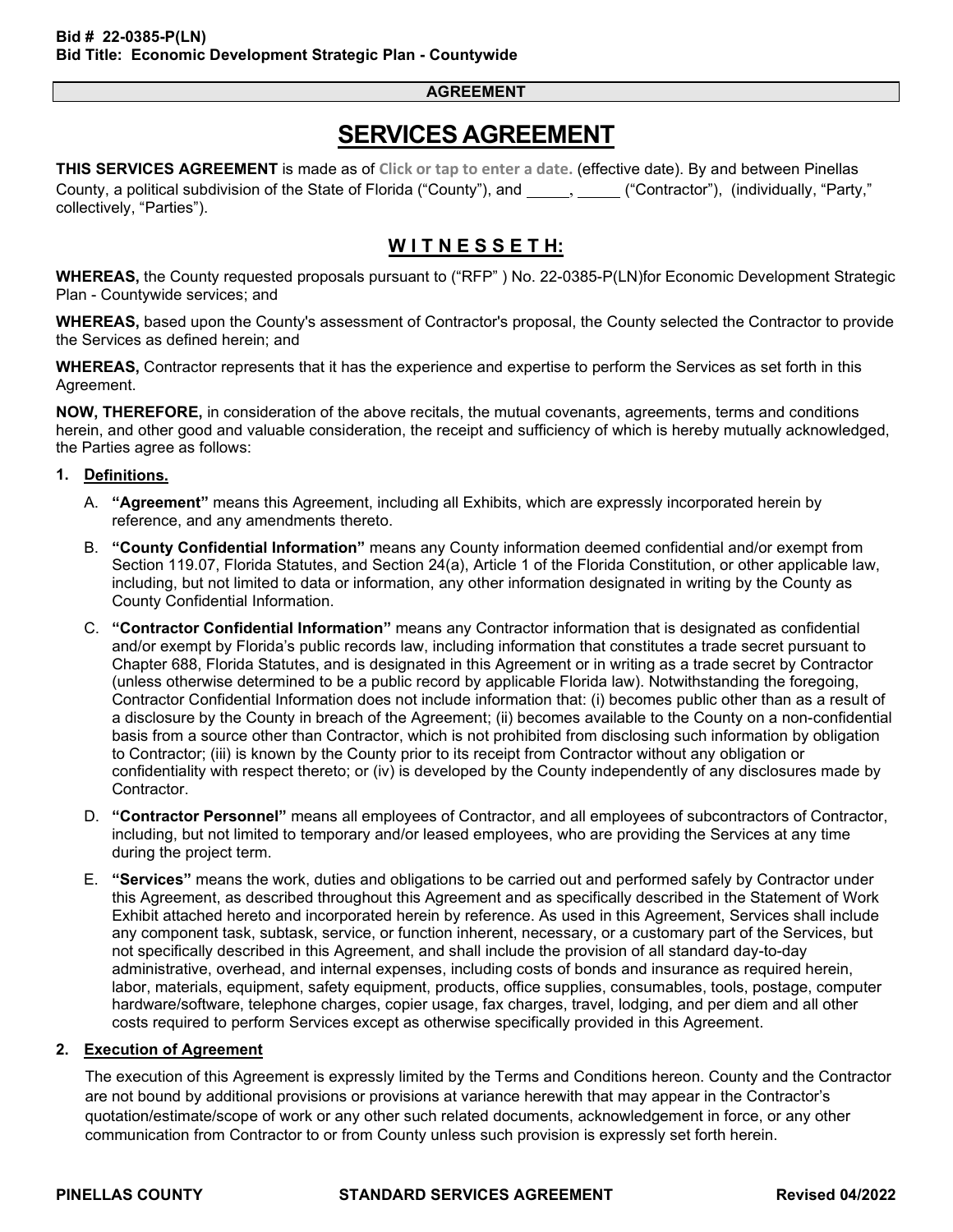### **3. Conditions Precedent**

This Agreement, and the Parties' rights and obligations herein, are contingent upon and subject to the Contractor securing and/or providing the performance security, if required in Section 3, and the insurance coverage(s) required in Section 14, within 10 days of the Effective Date. No Services shall be performed by the Contractor and the County shall not incur any obligations of any type until Contractor satisfies these conditions. Unless waived in writing by the County, in the event the Contractor fails to satisfy the conditions precedent within the time required herein, the Agreement shall be deemed not to have been entered into and shall be null and void.

### **4. Services**

- A. **Services** The County retains Contractor, and Contractor agrees to provide the Services. All Services shall be performed to the satisfaction of the County and shall be subject to the provisions and terms contained herein and the Exhibits attached hereto.
- B. **Services Requiring Prior Approval** Contractor shall not commence work on any Services requiring prior written authorization in the Statement of Work without approval from Director of Economic Development Department.
- C. **Additional Services** From the Effective Date and for the duration of the project, the County may elect to have Contractor perform Services that are not specifically described in the Statement of Work attached hereto but are related to the Services ("Additional Services"), in which event Contractor shall perform such Additional Services for the compensation specified in the Statement of Work attached hereto. Contractor shall commence performing the applicable Additional Services promptly upon receipt of written approval as provided herein.
- D. **De-scoping of Services** The County reserves the right, in its sole discretion, to de-scope Services upon written notification to the Contractor by the County. Upon issuance and receipt of the notification, the Contractor and the County shall enter into a written amendment reducing the appropriate Services Fee for the impacted Services by a sum equal to the amount associated with the de-scoped Services as defined in the payment schedule in this Agreement, if applicable, or as determined by mutual written consent of both Parties based upon the scope of work performed prior to issuance of notification.
- E. **Independent Contractor Status and Compliance with the Immigration Reform and Control Act** Contractor is and shall remain an independent contractor and is neither agent, employee, partner, nor joint venturer of County. Contractor acknowledges that it is responsible for complying with the provisions of the Immigration Reform and Control Act of 1986 located at 8 U.S.C. 1324, et seq, and regulations relating thereto, as either may be amended from time to time. Failure to comply with the above provisions shall be considered a material breach of the Agreement.
- F. **Non-Exclusive Services** Award of this Agreement imposes no obligation on the County to utilize the Contractor for all goods and/or services of this type, which may develop during the agreement period. This is a non-exclusive Agreement. During the term of this Agreement, and any extensions thereof, the County reserves the right to contract for another provider for similar goods and/or services as it determines necessary in its sole discretion.
- G. **Project Monitoring** During the term of the Agreement, Contractor shall cooperate with the County, either directly or through its representatives, in monitoring Contractor's progress and performance of this Agreement.

### **5. Term of Agreement**

- A. **Initial Term -** The term of this Agreement shall commence on **the Effective Date**,and shall remain in full force and for twelve (12) months, or until termination of the Agreement, whichever occurs first.
- B. **Term Extension -** The term of this Agreement may not be extended. All Services shall be completed by the expiration of the initial term as defined in Term of Agreement-Initial Term.

### **6. Compensation and Method of Payment**

A. **Services Fee** - As total compensation for the Services, the County shall pay the Contractor the sums as provided in this Section ("Services Fee"), pursuant to the terms and conditions as provided in this Agreement. It is acknowledged and agreed by Contractor that this compensation constitutes a limitation upon County's obligation to compensate Contractor for such Services required by this Agreement but does not constitute a limitation upon Contractor's obligation to perform all of the Services required by this Agreement. In no event will the Services Fee paid exceed the not-to-exceed sums set out in subsections below, unless the Parties agree to increase this sum by written amendment as authorized in the Amendment Section of this Agreement.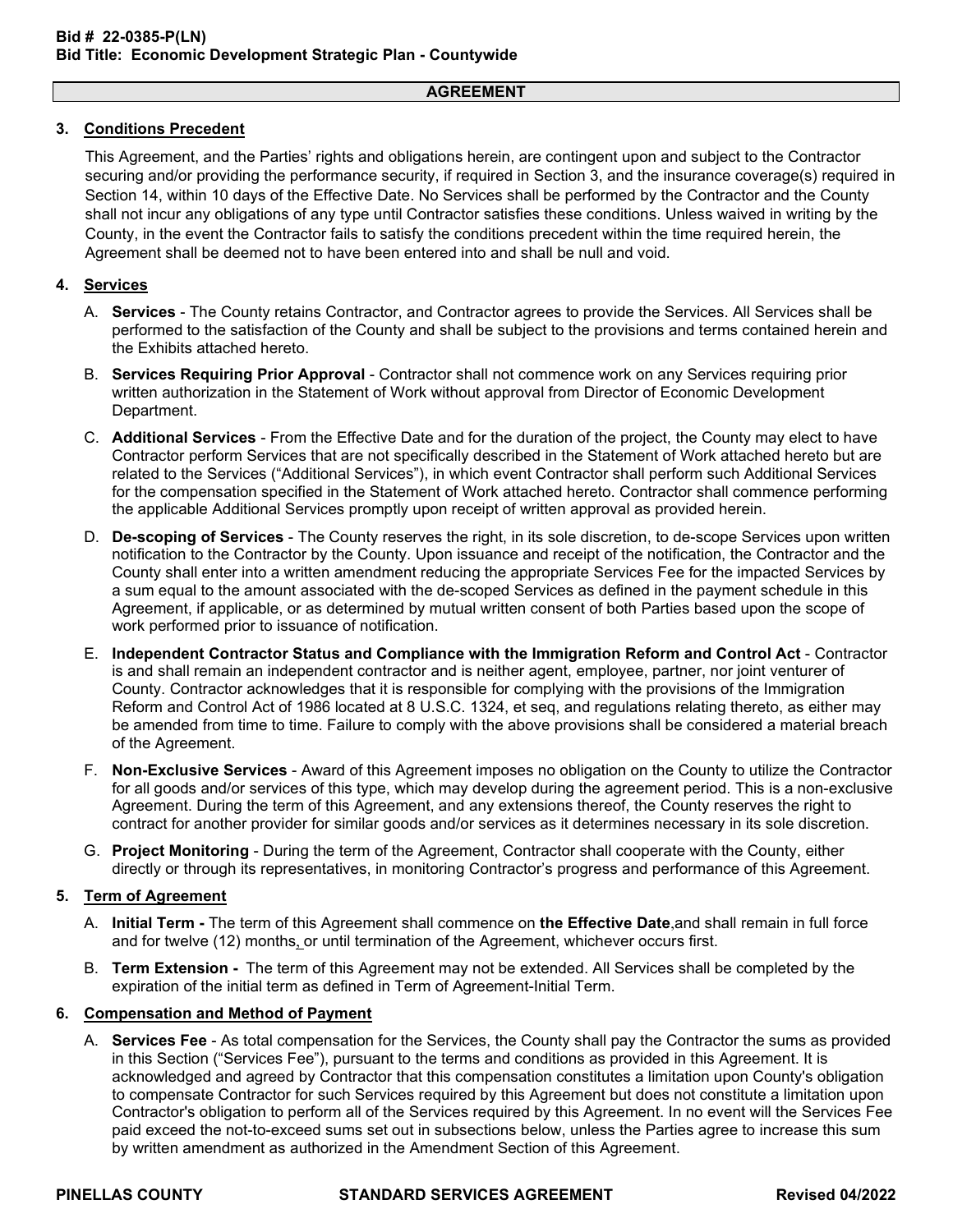- B. **Spending Cap and Payment Structure** The County agrees to pay the Contractor the not-to-exceed sum of **\$** , for Services completed and accepted herein if applicable, payable on a fixed-fee basis for the deliverables as set out in Exhibit A, payable upon submittal of an invoice as required herein.
- C. **Travel Expenses**  The Services Fee includes all travel, lodging and per diem expenses incurred by Contractor in performing the Services.
- D. **Taxes** Contractor acknowledges that the County is not subject to any state or federal sales, use, transportation and certain excise taxes.
- E. **Payments and Invoicing -** Contractor shall submit invoices for payments due as provided herein and authorized reimbursable expenses incurred with such documentation as required by County. Invoices shall be submitted to as provided in Exhibit D attached hereto.

For time and materials Services, all Contractor Personnel shall maintain logs of time worked, and each invoice shall state the date and number of hours worked for Services authorized to be billed on a time and materials basis. All payments shall be made in accordance with the requirements of Section 218.70 et seq., Florida Statutes, "The Local Government Prompt Payment Act." The County may dispute any payments invoiced by Contractor in accordance with the County's Invoice Payments Dispute Resolution Process established in accordance with Section 218.76, Florida Statutes, and any such disputes shall be resolved in accordance with the County's Dispute Resolution Process.

### **7. Personnel**

- A. **E-Verify -** The contractor and subcontractor must register with and use the E-verify system in accordance with Florida Statute 448.095. A contractor and subcontractor may not enter into a contract with the County unless each party registers with and uses the E-verify system If a contractor enters a contract with a subcontractor, the subcontractor must provide the contractor with an affidavit stating that the Subcontractor does not employ, contract with, or subcontract with unauthorized aliens. The contractor must maintain a copy of the affidavit for the duration of the contract. If the County, Contractor, or Subcontractor has a good faith belief that a person or entity with which it is contracting has knowingly violated Florida Statute 448.09(1) shall immediately terminate the contract with the person or entity. If the County has a good faith belief that a Subcontractor knowingly violated this provision, but the Contractor otherwise complied with this provision, the County will notify the Contractor and order that the Contractor immediately terminate the contract with the Subcontractor. A contract terminated under the provisions of this section is not a breach of contract and may not considered such. Any contract termination under the provisions of this section may be challenged to Section 448.095(2)(d), Florida Statute. Contractor acknowledges upon termination of this agreement by the County for violation of this section by Contractor, Contractor may not be awarded a public contract for at least one (1) year. Contractor acknowledges that Contractor is liable for any additional costs incurred by the County as a result of termination of any contract for a violation of this section. Contractor or Subcontractor shall insert in any subcontracts the clauses set forth in this section, requiring the subcontracts to include these clauses in any lower tier subcontracts. Contractor shall be responsible for compliance by any Subcontractor or Lower Tier Subcontractor with the clause set for in this section.
- B. **Qualified Personnel -** Contractor agrees that each person performing Services in connection with this Agreement shall have the qualifications and shall fulfill the requirements set forth in this Agreement
- C. **Approval and Replacement of Personnel** The County shall have the right to approve all Contractor Personnel assigned to provide the Services, which approval shall not be unreasonably withheld. Prior to commencing the Services, the Contractor shall provide at least ten (10) days written notice of the names and qualifications of the Contractor Personnel assigned to perform Services pursuant to the Agreement. Thereafter, during the term of this Agreement, the Contractor shall promptly and as required by the County provide written notice of the names and qualifications of any additional Contractor Personnel assigned to perform Services. The County, on a reasonable basis, shall have the right to require the removal and replacement of any of the Contractor Personnel performing Services, at any time during the term of the Agreement. The County will notify Contractor in writing in the event the County requires such action. Contractor shall accomplish any such removal within forty-eight (48) hours after receipt of notice from the County and shall promptly replace such person with another person, acceptable to the County, with sufficient knowledge and expertise to perform the Services assigned to such individual in accordance with this Agreement. In situations where individual Contractor Personnel are prohibited by applicable law from providing Services, removal and replacement of such Contractor Personnel shall be immediate and not subject to such forty-eight (48) hour replacement timeframe and the provisions of the Termination Section of this Agreement shall apply if minimum required staffing is not maintained.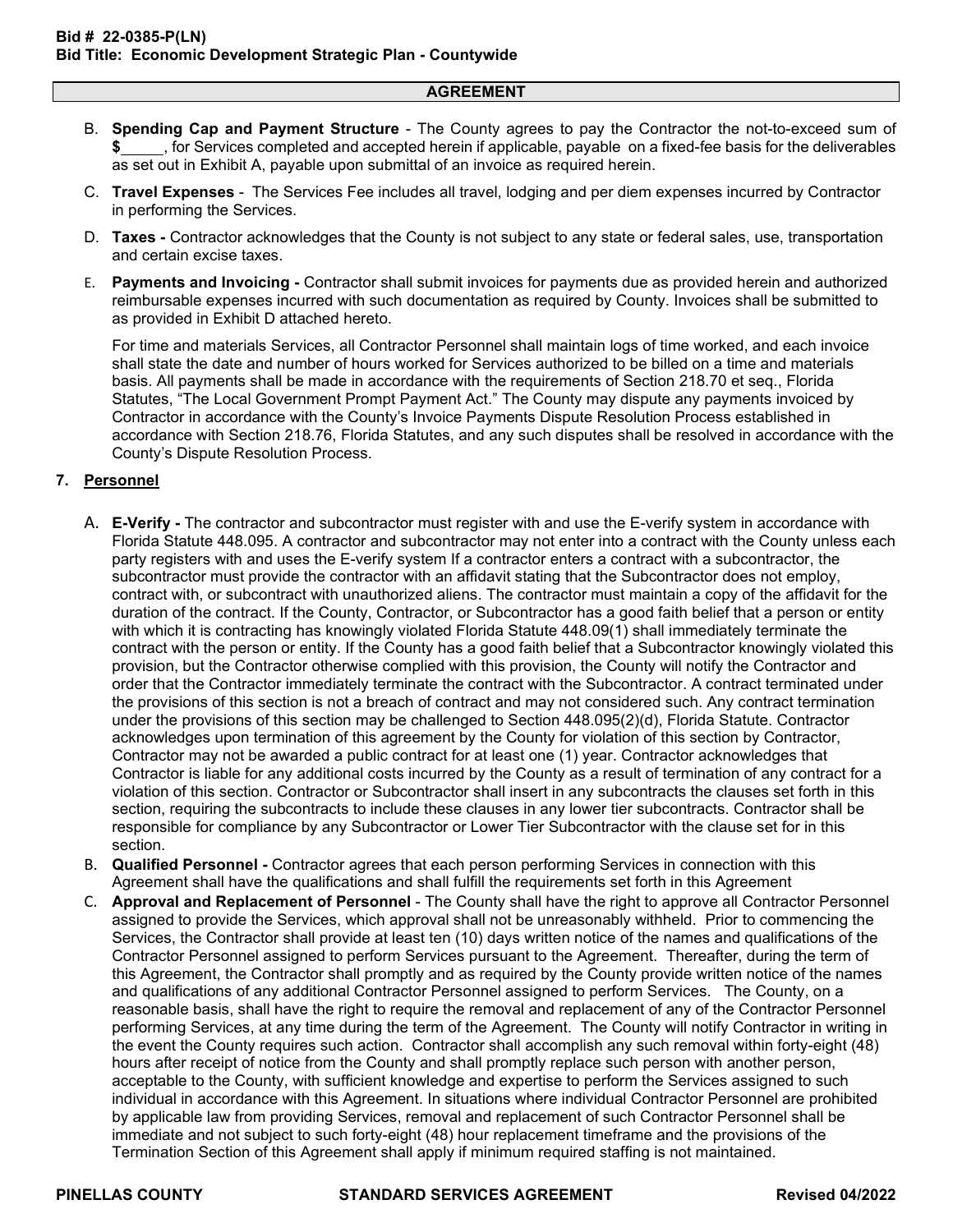### **8. Termination**

- A. Contractor Default Provisions and Remedies of County
	- 1. Events of Default Any of the following shall constitute a "Contractor Event of Default" hereunder:
		- i. Contractor fails to maintain the staffing necessary to perform the Services as required in the Agreement, fails to perform the Services as specified in the Agreement, or fails to complete the Services within the completion dates as specified in the Agreement;
		- ii. Contractor breaches Confidential Information Section of this Agreement;
		- iii. Contractor fails to gain acceptance of goods and/or services deliverable, for 2 consecutive iterations; or
		- iv. Contractor fails to perform or observe any of the other material provisions of this Agreement.
	- 2. Cure Provisions Upon the occurrence of a Contractor Event of Default as set out above, the County shall provide written notice of such Contractor Event of Default to Contractor ("Notice to Cure"), and Contractor shall have 30 calendar days after the date of a Notice to Cure to correct, cure, and/or remedy the Contractor Event of Default described in the written notice.
	- 3. Termination for Cause by the County In the event that Contractor fails to cure a Contractor Event of Default as authorized herein, or upon the occurrence of a Contractor Event of Default as specified in Termination – Contractor Default Provisions and Remedies of County – Events of Default Section of this Agreement, the County may terminate this Agreement in whole or in part, effective upon receipt by Contractor of written notice of termination pursuant to this provision, and may pursue such remedies at law or in equity as may be available to the County.
- B. County Default Provisions and Remedies of Contractor
	- 1. Events of Default Any of the following shall constitute a "County Event of Default" hereunder:
		- i. the County fails to make timely undisputed payments as described in this Agreement;
		- ii. the County breaches Confidential Information Section of this Agreement; or
		- the County fails to perform any of the other material provisions of this Agreement.
	- 2. Cure Provisions Upon the occurrence of a County Event of Default as set out above, Contractor shall provide written notice of such County Event of Default to the County ("Notice to Cure"), and the County shall have thirty (30) calendar days after the date of a Notice to Cure to correct, cure, and/or remedy the County Event of Default described in the written notice.
	- 3. Termination for Cause by Contractor In the event the County fails to cure a County Event of Default as authorized herein, Contractor may terminate this Agreement in whole or in part effective on receipt by the County of written notice of termination pursuant to this provision, and may pursue such remedies at law or in equity as may be available to the Contractor.
- C. Termination for Convenience
	- 1. Notwithstanding any other provision herein, the County may terminate this Agreement, without cause, by giving 30 days advance written notice to the Contractor of its election to terminate this Agreement pursuant to this provision.

### **9. Time is of the Essence**

Time is of the essence with respect to all provisions of this Agreement that specify a time for performance, including the Services as described in the Exhibits attached hereto; provided, however, that the foregoing shall not be construed to limit a Party's cure period allowed in the Agreement.

### **10. Confidential Information and Public Records**

A. County Confidential Information - Contractor shall not disclose to any third party County Confidential Information that Contractor, through its Contractor Personnel, has access to or has received from the County pursuant to its performance of Services pursuant to the Agreement, unless approved in writing by the County Contract Manager. All such County Confidential Information will be held in trust and confidence from the date of disclosure by the County, and discussions involving such County Confidential Information shall be limited to Contractor Personnel as is necessary to complete the Services.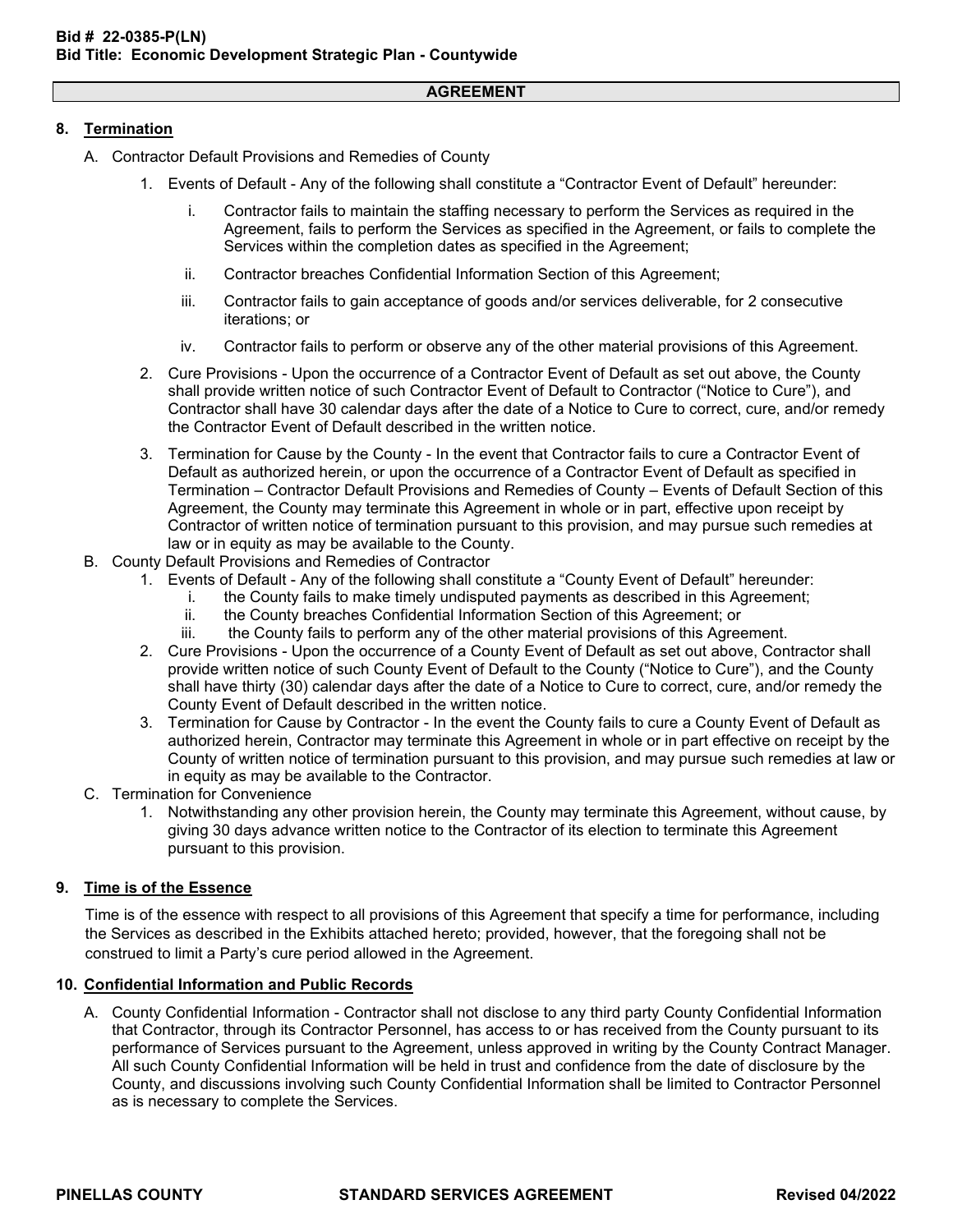- B. Contractor Confidential Information All Contractor Confidential Information received by the County from Contractor will be held in trust and confidence from the date of disclosure by Contractor and discussions involving such Contractor Confidential Information shall be limited to the members of the County's staff and the County's subcontractors who require such information in the performance of this Agreement. The County acknowledges and agrees to respect the copyrights, registrations, trade secrets and other proprietary rights of Contractor in the Contractor Confidential Information during and after the term of the Agreement and shall at all times maintain the confidentiality of the Contractor Confidential Information provided to the County, subject to federal law and the laws of the State of Florida related to public records disclosure. Contractor shall be solely responsible for taking any and all action it deems necessary to protect its Contractor Confidential Information except as provided herein. Contractor acknowledges that the County is subject to public records legislation, including but not limited to Chapter 119, Florida Statutes, and the Florida Rules of Judicial Administration, and that any of the County's obligations under this Section may be superseded by its obligations under any requirements of said laws.
- C. Public Records Contractor acknowledges that information and data it manages as part of the services may be public records in accordance with Chapter 119, Florida Statutes and Pinellas County public records policies. Contractor agrees that prior to providing services it will implement policies and procedures to maintain, produce, secure, and retain public records in accordance with applicable laws, regulations, and County policies, including but not limited to the Section 119.0701, Florida Statutes. Notwithstanding any other provision of this Agreement relating to compensation, the Contractor agrees to charge the County, and/or any third parties requesting public records only such fees allowed by Section 119.07, Florida Statutes, and County policy for locating and producing public records during the term of this Agreement.
- D. **If the Contractor has questions regarding the application of Chapter 119, Florida Statutes, to the Contractor's duty to provide public records relating to this contract, contact the Pinellas County Board of County Commissioners, Purchasing and Risk Management Department, Operations Manager custodian of public records at 727-464-3311, purchase@pinellascounty.org, Pinellas County Government, Purchasing and Risk Management Department, Operations Manager, 400 S. Ft. Harrison Ave, 6th Floor, Clearwater, FL 33756.**

### **11. Audit**

Contractor shall retain all records relating to this Agreement for a period of at least 5 years after final payment is made. All records shall be kept in such a way as will permit their inspection pursuant to Chapter 119, Florida Statutes. In addition, County reserves the right to examine and/or audit such records.

### **12. Compliance with Laws**

Contractor shall comply with all applicable federal, state, county and local laws, ordinances, rules and regulations in the performance of its obligations under this Agreement, including the procurement of permits and certificates where required, and including but not limited to laws related to Workers Compensation, Americans with Disabilities Act (ADA), Section 504 of the Rehabilitation Act of 1973, Minority Business Enterprise (MBE), occupational safety and health and the environment, equal employment opportunity, privacy of medical records and information, as applicable. Failure to comply with any of the above provisions shall be considered a material breach of the Agreement.

### **13. Digital Accessibility**

Suppler acknowledges and warrants that all digital content and services provided under this contract conforms and shall continue to conform during the Term of this Agreement to the W3C Web Content Accessibility Guidelines, version 2.0 ("WCAG 2.0") at conformance Level A and AA. If all digital content and services does not fully conform to WCAG 2.0 A and AA, Supplier shall advise Pinellas County in writing of the nonconformance prior to execution of this Agreement and shall provide Pinellas County a plan to achieve conformance to WCAG 2.0 A and AA, including but not limited to, an intended timeline for conformance. Failure to achieve conformance, as determined in Pinellas County's sole discretion, on its intended timeline shall be considered a material breach of this Agreement and grounds for termination by Pinellas County.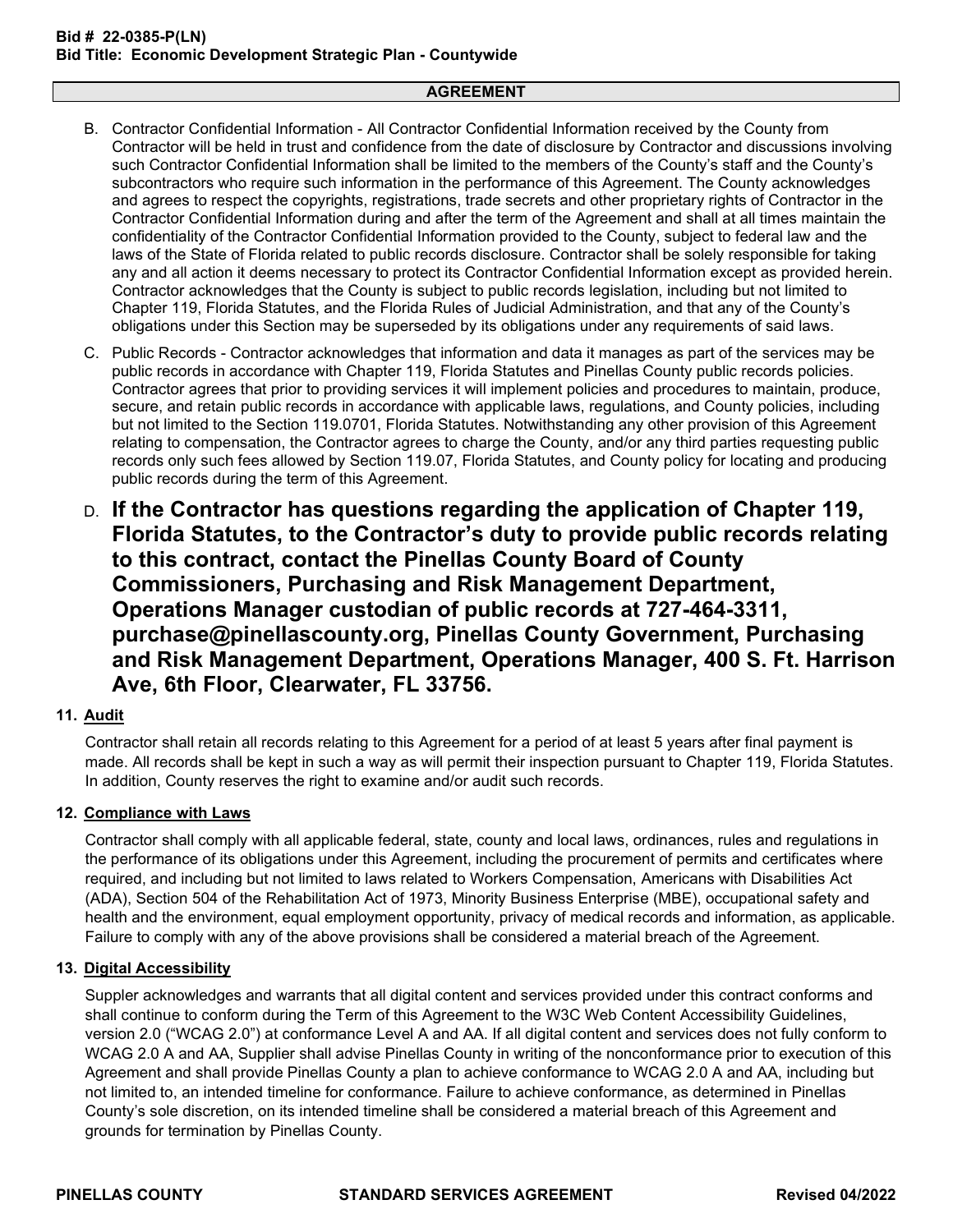If during the Term of this Agreement, Supplier fails to maintain compliance with WCAG 2.0 A and AA or Pinellas County otherwise identifies an issue related to accessibility of the product (the "Accessibility Issue") that renders the product inaccessible, then Pinellas County shall notify Supplier of non-compliance. Within 30 days of Supplier's receipt of a non-compliance notice ("Notice"), Supplier and Pinellas County shall meet and mutually agree upon an appropriate timeline for resolution of the Accessibility Issue(s) ("Initial Meeting").

Should Supplier:

- i. fail to acknowledge receipt of the notice within 30 days of receipt of the Notice;
- ii. unreasonably and solely withhold agreement regarding a timeline for resolution for more than 30 days following the Initial Meeting; or
- iii. fail to materially resolve the Accessibility Issue(s) within the agreed-upon timeline,

Failure to comply with the requirements of this section shall constitute a material breach of this Agreement and shall be grounds for termination of this Agreement by Pinellas County and subject Supplier to the Liability and Insurance – Indemnification Section of this Agreement, "Indemnification."

### **14. Public Entities Crimes**

Contractor is directed to the Florida Public Entities Crime Act, Section 287.133, Florida Statutes, as well as Florida Statute 287.135 regarding Scrutinized Companies, and represents to County that Contractor is qualified to transact business with public entities in Florida, and to enter into and fully perform this Agreement subject to the provisions stated therein. Failure to comply with any of the above provisions shall be considered a material breach of the Agreement.

#### **15. Liability and Insurance**

- A. **Insurance** Contractor shall comply with the insurance requirements set out in the Insurance Exhibit, attached hereto and incorporated herein by reference.
- B. **Indemnification** Contractor agrees to indemnify, pay the cost of defense, including attorney's fees, and hold harmless the County, its officers, employees and agents from all damages, suits, actions or claims, including reasonable attorney's fees incurred by the County, of any character brought on account of any injuries or damages received or sustained by any person, persons, or property, or in any way relating to or arising from the Agreement; or on account of any act or omission, neglect or misconduct of Contractor; or by, or on account of, any claim or amounts recovered under the Workers' Compensation Law; or of any other laws, regulations, ordinance, order or decree; or arising from or by reason of any actual or claimed trademark, patent or copyright infringement or litigation based thereon; or for any violation of requirements of the Americans with Disabilities Act of 1990, as may be amended, and all rules and regulations issued pursuant thereto (collectively the "ADA") except when such injury, damage, or violation was caused by the sole negligence of the County.
- C. **Liability** Neither the County nor Contractor shall make any express or implied agreements, guaranties or representations, or incur any debt, in the name of or on behalf of the other Party. Neither the County nor Contractor shall be obligated by or have any liability under any agreements or representations made by the other that are not expressly authorized hereunder. The County shall have no liability or obligation for any damages to any person or property directly or indirectly arising out of the operation by Contractor of its business, whether caused by Contractor's negligence or willful action or failure to act.
- D. **Contractor's Taxes** The County will have no liability for any sales, service, value added, use, excise, gross receipts, property, workers' compensation, unemployment compensation, withholding or other taxes, whether levied upon Contractor or Contractor's assets, or upon the County in connection with Services performed or business conducted by Contractor. Payment of all such taxes and liabilities shall be the responsibility of **Contractor**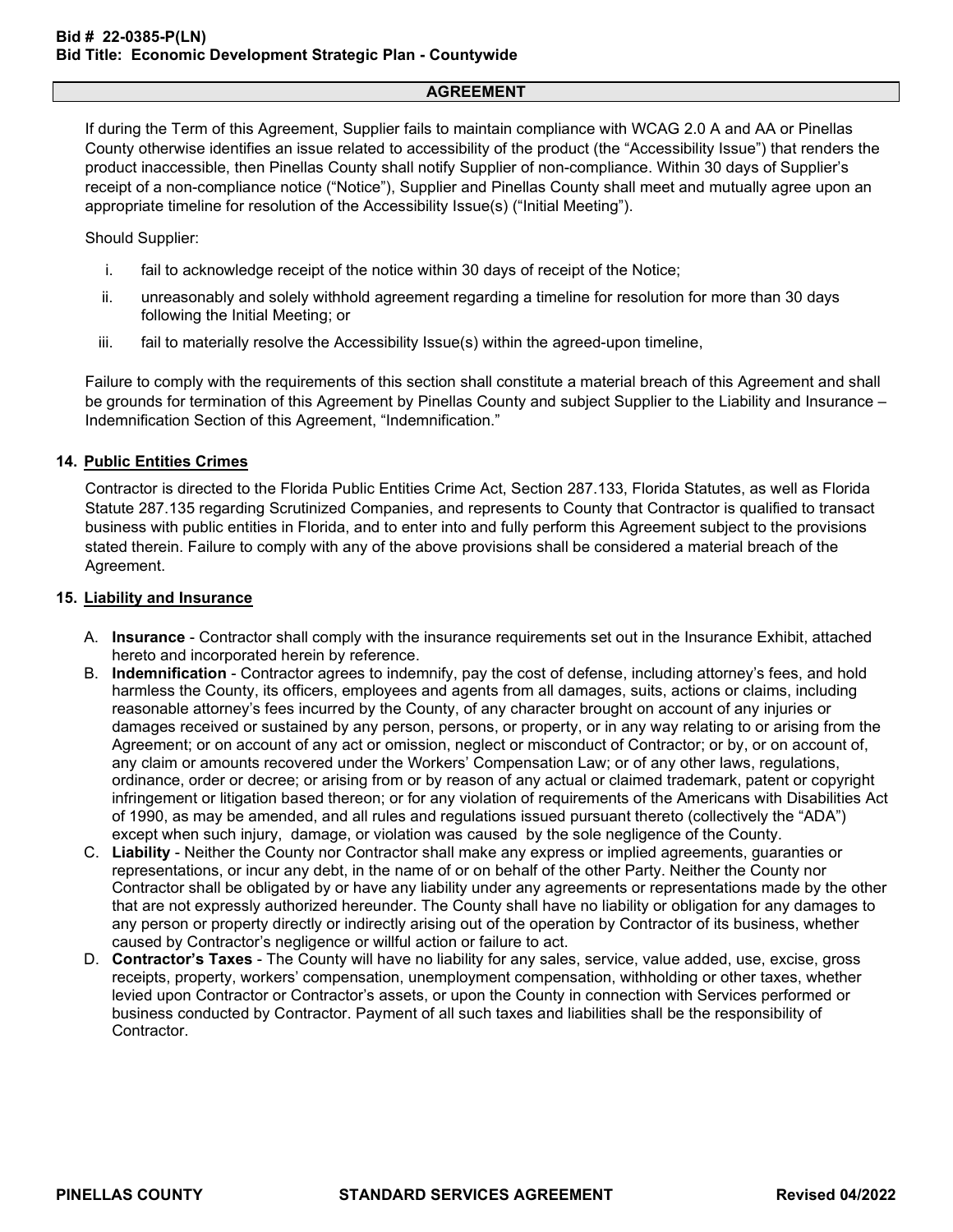### **16. County's Funding**

The Agreement is not a general obligation of the County. It is understood that neither this Agreement nor any representation by any County employee or officer creates any obligation to appropriate or make monies available for the purpose of the Agreement beyond the fiscal year in which this Agreement is executed. No liability shall be incurred by the County, or any department, beyond the monies budgeted and available for this purpose. If funds are not appropriated by the County for any or all of this Agreement, the County shall not be obligated to pay any sums provided pursuant to this Agreement beyond the portion for which funds are appropriated. The County agrees to promptly notify Contractor in writing of such failure of appropriation, and upon receipt of such notice, this Agreement, and all rights and obligations contained herein, shall terminate without liability or penalty to the County.

### **17. Orders**

Within the term of this Agreement, County may place one or more orders for goods and/or services at the prices listed on the Price Schedule Exhibit attached hereto, and which is incorporated by reference hereto.

### **18. Name Changes**

The Contractor is responsible for immediately notifying the County of any company name change, which would cause invoicing to change from the name used at the time of the original Agreement.

### **19. Acceptance of Services**

For all Services deliverables that require County acceptance as provided in the Statement of Work, the County, through the Director of Economic Development Department. or designee, will have 10 calendar days to review the deliverable(s) after receipt or completion of same by Contractor, and either accept or reject the deliverable(s) by written notice to *[Proposer]* . If a deliverable is rejected, the written notice from the County will specify any required changes, deficiencies, and/or additions necessary. Contractor shall then have 7 calendar days to revise the deliverable(s) to resubmit and/or complete the deliverable(s) for review and approval by the County, who will then have 7 calendar days to review and approve, or reject the deliverable(s); provided however, that Contractor shall not be responsible for any delays in the overall project schedule that result from the County's failure to timely approve or reject deliverable(s) as provided herein. Upon final acceptance of the deliverable(s), the County will accept the deliverable(s) in writing.

### **20. Subcontracting/Assignment**

- A. **Subcontracting -** Contractor is fully responsible for completion of the Services required by this Agreement and for completion of all subcontractor work, if authorized as provided herein. Contractor shall not subcontract any work under this Agreement to any subcontractor other than the subcontractors specified in the proposal and previously approved by the County, without the prior written consent of the County, which shall be determined by the County in its sole discretion.
- B. **Assignment -** This Agreement, and any rights or obligations hereunder, shall not be assigned, transferred or delegated to any other person or entity. Any purported assignment in violation of this section shall be null and void.

### **21. Survival**

The provisions of this Agreement shall survive the expiration or termination of this Agreement.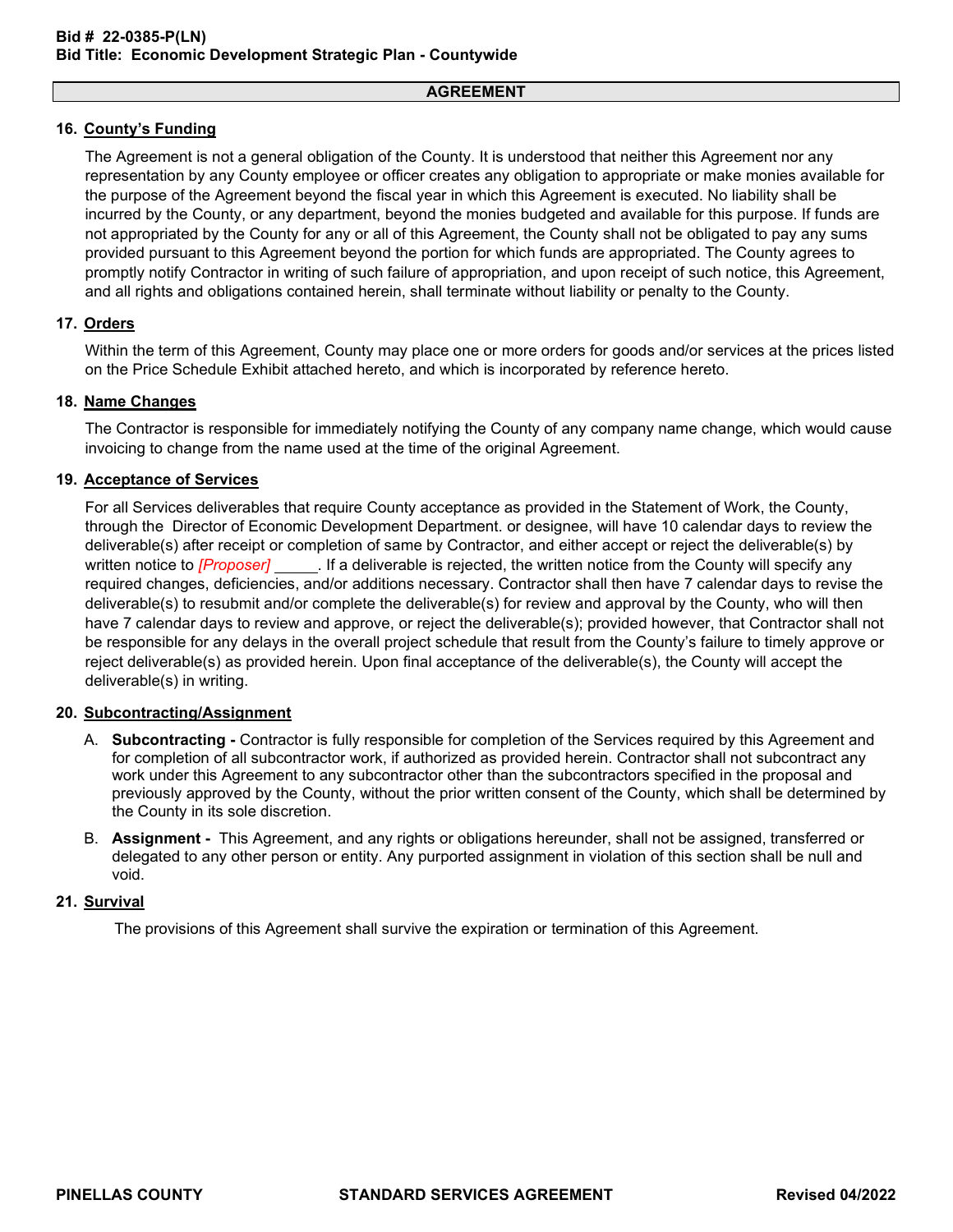### **22. Notices**

All notices, authorizations, and requests in connection with this Agreement shall be deemed given on the day they are: (1) deposited in the U.S. mail, postage prepaid, certified or registered, return receipt requested; or (2) sent by air express courier (e.g., Federal Express, Airborne, etc.), charges prepaid, return receipt requested; or (3) sent via email and addressed as set forth below, which designated person(s) may be amended by either Party by giving written notice to the other Party:

For County:

Attn: Dr. Cynthia Johnson

Economic Development Director

13805 58th Street N

Clearwater, FL 33760

with a copy to:

Attn: Merry Celeste,

Purchasing and Risk Management Division Director

Pinellas County Purchasing Department

400 South Fort Harrison Avenue

Clearwater, FL 33756

For Contractor:

Attn:

### **23. Conflict of Interest**

- A. The Contractor represents that it presently has no interest and shall acquire no interest, either direct or indirect, which would conflict in any manner with the performance of the Services required hereunder, and that no person having any such interest shall be employed by Contractor during the agreement term and any extensions; and during the term of this Agreement.
- B. The Contractor shall promptly notify the County in writing of any business association, interest, or other circumstance which constitutes a conflict of interest as provided herein. If the Contractor is in doubt as to whether a prospective business association, interest, or other circumstance constitutes a conflict of interest, the Contract may identify the prospective business association, interest or circumstance, the nature of work that the Contractor may undertake and request an opinion as to whether the business association, interest or circumstance constitutes a conflict of interest if entered into by the Contractor. The County agrees to notify the Contractor of its opinion within (10) calendar days of receipt of notification by the Contractor, which shall be binding on the Contractor.

### **24. Right to Ownership**

All work created, originated and/or prepared by Contractor in performing Services pursuant to the Agreement, including other documentation or improvements related thereto, to the extent that such work, products, documentation, materials or information are described in or required by the Services (collectively, the "Work Product") shall be County's property when completed and accepted, if acceptance is required in this Agreement, and the County has made payment of the sums due therefore. The ideas, concepts, know-how or techniques developed during the course of this Agreement by the Contractor or jointly by Contractor and the County may be used by the County without obligation of notice or accounting to the Contractor. Any data, information or other materials furnished by the County for use by Contractor under this Agreement shall remain the sole property of the County.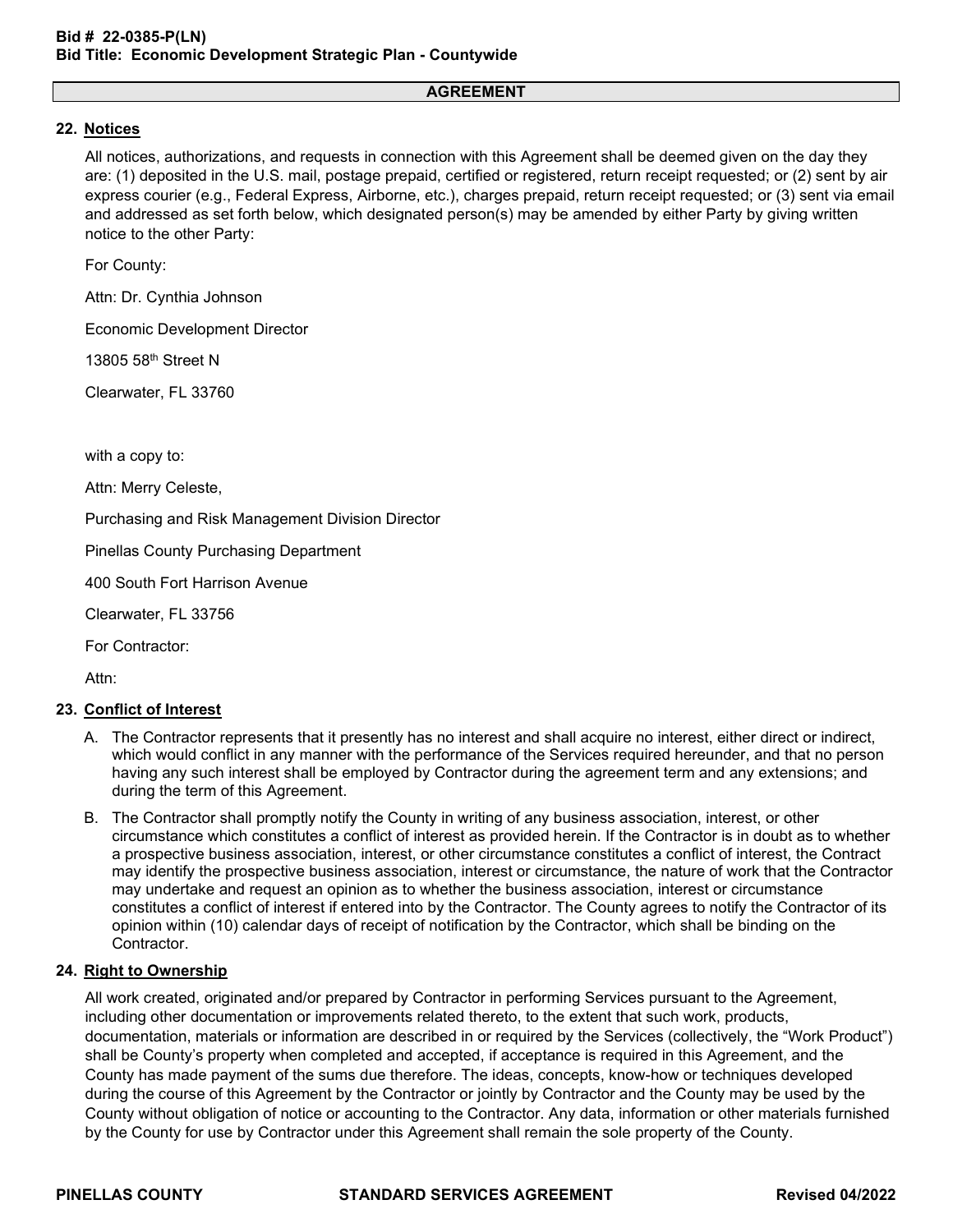### **25. Amendment**

This Agreement may be amended by mutual written agreement of the Parties hereto.

### **26. Severability**

The terms and conditions of this Agreement shall be deemed to be severable. Consequently, if any clause, term, or condition hereof shall be held to be illegal or void, such determination shall not affect the validity or legality of the remaining terms and conditions, and notwithstanding any such determination, this Agreement shall continue in full force and effect unless the particular clause, term, or condition held to be illegal or void renders the balance of the Agreement impossible to perform.

### **27. Applicable Law and Venue**

This Agreement and any and all purchases made hereunder shall be governed by and construed in accordance with the laws of the State of Florida (without regard to principles of conflicts of laws). The Parties agree that all actions or proceedings arising in connection with this Agreement shall be tried and litigated exclusively in the state or federal (if permitted by law and a Party elects to file an action in federal court) courts located in or for Pinellas County, Florida. This choice of venue is intended by the Parties to be mandatory and not permissive in nature, and to preclude the possibility of litigation between the Parties with respect to, or arising out of, this Agreement in any jurisdiction other than that specified in this section. Each Party waives any right it may have to assert the doctrine of forum nonconveniens or similar doctrine or to object to venue with respect to any proceeding brought in accordance with this section.

### **28. Waiver**

No waiver by either Party of any breach or violation of any covenant, term, condition, or provision of this Agreement or of the provisions of any ordinance or law, shall be construed to waive any other term, covenant, condition, provisions, ordinance or law, or of any subsequent breach or violation of the same.

### **29. Due Authority**

Each Party to this Agreement represents and warrants that: (i) it has the full right and authority and has obtained all necessary approvals to enter into this Agreement; (ii) each person executing this Agreement on behalf of the Party is authorized to do so; (iii) this Agreement constitutes a valid and legally binding obligation of the Party, enforceable in accordance with its terms.

### **30. No Third-Party Beneficiary**

The Parties hereto acknowledge and agree that there are no third-party beneficiaries to this Agreement. Persons or entities not a party to this Agreement may not claim any benefit from this Agreement or as third-party beneficiaries hereto.

### **31. Force Majeure**

"Force Majeure Event" means any act or event that (i) prevents a Party (the "Nonperforming Party") from performing its obligations or satisfying a condition to the other Party's (the "Performing Party") obligations under this Agreement, (ii) is beyond the reasonable control of and not the fault of the Nonperforming Party, and (iii) the Nonperforming Party has not, through commercially reasonable efforts, been able to avoid or overcome. Force Majeure Event(s) do not include economic hardship, changes in market conditions or insufficiency of funds. If a Force Majeure Event occurs, the Nonperforming Party is excused from the performance thereby prevented and from satisfying any conditions precedent to the Performing Party's performance that cannot be satisfied, in each case to the extent limited or prevented by the Force Majeure Event. The Nonperforming Party must promptly notify the Performing Party upon the occurrence of a Force Majeure Event. When the Nonperforming Party is able to resume its performance or satisfy the conditions precedent to the Performing Party's obligations, the Nonperforming Party will resume performance under this Agreement without undue delay. Each Party will use commercially reasonable efforts to mitigate the effect of a Force Majeure Event.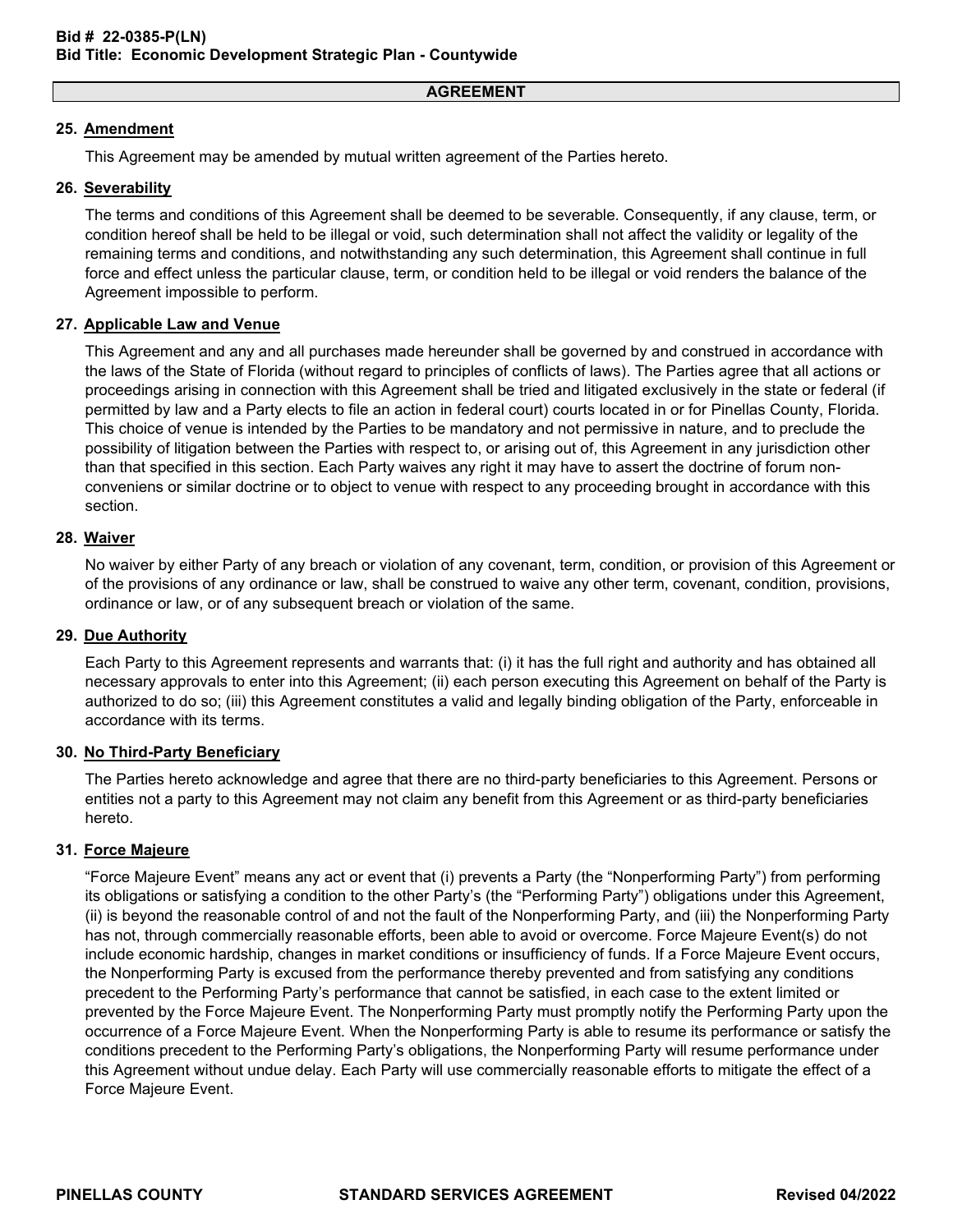### **32. Order of Precedence**

All Exhibits attached and listed below are incorporated in their entirety into, and form part of this Agreement and will have priority in the order listed

- A. Pinellas County Agreement
- B. (ITB- RFP)
- C. Statement of Work.

In the event of an inconsistency in this Agreement and any of the attached Exhibits, the terms set forth in this Agreement will prevail.

### **33. Entirety**

This Agreement constitutes the entire Agreement between the Parties and supersedes all prior negotiations, representations or agreements either oral or written.

(Signature Page Follows)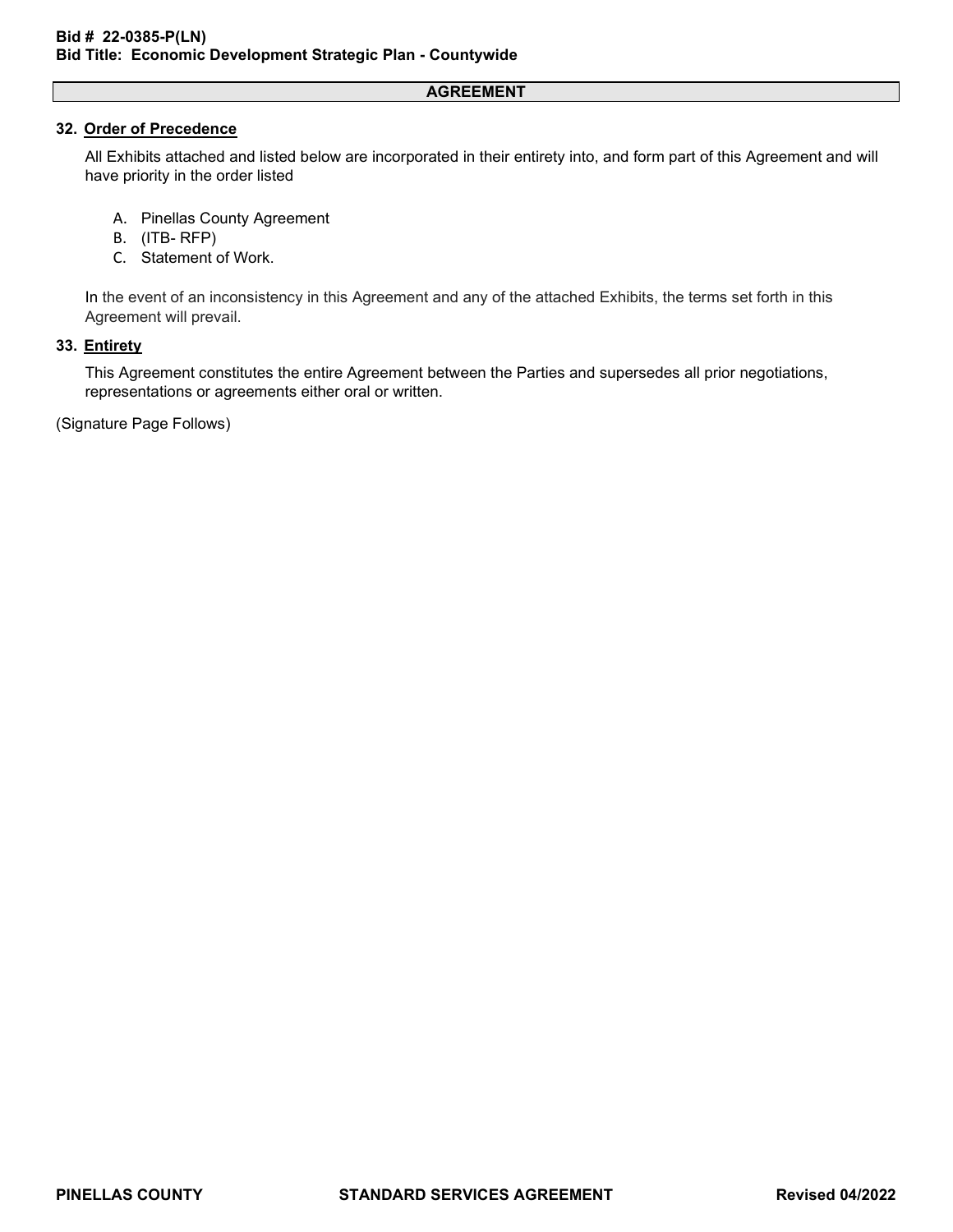**IN WITNESS WHEREOF**, the Parties hereto have executed this Agreement the day and year first written.

**PINELLAS COUNTY**, a political subdivision of the State of Florida PINELLAS COUNTY acting by and through the

### **County Administrator**

| By: Barry Burton  | By:               |
|-------------------|-------------------|
| Signature         | Signature         |
| <b>Print Name</b> | <b>Print Name</b> |
| Title             | Title             |
| Date              | Date              |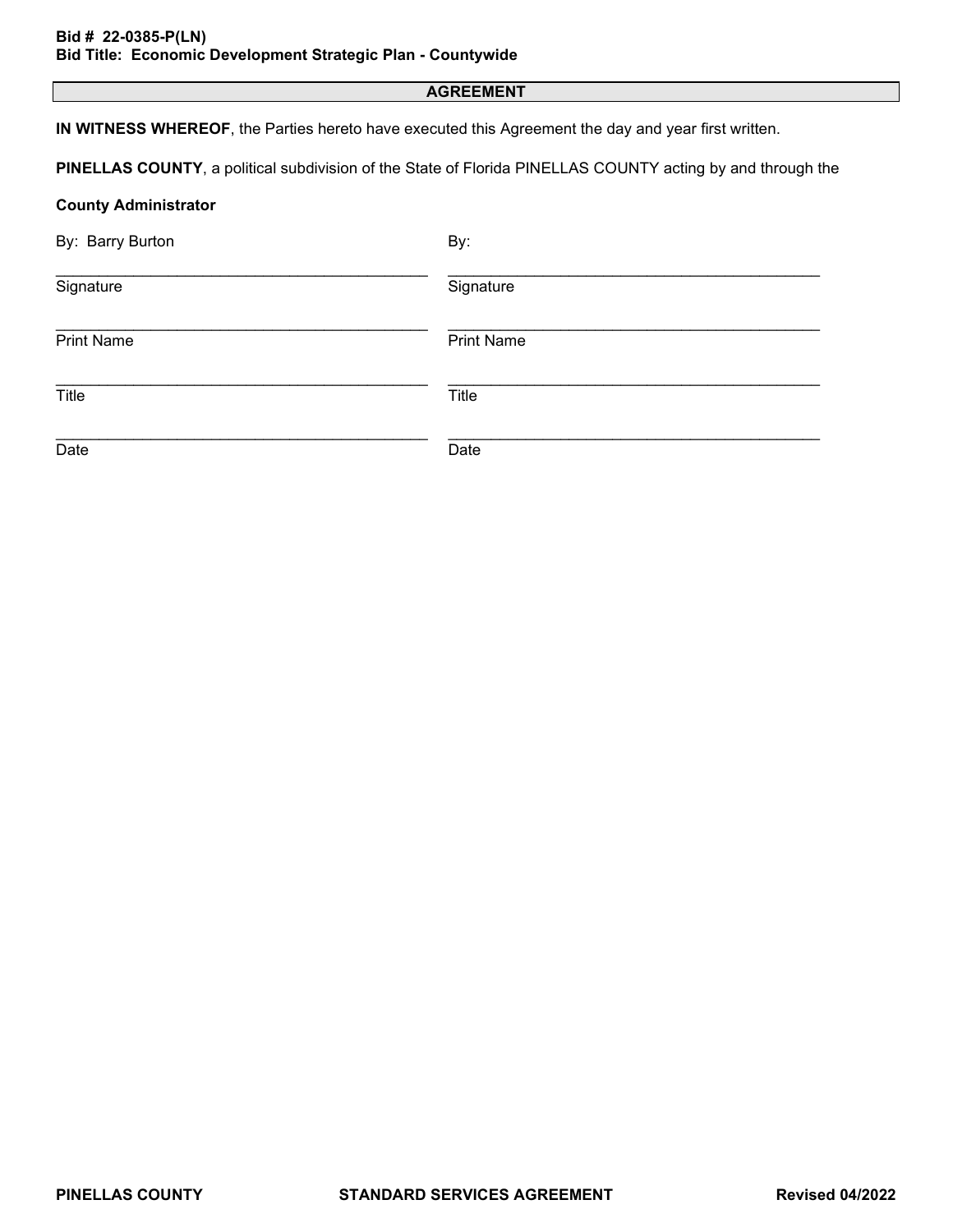## **EXHIBIT A - STATEMENT OF WORK**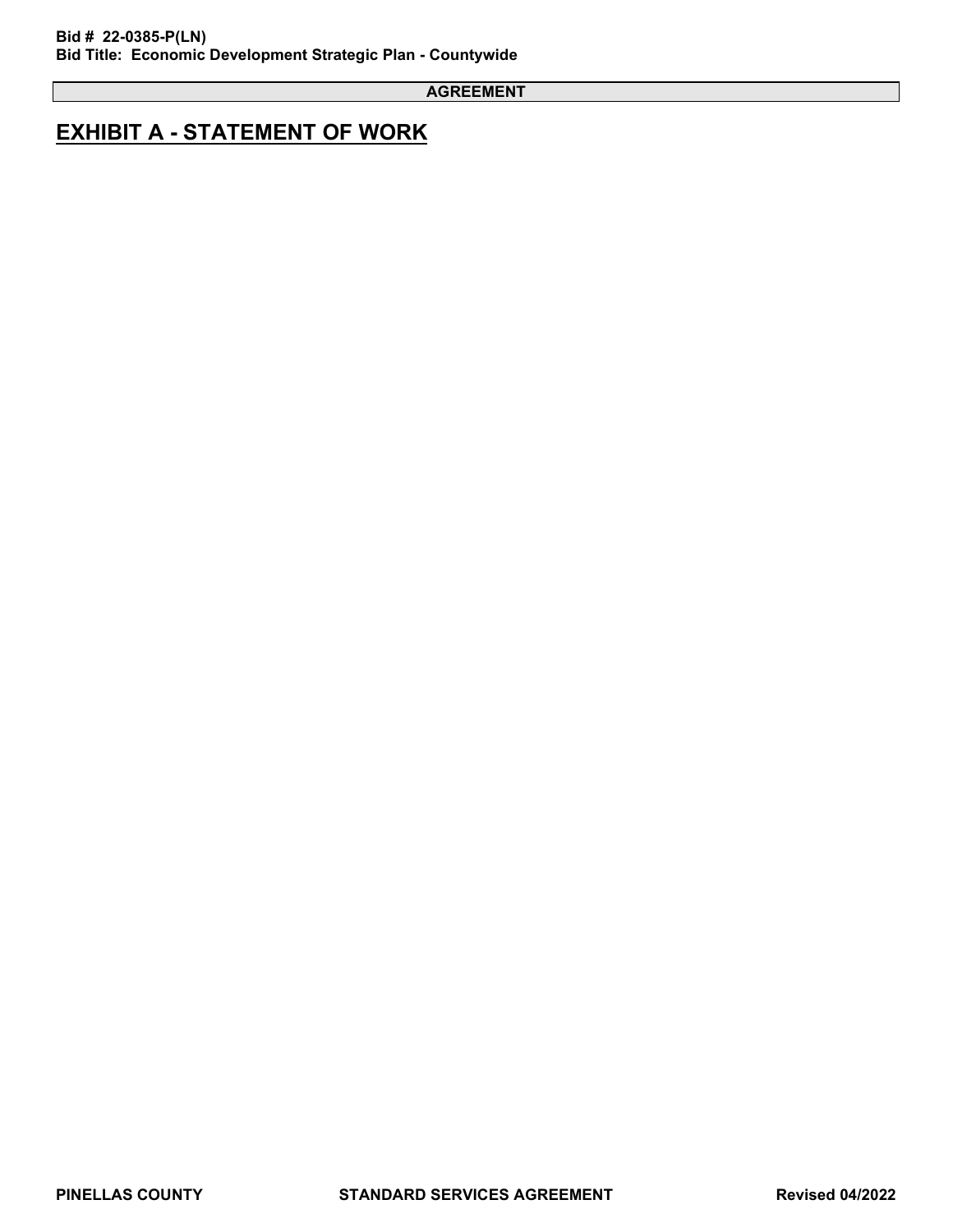## **EXHIBIT B - INSURANCE REQUIREMENTS**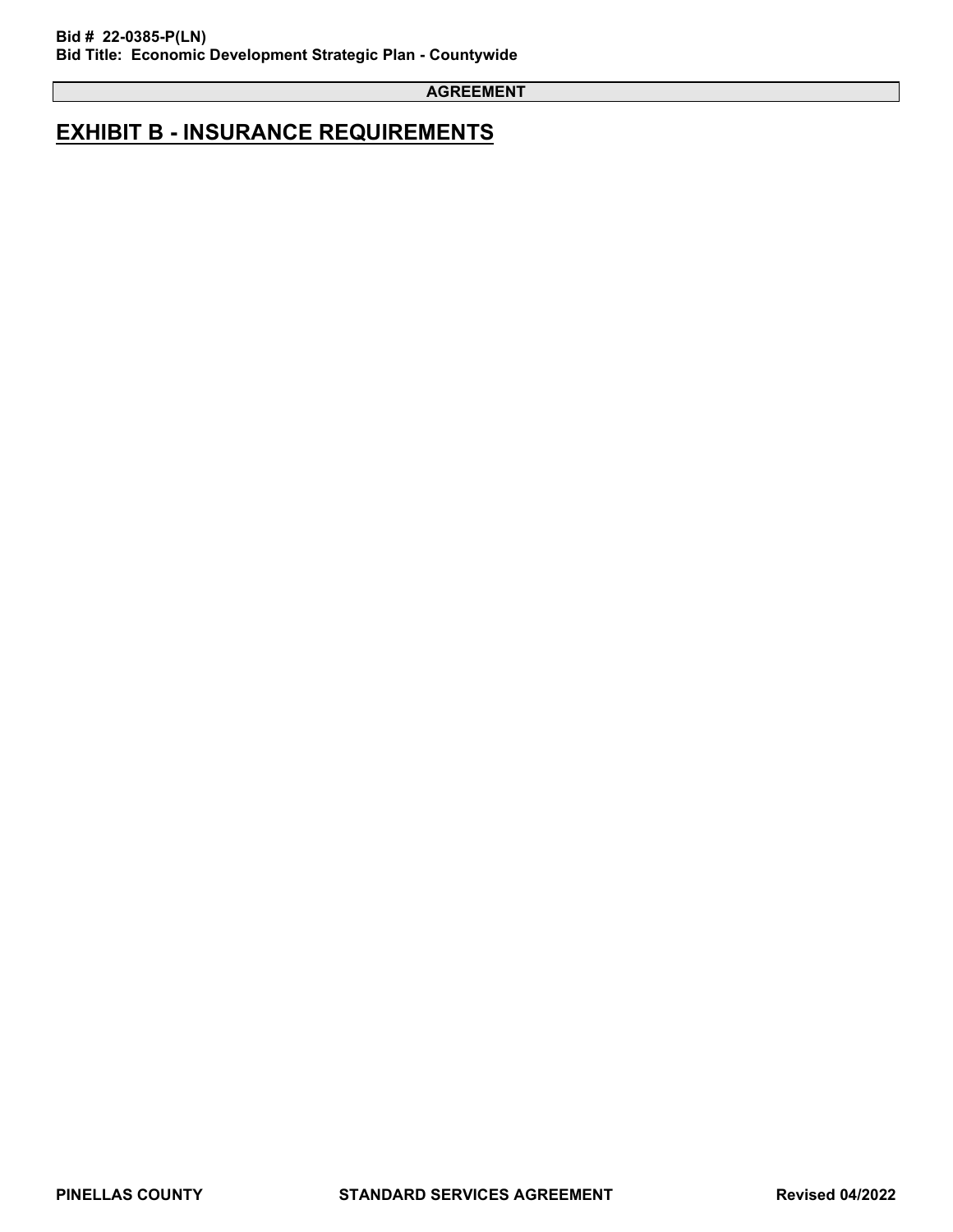## **EXHIBIT C - PAYMENT SCHEDULE**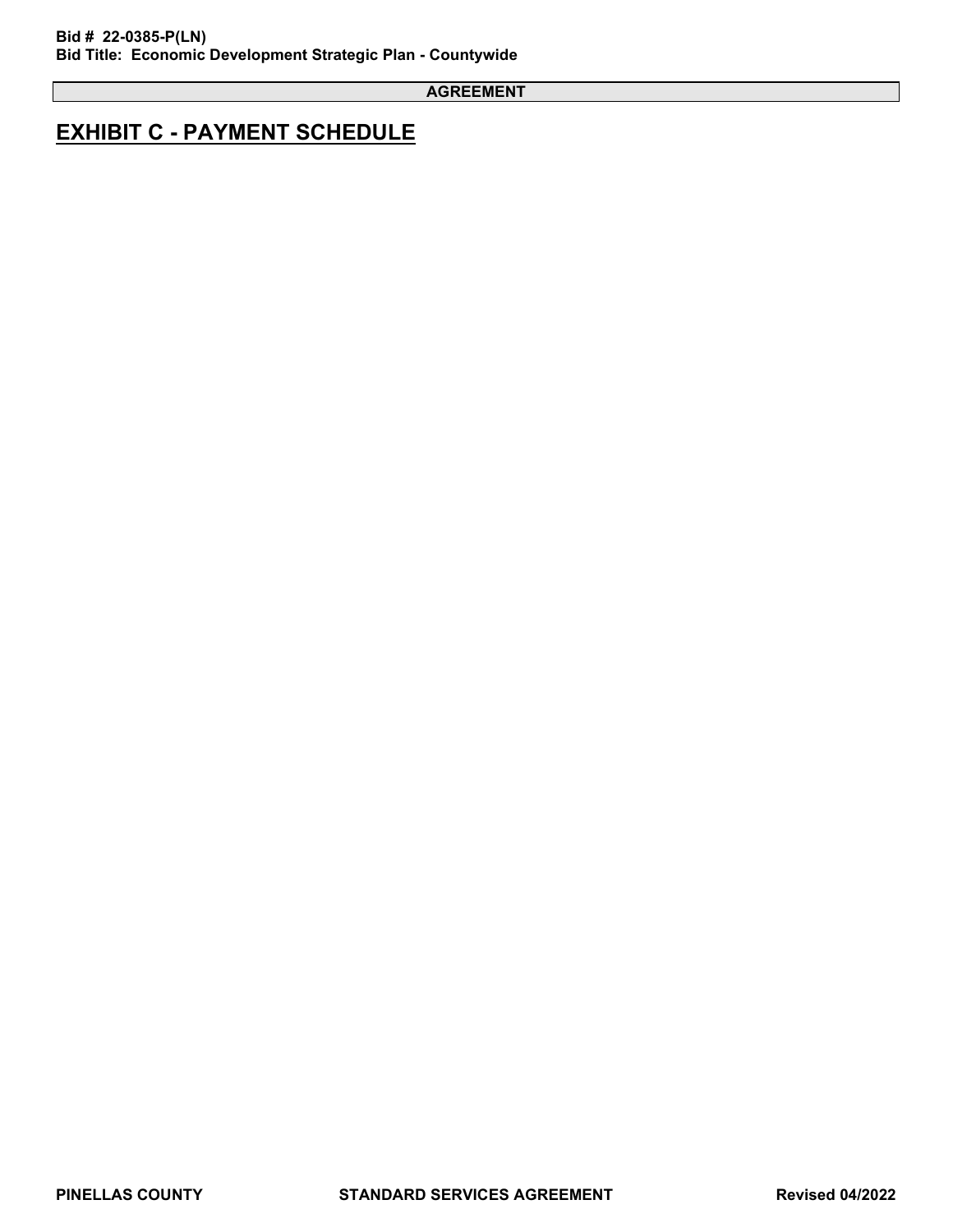## **EXHIBIT D - PAYMENT/INVOICES**

### **PAYMENT/INVOICES:**

SUPPLIER shall submit invoices for payment due as provided herein with such documentation as required by Pinellas County and all payments shall be made in accordance with the requirements of Section 218.70 et. seq, Florida Statutes, "The Local Government Prompt Payment Act." Invoices shall be submitted to the address below unless instructed otherwise on the purchase order, or if no purchase order, by the ordering department:

Finance Division Accounts Payable Pinellas County Board of County Commissioners P. O. Box 2438 Clearwater, FL 33757

Each invoice shall include, at a minimum, the Supplier's name, contact information and the standard purchase order number. In order to expedite payment, it is recommended the Supplier also include the information shown in below. The County may dispute any payments invoiced by SUPPLIER in accordance with the County's Dispute Resolution Process for Invoiced Payments, established in accordance with Section 218.76, Florida Statutes, and any such disputes shall be resolved in accordance with the County's Dispute Resolution Process.

### **INVOICE INFORMATION:**

**Supplier Information** Company name, mailing address, phone number, contact name and email address as provided on the PO

**Remit To** Billing address to which you are requesting payment be sent

**Invoice Date** Creation date of the invoice

**Invoice Number** Company tracking number

**Shipping Address** Address where goods and/or services were delivered

**Ordering Department** Name of ordering department, including name and phone number of contact person

**PO Number** Standard purchase order number

**Ship Date** Date the goods/services were sent/provided

**Quantity** Quantity of goods or services billed

**Description** Description of services or goods delivered

**Unit Price** Unit price for the quantity of goods/services delivered

**Line Total** Amount due by line item

**Invoice Total** Sum of all of the line totals for the invoice

Pinellas County offers a credit card payment process (ePayables) through Bank of America. Pinellas County does not charge vendors to participate in the program; however, there may be a charge by the company that processes your credit card transactions. For more information please visit Pinellas County purchasing website at [\(www.pinellascounty.org/purchase\)](http://www.pinellascounty.org/purchase).